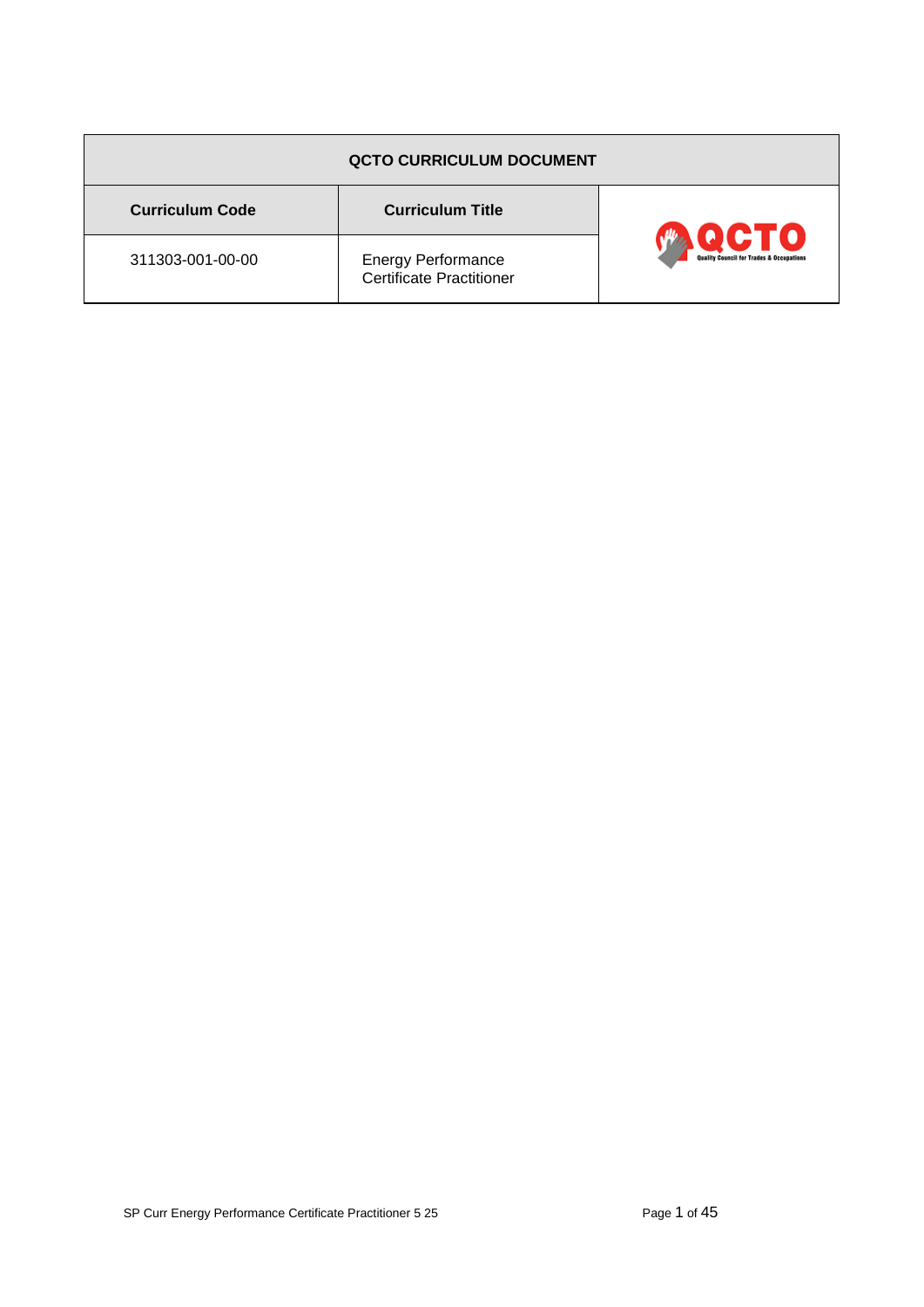# **Contents**

| 1.               |                                                                                                           |  |
|------------------|-----------------------------------------------------------------------------------------------------------|--|
| 1.1              |                                                                                                           |  |
| 1.2 <sub>2</sub> |                                                                                                           |  |
| 1.3              |                                                                                                           |  |
| 1.4              |                                                                                                           |  |
| 2.               |                                                                                                           |  |
| 2.1              |                                                                                                           |  |
| 2.2              |                                                                                                           |  |
| 3.               |                                                                                                           |  |
|                  |                                                                                                           |  |
| 1.               |                                                                                                           |  |
| 2.               |                                                                                                           |  |
|                  |                                                                                                           |  |
| 3.1              |                                                                                                           |  |
|                  | 3.2. Analyse energy audit data and present findings for the National Building Energy Performance Register |  |
|                  |                                                                                                           |  |
|                  |                                                                                                           |  |
|                  |                                                                                                           |  |
|                  |                                                                                                           |  |
|                  | 1. KNOWLEDGE MODULE TITLE: 311303-001-00-KM-03 Fundamental principles of energy, NQF                      |  |
|                  |                                                                                                           |  |
|                  |                                                                                                           |  |
|                  |                                                                                                           |  |
| 1.4              |                                                                                                           |  |
| 2.               | KNOWLEDGE MODULE TITLE: 311303-001-00-KM-04 Energy conversion and efficiency, NQF                         |  |
|                  |                                                                                                           |  |
| 2.1              |                                                                                                           |  |
| 2.2              |                                                                                                           |  |
| 2.3              |                                                                                                           |  |
| 3.               | KNOWLEDGE MODULE TITLE: 311303-001-00-KM-05 Fundamentals of electrical energy, NQF                        |  |
|                  |                                                                                                           |  |
| 3.1              |                                                                                                           |  |
| 3.2              |                                                                                                           |  |
| 3.3              |                                                                                                           |  |
| 3.4              |                                                                                                           |  |
| 4.               | KNOWLEDGE MODULE TITLE: 311303-001-00-KM-11 Theory of energy auditing, NQF Level 5,                       |  |
| <b>Credits 1</b> |                                                                                                           |  |
| 4.1              |                                                                                                           |  |
| 4.2              |                                                                                                           |  |
| 4.3              |                                                                                                           |  |
| 4.4              |                                                                                                           |  |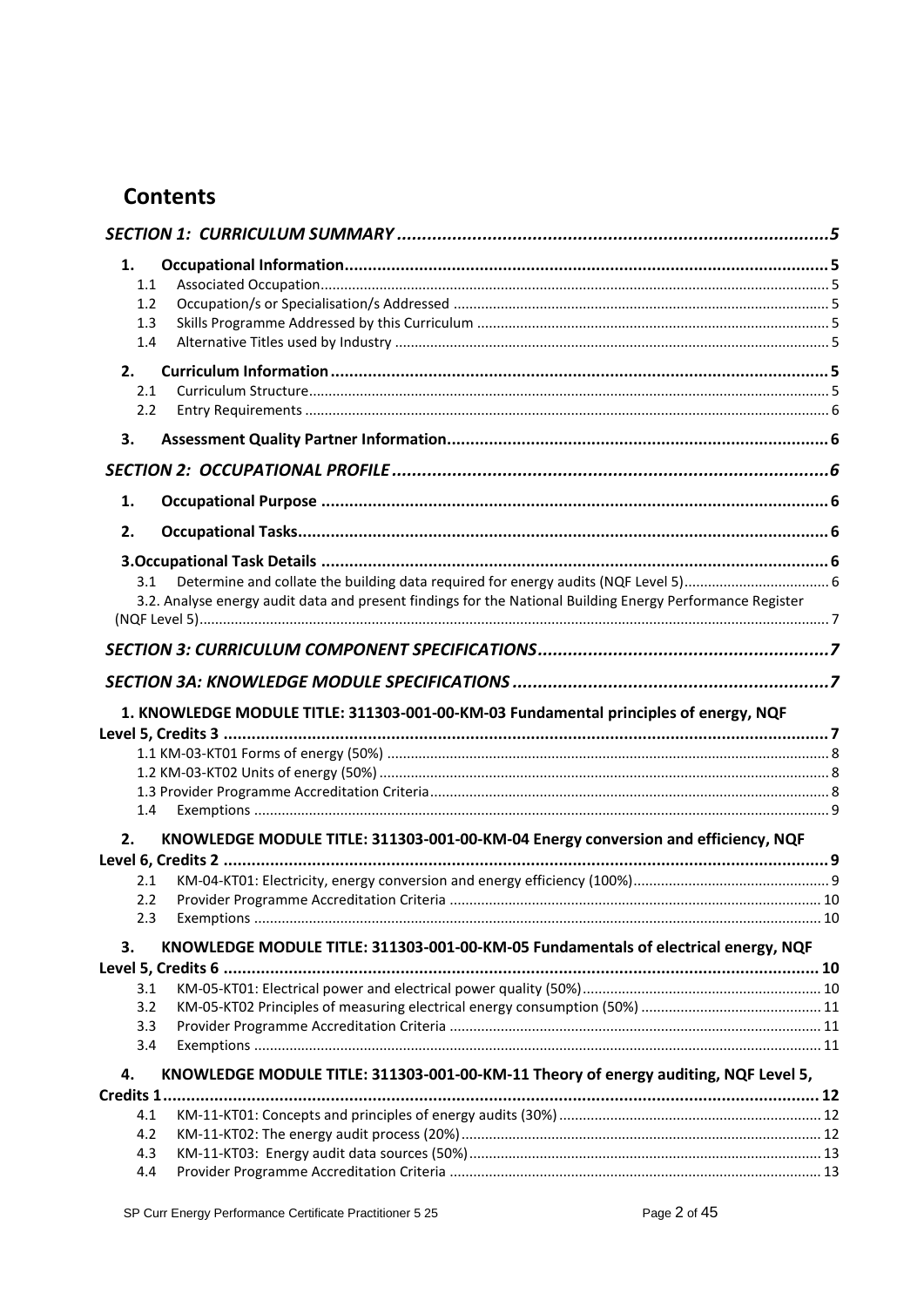| 4.5        |                                                                                                       |  |
|------------|-------------------------------------------------------------------------------------------------------|--|
| 5.         | KNOWLEDGE MODULE TITLE: 311303-001-00-KM-01 Policies, regulations and standards                       |  |
|            |                                                                                                       |  |
| 5.1        | KM-01-KT01: Policies and standards addressing energy performance in buildings (50%)  14               |  |
| 5.2        |                                                                                                       |  |
| 5.2        |                                                                                                       |  |
| 5.3        |                                                                                                       |  |
|            |                                                                                                       |  |
| 1.         | PRACTICAL SKILL MODULE TITLE: 311303-001-00-PM-01, Determine energy audit data                        |  |
|            |                                                                                                       |  |
| 1.1        | PM-01-PSO1: Collate and record available energy data that supports the audit objectives 18            |  |
| 1.2        |                                                                                                       |  |
| 1.3        |                                                                                                       |  |
| 1.3        |                                                                                                       |  |
|            |                                                                                                       |  |
| 2.         | PRACTICAL SKILL MODULE TITLE: 311303-001-00-PM-02, Measure energy performance of the                  |  |
|            |                                                                                                       |  |
| 2.1<br>2.2 | PM-02-PSO1: Collect data and information through applying measurement principles  20                  |  |
| 2.3        |                                                                                                       |  |
|            |                                                                                                       |  |
| 3.         | PRACTICAL SKILL MODULE TITLE: 311303-001-00-PM-03, Analyse energy data collected for                  |  |
|            |                                                                                                       |  |
| 3.1        |                                                                                                       |  |
| 3.2        |                                                                                                       |  |
| 3.3        |                                                                                                       |  |
| 4.         | PRACTICAL SKILL MODULE TITLE: 311303-001-00-PM-04, Prepare and present energy audit                   |  |
|            |                                                                                                       |  |
| 4.1        |                                                                                                       |  |
| 4.2        |                                                                                                       |  |
| 4.3        |                                                                                                       |  |
| 4.4        |                                                                                                       |  |
|            |                                                                                                       |  |
| 1.         | WORK EXPERIENCE MODULE TITLE: 311303-001-00-WM-01, Energy audit planning processes                    |  |
|            |                                                                                                       |  |
| 1.1        |                                                                                                       |  |
| 1.2        |                                                                                                       |  |
| 1.3        | WM-01-WE03: Conduct opening coordination meeting over a period of 0.5 days 27                         |  |
| 1.4        |                                                                                                       |  |
| 1.5        |                                                                                                       |  |
| 2.         | WORK EXPERIENCE MODULE TITLE: 311303-001-00-WM-02, Data collection and                                |  |
|            |                                                                                                       |  |
| 2.1        | WM-02-WE01: Conduct a site visit and collect and analyse existing available data over a period of 2.5 |  |
| days       | 28                                                                                                    |  |
| 2.2        |                                                                                                       |  |
| 2.3        |                                                                                                       |  |
|            |                                                                                                       |  |
| 2.4        |                                                                                                       |  |
| 2.5        |                                                                                                       |  |
| 2.6        |                                                                                                       |  |
| 3.         |                                                                                                       |  |
|            | WORK EXPERIENCE MODULE TITLE: 311303-001-00-WM-03, Data analysis processes or the                     |  |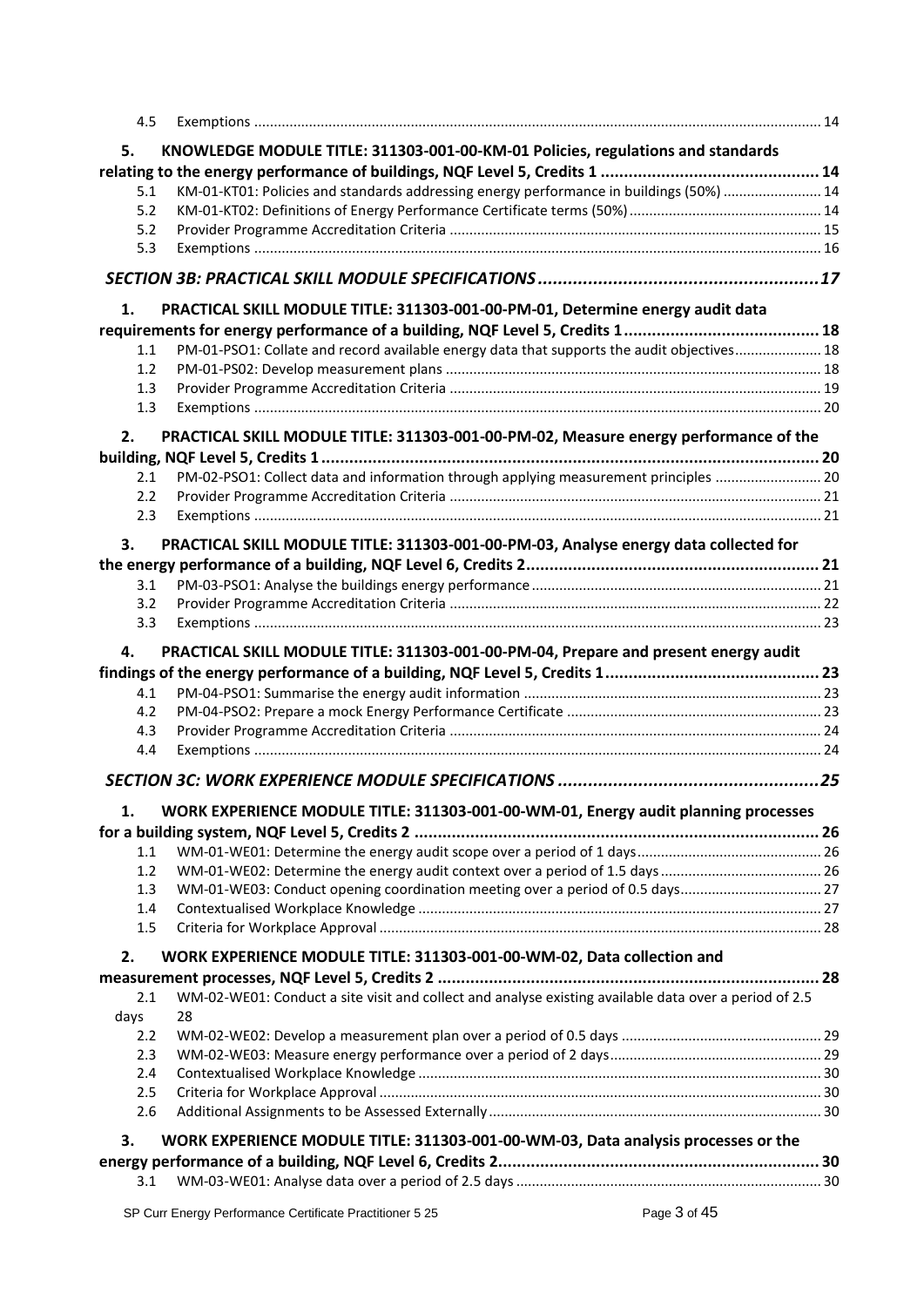| 3.2 |                                                                                                         |  |
|-----|---------------------------------------------------------------------------------------------------------|--|
| 3.3 |                                                                                                         |  |
| 3.4 |                                                                                                         |  |
| 4.  | WORK EXPERIENCE MODULE TITLE: 311303-001-00-WM-04, Energy audit reporting                               |  |
|     |                                                                                                         |  |
| 4.1 |                                                                                                         |  |
| 4.2 |                                                                                                         |  |
| 4.3 |                                                                                                         |  |
| 4.4 |                                                                                                         |  |
| 4.5 |                                                                                                         |  |
|     |                                                                                                         |  |
|     | 31.1303001-WM-01, Energy audit planning processes for a building system, NQF Level 5, Credits 2 35      |  |
|     | 311303001-WM-02, Data collection and measurement processes, NQF Level 5, Credits 2 39                   |  |
|     | 311303001-WM-03, Data analysis of the energy performance of a building, NQF Level 6, Credits 2 42       |  |
|     | 311303001-WM-04, Energy audit reporting processes for building energy performance, NQF Level 5, Credits |  |
|     |                                                                                                         |  |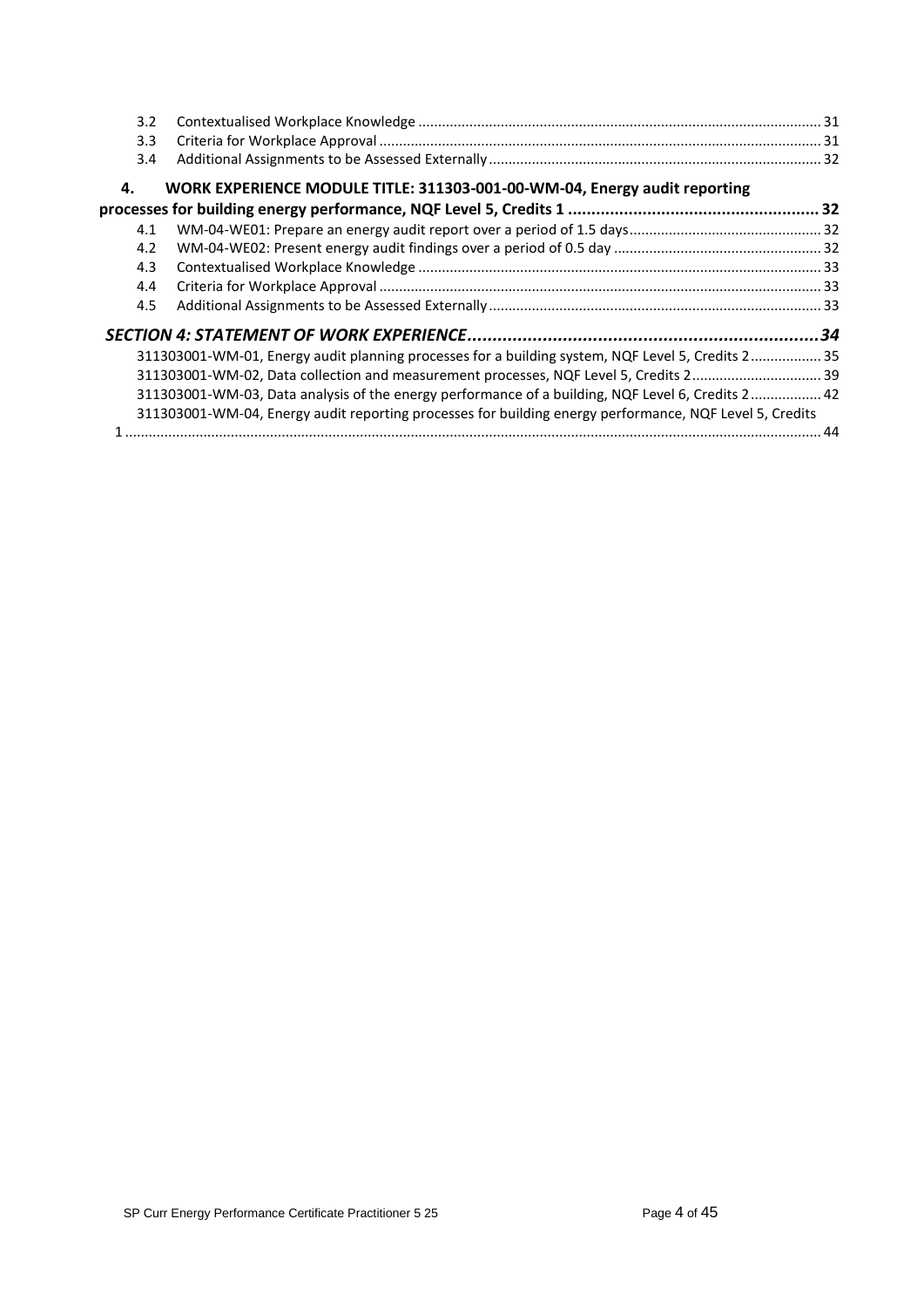### <span id="page-4-0"></span>**SECTION 1: CURRICULUM SUMMARY**

<span id="page-4-1"></span>**1.Occupational Information**

### **1.1 Associated Occupation**

<span id="page-4-2"></span>Energy Performance Certificate (EPC) Practitioner

### **1.2 Occupation/s or Specialisation/s Addressed**

<span id="page-4-3"></span>Energy Performance Certificate (EPC) Practitioner

### <span id="page-4-4"></span>**1.3 Skills Programme Addressed by this Curriculum**

Energy Performance Certificates (EPC)

### **1.4 Alternative Titles used by Industry**

<span id="page-4-5"></span>EPC Auditor

EPC Assessor

### <span id="page-4-6"></span>**2.Curriculum Information**

### **2.1 Curriculum Structure**

<span id="page-4-7"></span>This qualification is made up of the following compulsory Knowledge and Practical Skill Modules:

#### **Knowledge Modules:**

- 311303-001-00-KM-03, Fundamental principles of energy, NQF Level 5, Credits 3
- 311303-001-00-KM-04, Energy conversion and efficiency, NQF Level 6, Credits 2
- 311303-001-00-KM-05, Fundamentals of electrical energy, NQF Level 5, Credits 6
- 311303-001-00-KM-11, Theory of energy auditing, NQF Level 5, Credits 1
- 311303-001-00-KM-01, Policies, regulations and standards relating to energy performance of buildings, NQF Level 5, Credits 1

Total number of credits for Knowledge Modules: 13

#### **Practical Skills Modules:**

- 311303-001-00-PM-01, Determine energy audit data requirements for energy performance of a building, NQF Level 5, Credits 1
- 311303-001-00-PM-02, Measure energy performance of the building, NQF Level 5, Credits 1
- 311303-001-00-PM-03, Analyse energy data collected for the energy performance of a building, NQF Level 6, Credits 2
- 311303-001-00-PM-04, Prepare and present energy audit findings of the energy performance of a building, NQF Level 5, Credits 1

Total number of credits for Work Practical Skill Modules: 5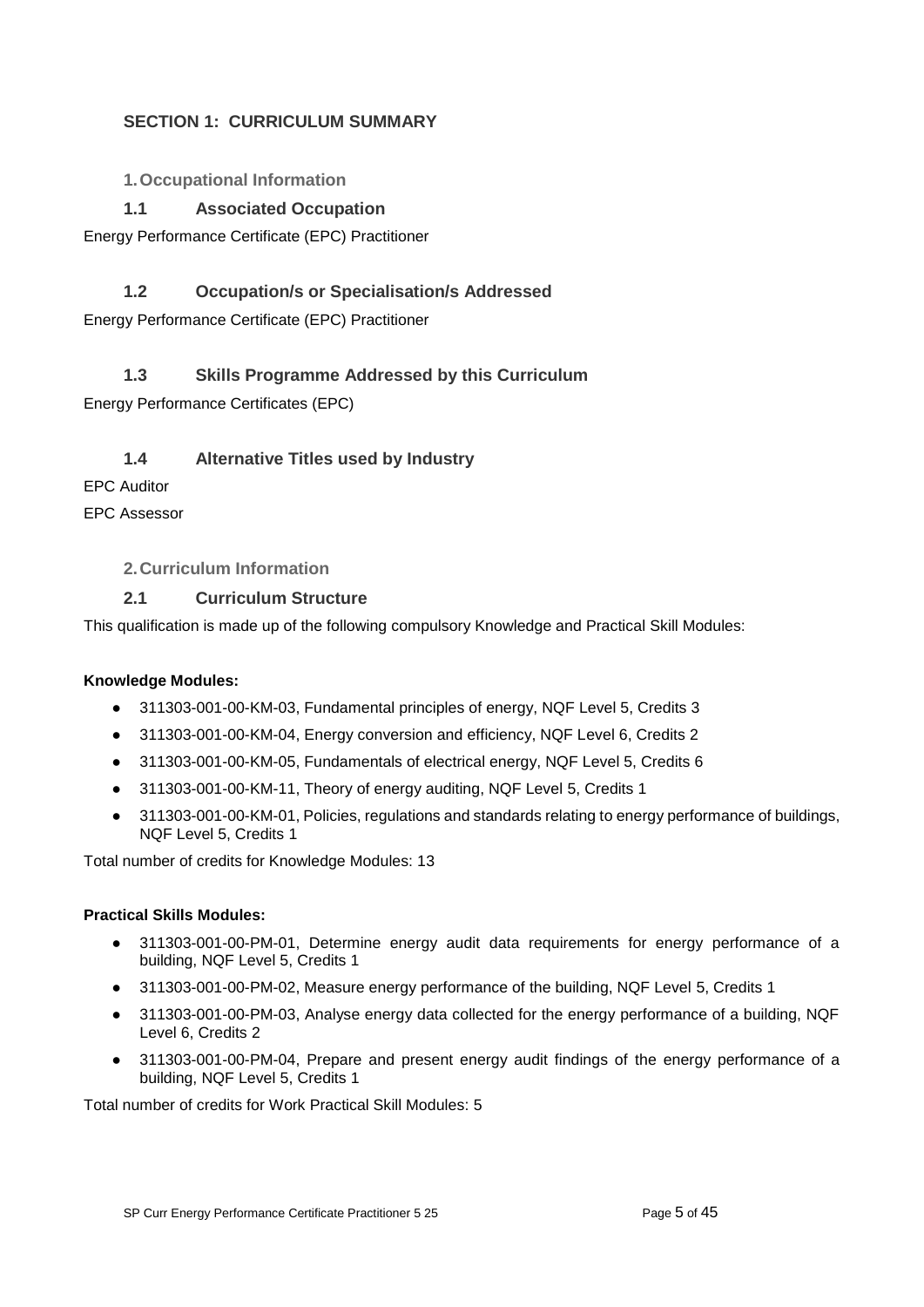### **This qualification also requires the following Work Experience Modules:**

- 311303-001-00-WM-01, Energy audit planning processes for a building system, NQF Level 5, Credits  $\mathfrak{D}$
- 311303-001-00-WM-02, Data collection and measurement processes, NQF Level 5, Credits 2
- 311303-001-00-WM-03, Data analysis of the energy performance of a building, NQF Level 6, Credits 2
- 311303-001-00-WM-04, Energy audit reporting processes for building energy performance, NQF Level 5, Credits 1

Total number of credits for Work Experience Modules: 7

### **2.2 Entry Requirements**

- <span id="page-5-0"></span>N4 electrical Engineering or
- NQF Level 4 with Mathematics and Science, or Technical Mathematics and Science, or a Technical Subject,

or

6 months full time work experience as a qualified artisan

### **3.Assessment Quality Partner Information**

### <span id="page-5-1"></span>Name of body: EWSETA

Address of body: 22 Wellington Road, Parktown, Johannesburg

Contact person name: Thandiwe Shashu

Contact person work telephone number: 011 274 4700

### <span id="page-5-2"></span>**SECTION 2: OCCUPATIONAL PROFILE**

#### **1. Occupational Purpose**

<span id="page-5-3"></span>An Energy Performance Certificate (EPC) Practitioner assess/audits, analyses and reports on the energy performance of a building, processes and verifies the data and information to be ready for the National Building Energy Performance Register of South African hosted by the South African National Energy Development Institute (SANEDI), and provides a mock Energy Performance Certificate with all relevant supporting information, ready for verification and officiating by a SANAS accredited Inspection Body.

- <span id="page-5-4"></span>**2.Occupational Tasks**
- Determine and collate the building data required for energy audits (NQF Level 5)
- Analyse audit data and present credible and verified findings for the National Building Energy Performance Register (NQF Level 5)

### <span id="page-5-6"></span><span id="page-5-5"></span>**3.Occupational Task Details**

### **3.1 Determine and collate the building data required for energy audits (NQF Level 5)**

### **Unique Product or Service:**

Performance data of the energy performance of a building

#### **Occupational Responsibilities:**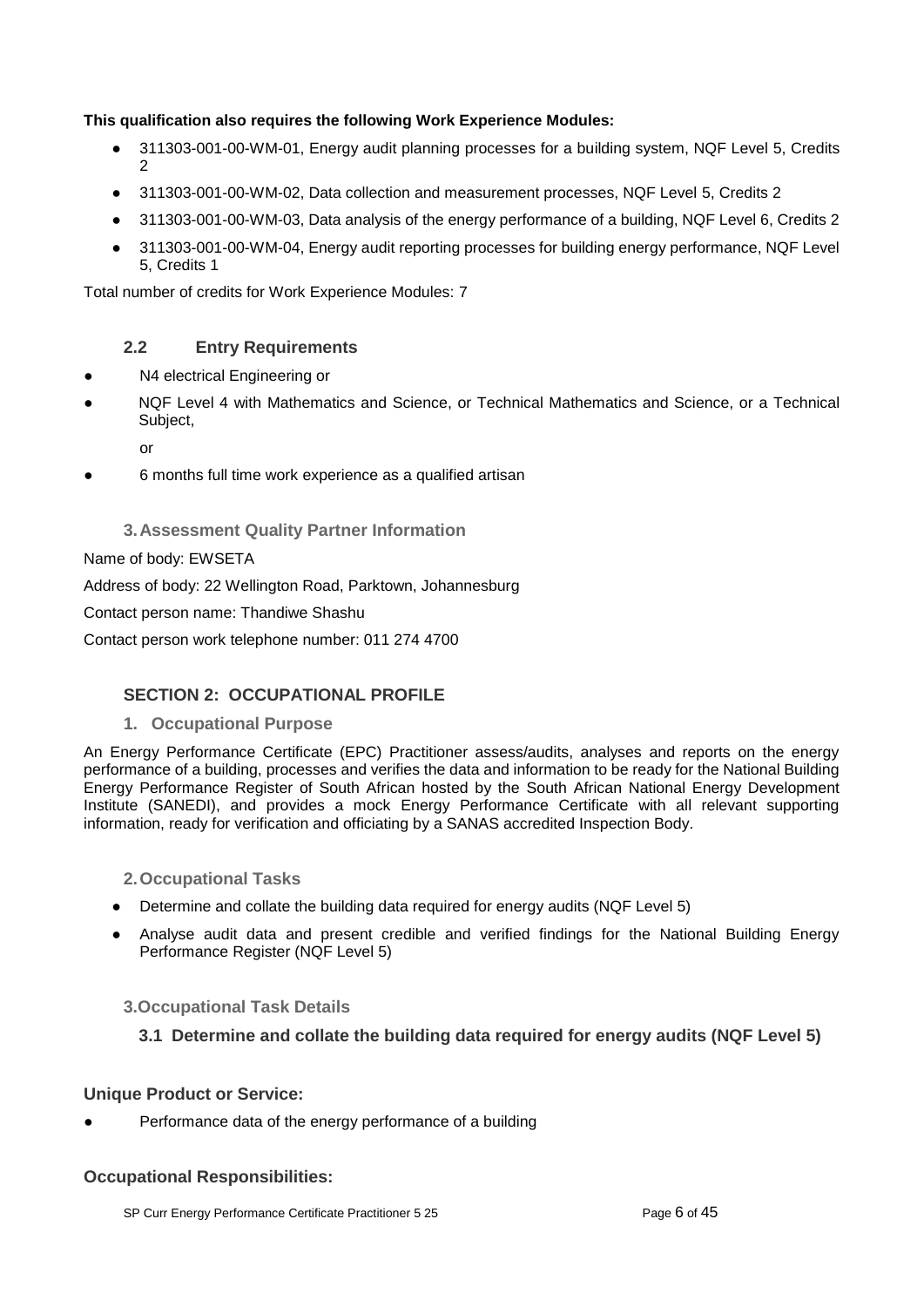- Determine energy audit data requirements
- Determine the energy performance of the building through appropriate measurements

### **Occupational Contexts:**

- Energy audit planning processes
- Data collection and measurement processes
- Defining credibility of data and measurements

### <span id="page-6-0"></span>**3.2. Analyse energy audit data and present findings for the National Building Energy Performance Register (NQF Level 5)**

#### **Unique Product or Service:**

Summary energy audit report and mock Energy Performance Certificate

#### **Occupational Responsibilities:**

- Analyse energy efficiency data and identify improvement opportunities
- Prepare and present energy audit findings in a report and mock Energy Performance Certificate

#### **Occupational Contexts:**

- Data analysis processes
- Energy audit reporting processes

### <span id="page-6-1"></span>**SECTION 3: CURRICULUM COMPONENT SPECIFICATIONS**

### **SECTION 3A: KNOWLEDGE MODULE SPECIFICATIONS**

<span id="page-6-2"></span>List of Knowledge Modules for which Specifications are included

- 311303-001-00-KM-03, Fundamental principles of energy, NQF Level 5, Credits 3
- 311303-001-00-KM-04, Energy conversion and efficiency, NQF Level 6, Credits 2
- 311303-001-00-KM-05, Fundamentals of electrical energy, NQF Level 5, Credits 6
- 311303-001-00-KM-11, Theory of energy auditing, NQF Level 5, Credits 1
- 311303-001-00-KM-01, Policies, regulations and standards relating to Energy Performance Certificates, NQF Level 5, Credits 1
	- **1. KNOWLEDGE MODULE TITLE: 311303-001-00-KM-03 Fundamental principles of energy, NQF Level 5, Credits 3**

#### <span id="page-6-3"></span>**Purpose of the Knowledge Modules**

The main focus of the learning in this knowledge module is to build an understanding of the various forms of energy. The learning contract time, which is the time that reflects the required duration of enrolment for this module is at least 3.75 days.

The learning will enable learners to demonstrate an understanding of:

● KM-03-KT01: Forms of energy (50%)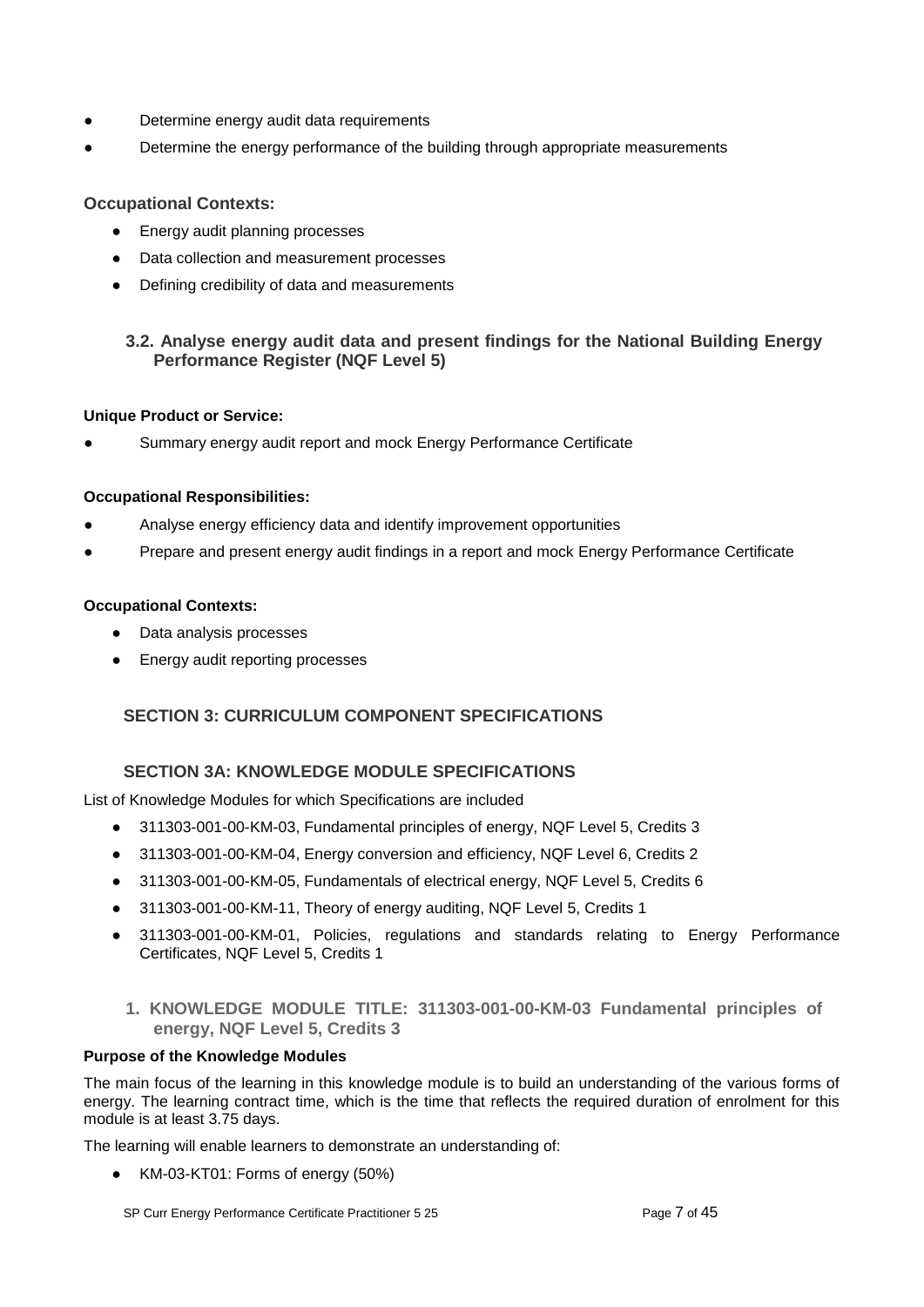● KM-03-KT02: Units of energy (50%)

### <span id="page-7-0"></span>**Guidelines for Topics**

### **1.1 KM-03-KT01 Forms of energy (50%)**

*Topic elements to be covered include:*

- KT0101 Definition of energy
- KT0102 Different forms of energy important to energy audits
- KT0103 Definition of energy efficiency
- KT0104 Definition of energy density calorific values

### *Associated Assessment Criteria and Weight*

- AAC0101 Define and discuss the difference between kinetic (potential), chemical, thermal (radiant), mechanical and electrical energy
- AAC0102 Define and discuss the terms energy efficiency and energy density

*(Weight 50%)*

### **1.2 KM-03-KT02 Units of energy (50%)**

<span id="page-7-1"></span>*Topic elements to be covered include:*

- $\bullet$  KT0201 Calorie  $(C)$
- KT0202 Joule (J)
- KT0203 Pascal (Pa)
- KT0204 Ampere (A)
- KT0205 Amp-hours (Ah)
- KT0206 Volt-Ampere (VA)
- KT0207 kilovolt-Ampere (kVA)
- KT0208 Watt (W)
- KT0209 Watt-hour (Wh)
- KT0210 kilowatt (kW)
- KT0211 kilowatt-hour (kWh)

#### *Associated Assessment Criteria and Weight:*

• AAC0201 - Explain the 11 different metric units that are used in energy calculations, their applications and how they are measured

*(Weight 50%)*

### **1.3 Provider Programme Accreditation Criteria**

<span id="page-7-2"></span>*Physical Requirements:*

- Hand-outs, learning materials and resources
- Computer, software, and internet for online remote learning

*Human Resource Requirements:*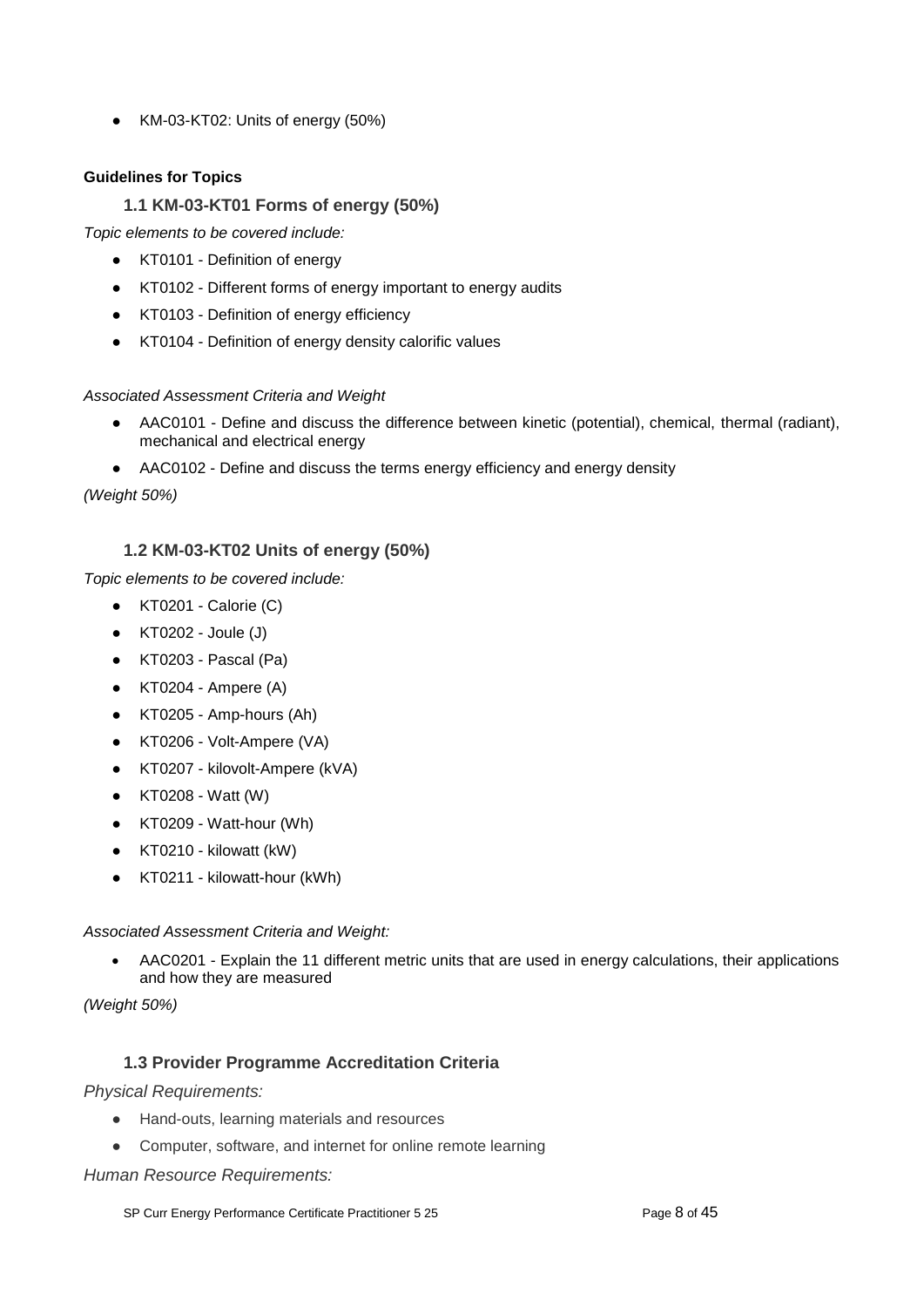- Facilitator should have a qualification at the equivalent level qualification of the qualification outcomes, or higher, or proven experience that includes competencies related to energy, and energy performance of buildings
- Facilitator/learner ratio 1 to 25

### *Legal Requirements:*

● None

### <span id="page-8-0"></span>**1.4 Exemptions**

• SAQA US 263906: Demonstrate and understanding of the basic principles of energy

### <span id="page-8-1"></span>**2.KNOWLEDGE MODULE TITLE: 311303-001-00-KM-04 Energy conversion and efficiency, NQF Level 6, Credits 2**

### **Purpose of the Knowledge Modules**

The main focus of the learning in this knowledge module is to build an understanding of energy efficiency. The learning contract time, which is the time that reflects the required duration of enrolment for this module is at least 2.75 days.

The learning will enable learners to demonstrate an understanding of:

KM-04-KT01: Electricity, energy conversion and energy efficiency (100%)

### **Guidelines for Topics**

### **2.1 KM-04-KT01: Electricity, energy conversion and energy efficiency (100%)**

<span id="page-8-2"></span>*Topic elements to be covered include:*

- KT0101 Useful versus total energy
- KT0102 Available energy versus non-available energy (entropy)
- KT0103 Definition of energy demand
- KT0104 Types (carriers) of energy and energy conversion (energy flow)
- KT0105 Heat flow and heat loss
- KT0106 Mass- and energy-balance
- KT0107 The four thermodynamic laws
- KT0108 Energy performance criteria
- KT0109 Calculation of energy efficiency performance
- KT0110 Calculation of Point of Use (PoU) costs

#### *Associated Assessment Criteria and Weight:*

- AAC0101 Compare kinetic (potential), chemical, thermal (radiant), mechanical and electrical energy
- AAC0102 Differentiate between energy efficiency and energy density
- AAC0103 Distinguish between energy and power
- AAC0104 Differentiate between the following electricity principles: voltage, current, power triangle, AC/DC, power factor correction, harmonics, and electrical circuitry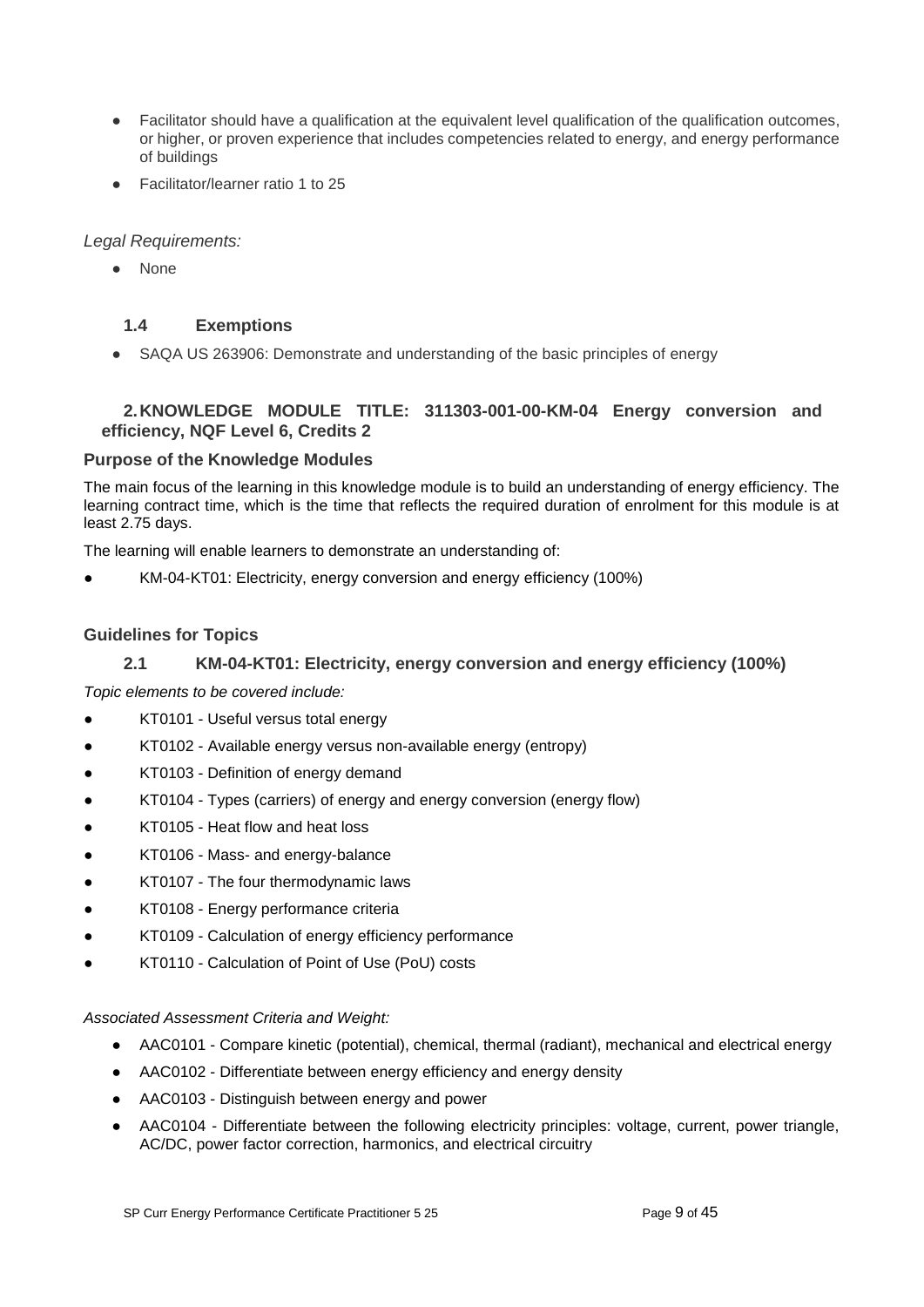- AAC0105 Compare the following concepts: temperature, psychrometry, heat flow, and heat loss in relation to energy efficiency
- AAC0106 Compare the calculation of power, energy, energy balance and point of use cost

*(Weight 100%)*

### **2.2 Provider Programme Accreditation Criteria**

### <span id="page-9-0"></span>*Physical Requirements:*

- Hand-outs, learning materials and resources
- Computer, software, and internet connection for online remote learning

### *Human Resource Requirements:*

- Facilitator should have a qualification at the equivalent level, or higher, or proven experience that includes competencies related to energy, and energy performance of buildings
- Facilitator/learner ratio 1 to 25

### *Legal Requirements:*

● None

### <span id="page-9-1"></span>**2.3 Exemptions**

● None

### **3. KNOWLEDGE MODULE TITLE: 311303-001-00-KM-05 Fundamentals of electrical energy, NQF Level 5, Credits 6**

#### <span id="page-9-2"></span>**Purpose of the Knowledge Modules**

The main focus of the learning in this knowledge module is to build an understanding of the key aspects of electrical energy and the measurement of usage thereof. The learning contract time, which is the time that reflects the required duration of enrolment for this module is at least 7.5 days.

The learning will enable learners to demonstrate an understanding of:

- KM-05-KT01: Electrical power and electrical power quality (50%)
- KM-05-KT02: Principles of measuring electrical energy consumption (50%)

### <span id="page-9-3"></span>**Guidelines for Topics**

### **3.1 KM-05-KT01: Electrical power and electrical power quality (50%)**

*Topic elements to be covered include:*

- KT0101 Voltage, current, power and demand
- KT0102 Direct current (DC) and alternating current (AC)
- KT0103 Resistive (R), inductive (I), and capacitive loads (C)
- KT0104 Electrical power factor
- KT0105 Demand management
- KT0106 Total harmonic distortion (THD)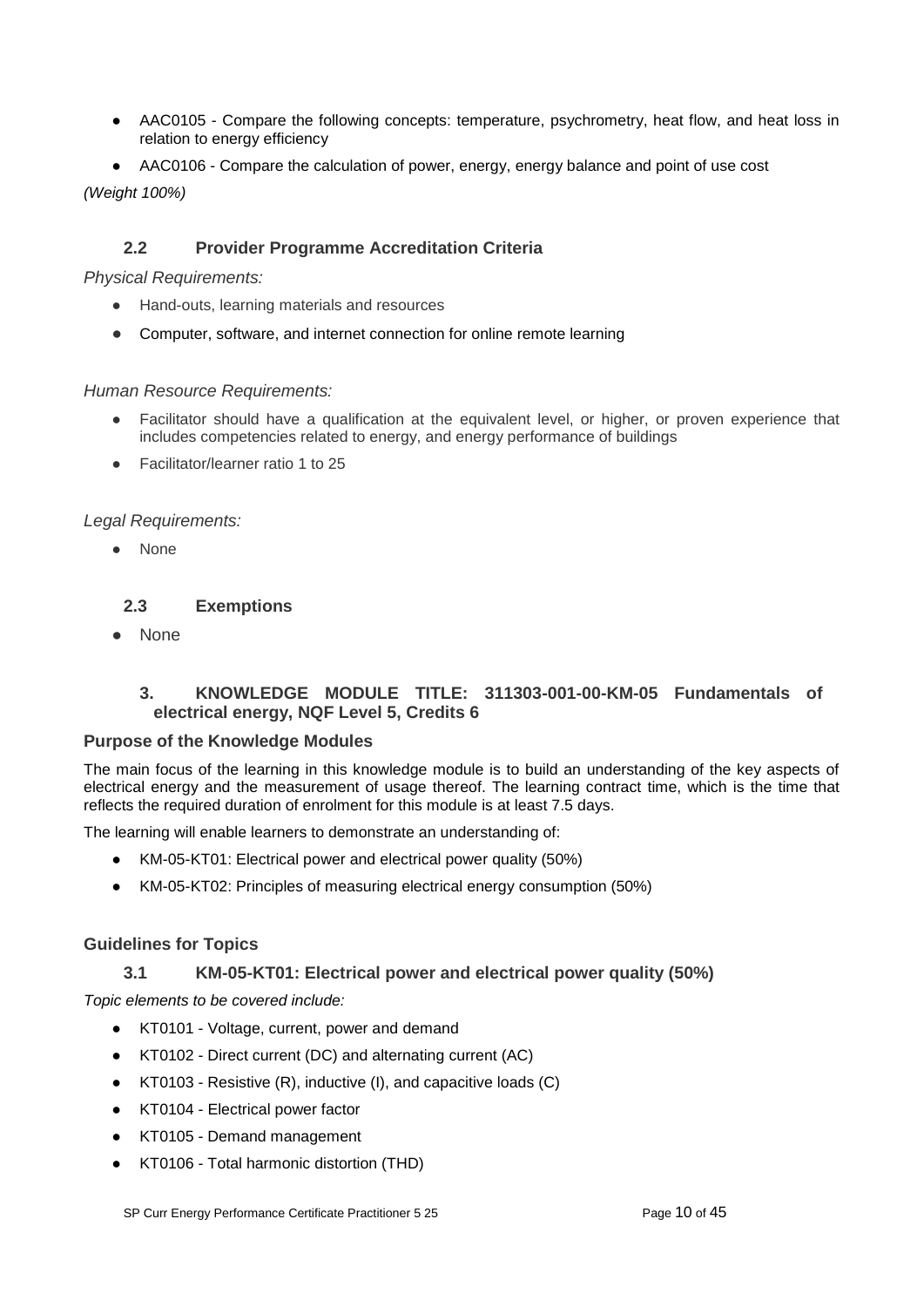*Associated Assessment Criteria and Weight:*

- AAC0101 Explain and discuss voltage, current, power and demand and demand management
- AAC0102 Explain and discuss the effect that different loads have on currents, and power factor
- AAC0103 Explain and discuss the concepts power factor (including the power triangle) and the importance thereof
- AAC0104 Explain and discuss the concept total harmonic distortion (THD) (incl. voltage and current) and the importance thereof

*(Weight 50%)*

### **3.2 KM-05-KT02 Principles of measuring electrical energy consumption (50%)**

<span id="page-10-0"></span>*Topic elements to be covered include:*

- KT0201 Methods of calculating power, voltage, current and power factor in alternating current circuits
- KT0202 Methods of correcting the power factor
- KT0203 Methods and tools used for calculating energy efficiency
- KT0204 Methods to determine electrical equipment efficiency
- KT0205 Electrical energy consumption at uninterruptible power supply sites (e.g. data centres)

*Associated Assessment Criteria and Weight:*

- AAC0201 Discuss methods to calculate power, voltage, current and power factor in alternating current circuits
- AAC0202 Discuss the importance of, and methods to correct the power factor
- AAC0203 Explain and discuss methods and tools that can be used to calculate energy efficiency and electrical equipment efficiency

*(Weight 50%)*

### **3.3 Provider Programme Accreditation Criteria**

<span id="page-10-1"></span>*Physical Requirements:*

- Hand-outs, learning materials and resources
- Computer, software, and internet connection for online remote learning

#### *Human Resource Requirements:*

- Facilitator should have a qualification at the equivalent level, or higher, or proven experience that includes competencies related to energy, and energy performance of buildings
- Facilitator/learner ratio 1 to 25

#### *Legal Requirements:*

**None** 

### <span id="page-10-2"></span>**3.4 Exemptions**

• SAQA UN 263906: Demonstrate and understand of the basic principles of energy

SP Curr Energy Performance Certificate Practitioner 5 25 Page 11 of 45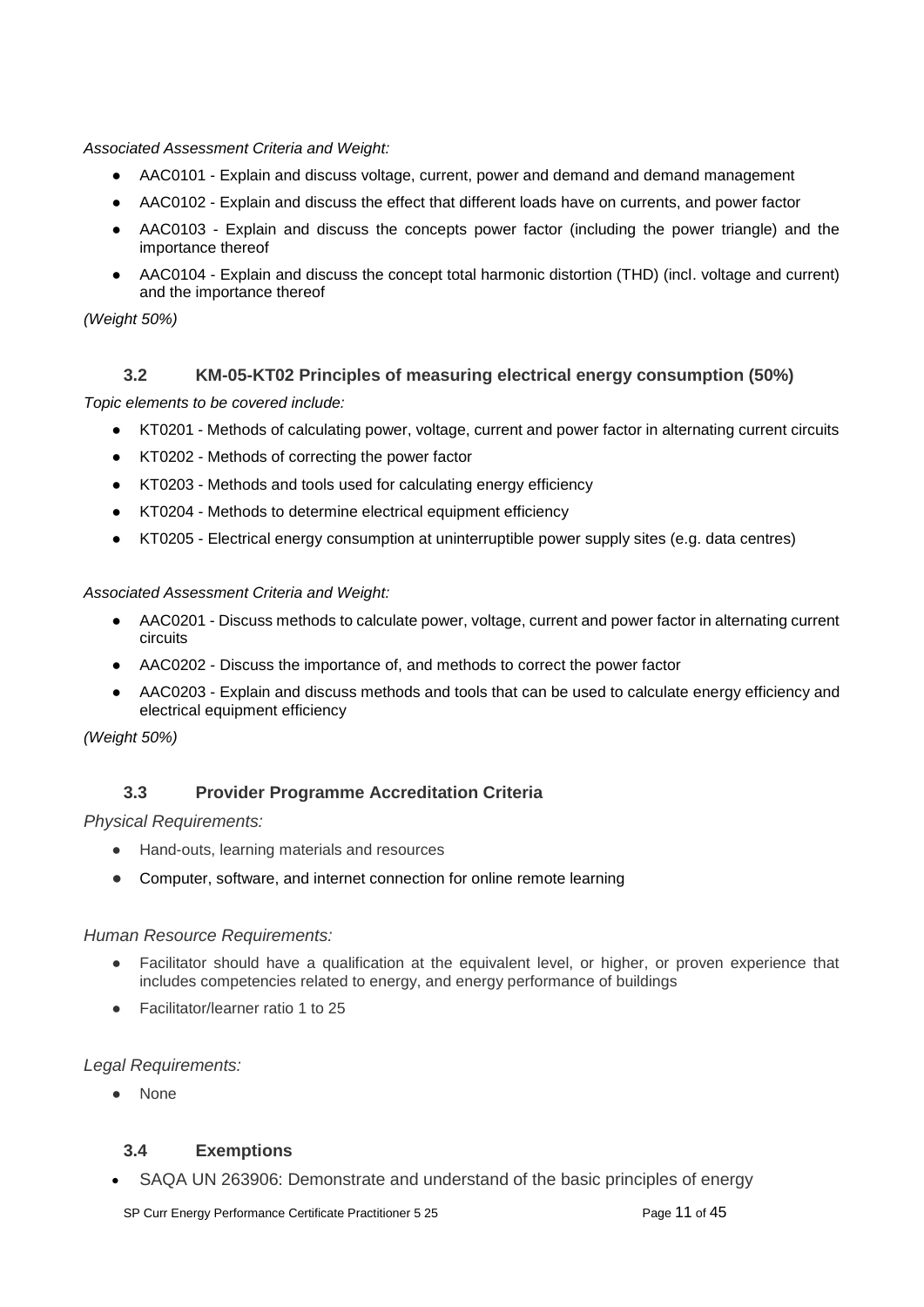### **4. KNOWLEDGE MODULE TITLE: 311303-001-00-KM-11 Theory of energy auditing, NQF Level 5, Credits 1**

### <span id="page-11-0"></span>**Purpose of the Knowledge Module**

The main focus of the learning in this knowledge module is to build an understanding of the purpose and steps in the auditing process and categories of data to be collected. The training contract time, which is the time that reflects the required duration of enrolment for this module, is at least 1.5 days.

The learning will enable learners to demonstrate an understanding of:

- KM-11-KT01: Concepts and principles of energy audits (30%)
- KM-11-KT02: The energy audit process (20%)
- KM-11-KT03: Energy audit data sources (50%)

### **Guidelines for Topics**

### 4.1 **KM-11-KT01: Concepts and principles of energy audits (30%)**

<span id="page-11-1"></span>*Topic elements to be covered include:*

- KT0101 Definition of an energy audit
- KT0102 Use of energy audits
- KT0103 Types of energy audits

*Associated Assessment Criteria and Weight:*

- AAC0101 Illustrate the function and purpose of an energy audit and the benefits thereof
- AAC0102 Compare and explain the types of energy audits (including: BEA, PQA, PPEA, PEA, TPA, CPA and EDA, and Level 1, 2, and 3)

*(Weight 30%)*

### **4.2 KM-11-KT02: The energy audit process (20%)**

<span id="page-11-2"></span>*Topic elements to be covered include:*

- KT0201 Purpose and elements of energy audit planning
- KT0202 Purpose and elements of the opening meeting
- KT0203 Purpose, elements of and types of data collection
- KT0204 Purpose and elements of the measurement plan
- KT0205 Purpose and elements of conducting a site visit
- KT0206 Purpose and elements of analysis
- KT0207 Purpose and elements of energy audit reporting
- KT0208 Purpose and elements of the closing meeting

#### *Associated Assessment Criteria and Weight:*

- AAC0201 Discuss the purpose and elements of the energy audit planning and the opening meeting
- AAC0202 Discuss the purpose, elements of and list the types of data to be collected
- AAC0203 Discuss the purpose and elements of the measurement plan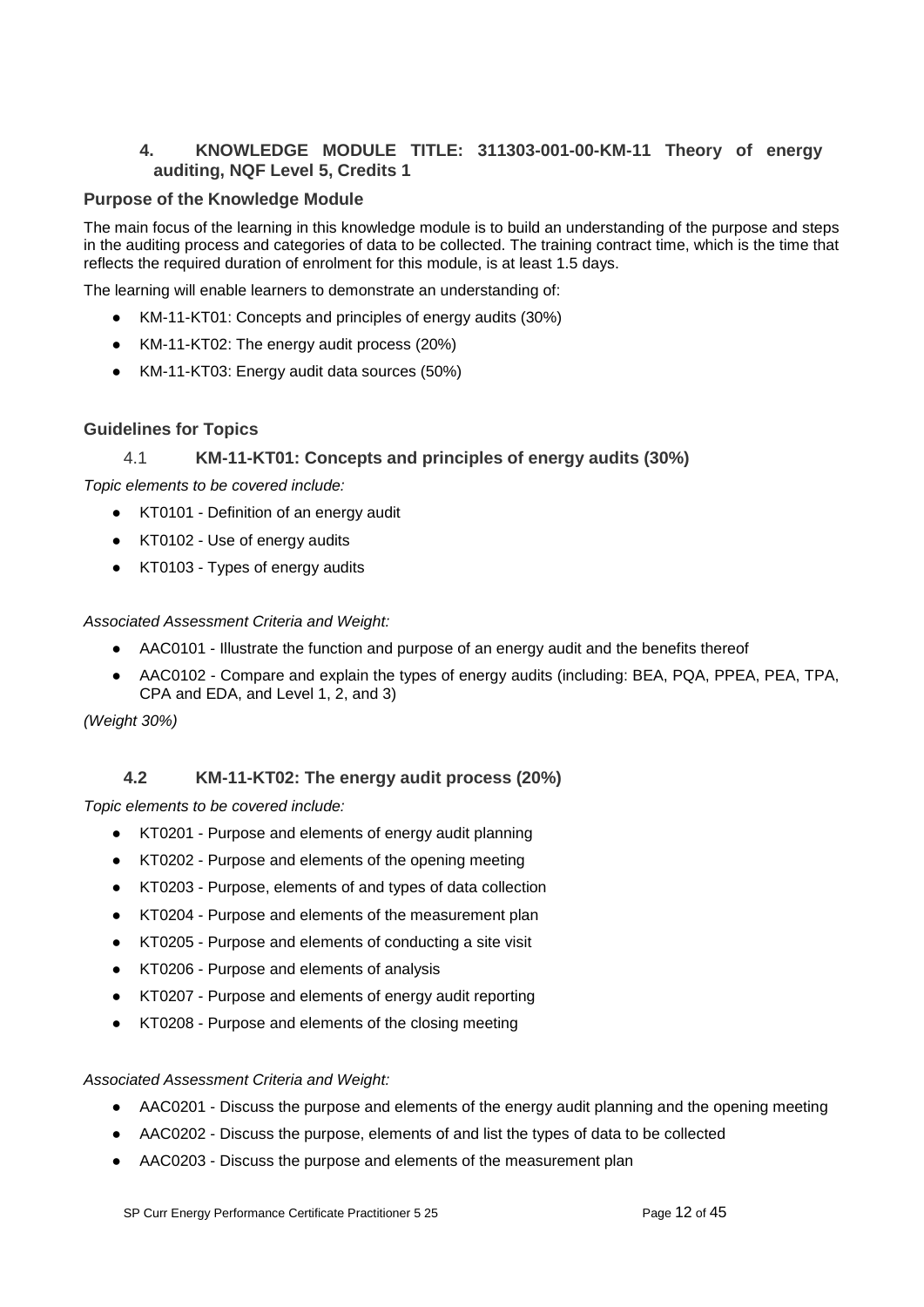- AAC0204 Discuss the purpose of conducting a site visit and the elements to be considered
- AAC0205 Discuss the purpose and elements of analysis
- AAC0206 Discuss the purpose and elements of energy audit reporting
- AAC0207 Discuss the purpose and elements of the closing meeting

*(Weight 20%)*

### **4.3 KM-11-KT03: Energy audit data sources (50%)**

<span id="page-12-0"></span>*Topic elements to be covered include:*

- KT0201 Historical energy consumption data
- KT0202 Metered consumption data (including utility bills)
- KT0203 Weather data (including websites, local data, install a weather station)
- KT0204 Equipment data (including nameplate data)
- KT0205 On-going demand and consumption (including sub-metering)
- KT0206 Detailed building and equipment information (including engineering and architectural specifications and drawings)
- KT0207 Building configuration (including architectural drawings)
- KT0208 Current data and building system integration (including BMS)
- KT0209 Operation schedules, maintenance records (including interviews with key operator / facilities management personnel)

*Associated Assessment Criteria and Weight:*

- AAC0201 Differentiate between the sources of historical energy consumption data and explain the significance thereof
- AAC0202 Differentiate between the sources of weather data and explain the significance thereof
- AAC0203 Differentiate between the sources of equipment data and explain the significance thereof
- AAC0204 Differentiate between the sources of on-going demand and consumption data and explain the significance thereof
- AAC0205 Differentiate between the sources of building (including configuration and integration) and equipment information and explain the significance thereof
- AAC0206 Differentiate between the sources of building and equipment information and explain the significance thereof
- AAC0207 Differentiate between the significance of operation schedules and maintenance records

*(Weight 50%)*

#### **4.4 Provider Programme Accreditation Criteria**

#### <span id="page-12-1"></span>*Physical Requirements:*

- Hand-outs, learning materials and resources
- Computer, software, and internet connection for online remote learning

#### *Human Resource Requirements:*

● Facilitator should have a qualification at the equivalent level, or higher, or proven experience that includes competencies related to energy, and energy performance of buildings

SP Curr Energy Performance Certificate Practitioner 5 25 Page 13 of 45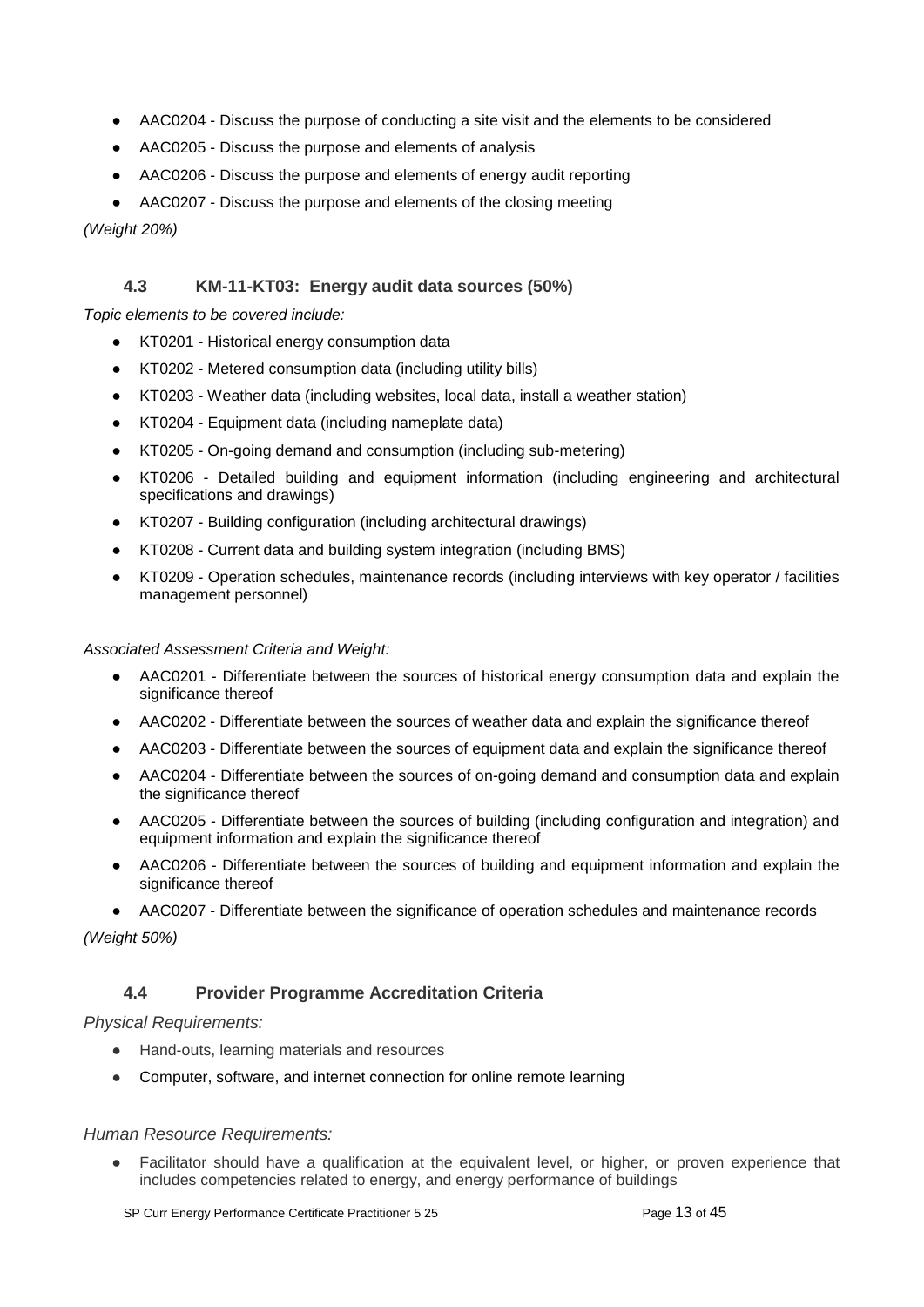● Facilitator/learner ratio 1 to 25

### *Legal Requirements:*

● None

### **4.5 Exemptions**

<span id="page-13-0"></span>**None** 

### <span id="page-13-1"></span>**5. KNOWLEDGE MODULE TITLE: 311303-001-00-KM-01 Policies, regulations and standards relating to the energy performance of buildings, NQF Level 5, Credits 1**

### **Purpose of the Knowledge Module**

The main focus of the learning in this knowledge module is to build an understanding of the legislative framework within which Energy Performance Certificates have to be displayed on buildings and the data that needs to be reported to the building Energy Performance Register of the government. This includes the regulation, the standards, process of reporting, how buildings can comply, what is measured and reported and how. The learning contact time, which is the time that reflects the required duration of enrolment for this module, is at least 2 days.

The learning will enable learners to demonstrate an understanding of:

- KM-01-KT01: Energy Performance Certificates standards and regulations (50%)
- KM-02-KT02: Definitions of Energy Performance Certificate terms (50%)

### **Guidelines for Topics**

### <span id="page-13-2"></span>5.1 **KM-01-KT01: Policies and standards addressing energy performance in buildings (50%)**

*Topic elements to be covered include:*

- KT0101 SANS10400XA Energy Efficiency in Buildings
- KT0102 SANS1544 Energy Performance Certificates for Buildings
- KT0103 Regulation for the Mandatory Display of Energy Performance Certificates on Buildings and the submission of data to the National Building Energy Performance Register
- KT0104 Framework for the Energy Performance Certificate Regulation for buildings

#### *Associated Assessment Criteria and Weight*

- AAC0101 Explain the integration of the standards and the regulation
- AAC0102 Discuss the role players within the Energy Performance Certificates for Buildings and how a Certificate is issued, and data submitted to the National Building Energy Performance **Register**
- AAC0103 Illustrate the application process of an Energy Performance Certificate

### *(Weight 50%)*

### <span id="page-13-3"></span>5.2 **KM-01-KT02: Definitions of Energy Performance Certificate terms (50%)**

*Topic elements to be covered include:*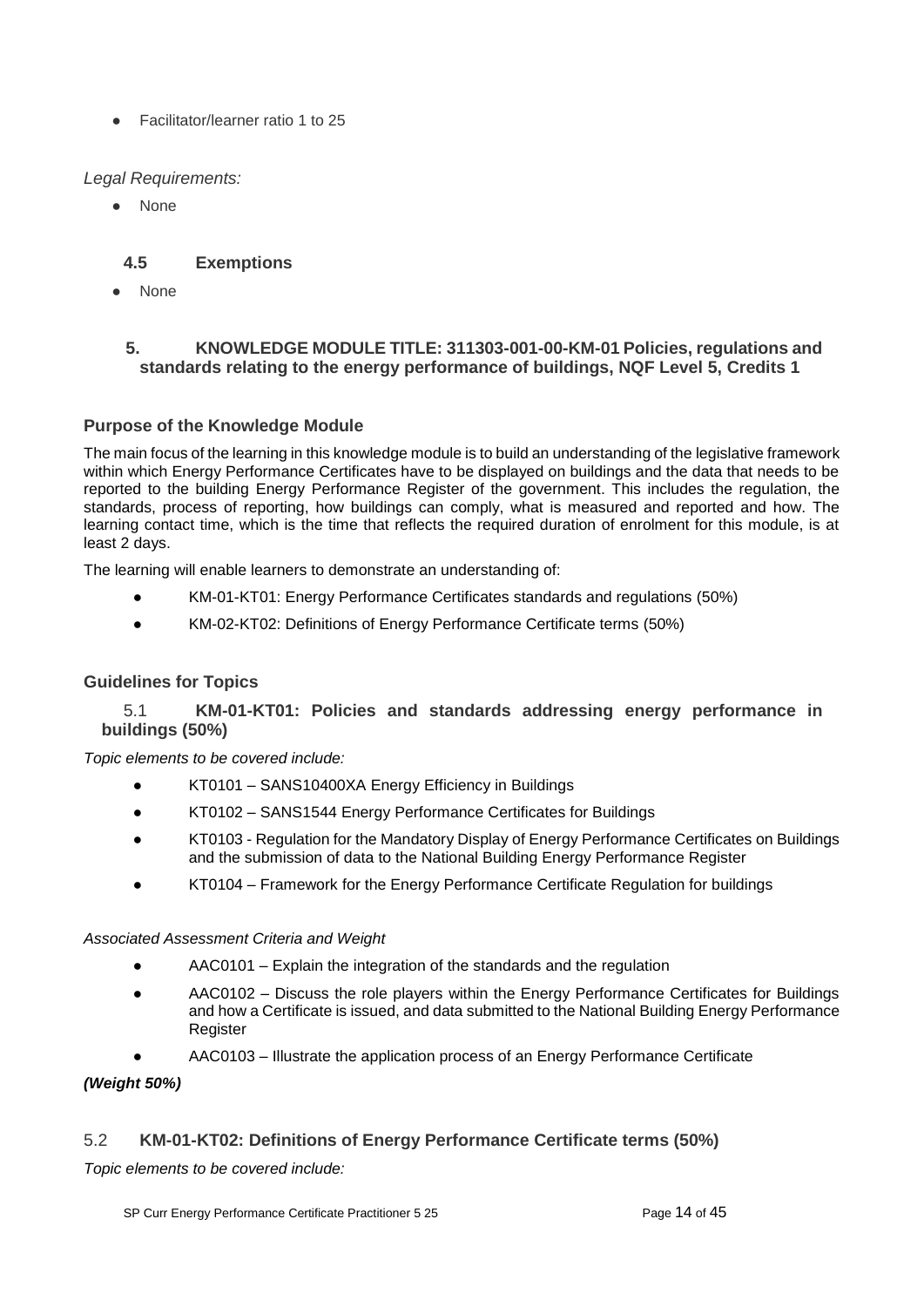- KT0201 Definition of an Energy Performance Certificate
- KT0202 Definition of energy carrier
- KT0203 Definition of energy performance
- KT0204 Definition of energy exclusions
- KT0205 Definition of exported energy
- KT0206 Definition of measured energy performance
- KT0207 Definition of net energy
- KT0208 Definition of net floor area
- KT0209 Definition of occupancy
- KT0210 Definition of single occupancy
- KT0211 Definition of multiple occupancy
- KT0212 Definition of reference value
- KT0213 Definition of unoccupied floor area
- KT0214 Definition of occupancy rate
- KT0215 Definition of net occupied area
- KT0216 Definition of assessment period
- KT0217 Definition of an accounting officer
- KT0218 Definition of a building owner
- KT0219 Definition of a major renovation
- KT0220 Definition of an organ of state
- KT0222 Definition of a privately-owned building

#### *Associated Assessment Criteria and Weight:*

• AAC0201 - Define the Energy Performance Certificate Regulation and SANS1544 terms

#### *(Weight 50%)*

### **5.2 Provider Programme Accreditation Criteria**

#### <span id="page-14-0"></span>*Physical Requirements:*

- Hand-outs, learning materials and resources
- The latest Regulation and the standards of Energy Performance Certificates
- Learning material must have the version of the Regulation and standard indicated on the learning materials
- Computer, software, and internet connection for online remote learning

#### *Human Resource Requirements:*

- Facilitator should have a qualification at the equivalent level, or higher, or proven experience that includes competencies related to energy, and energy performance of buildings with knowledge of applying the standards and regulation in relation
- Facilitator/learner ratio 1 to 25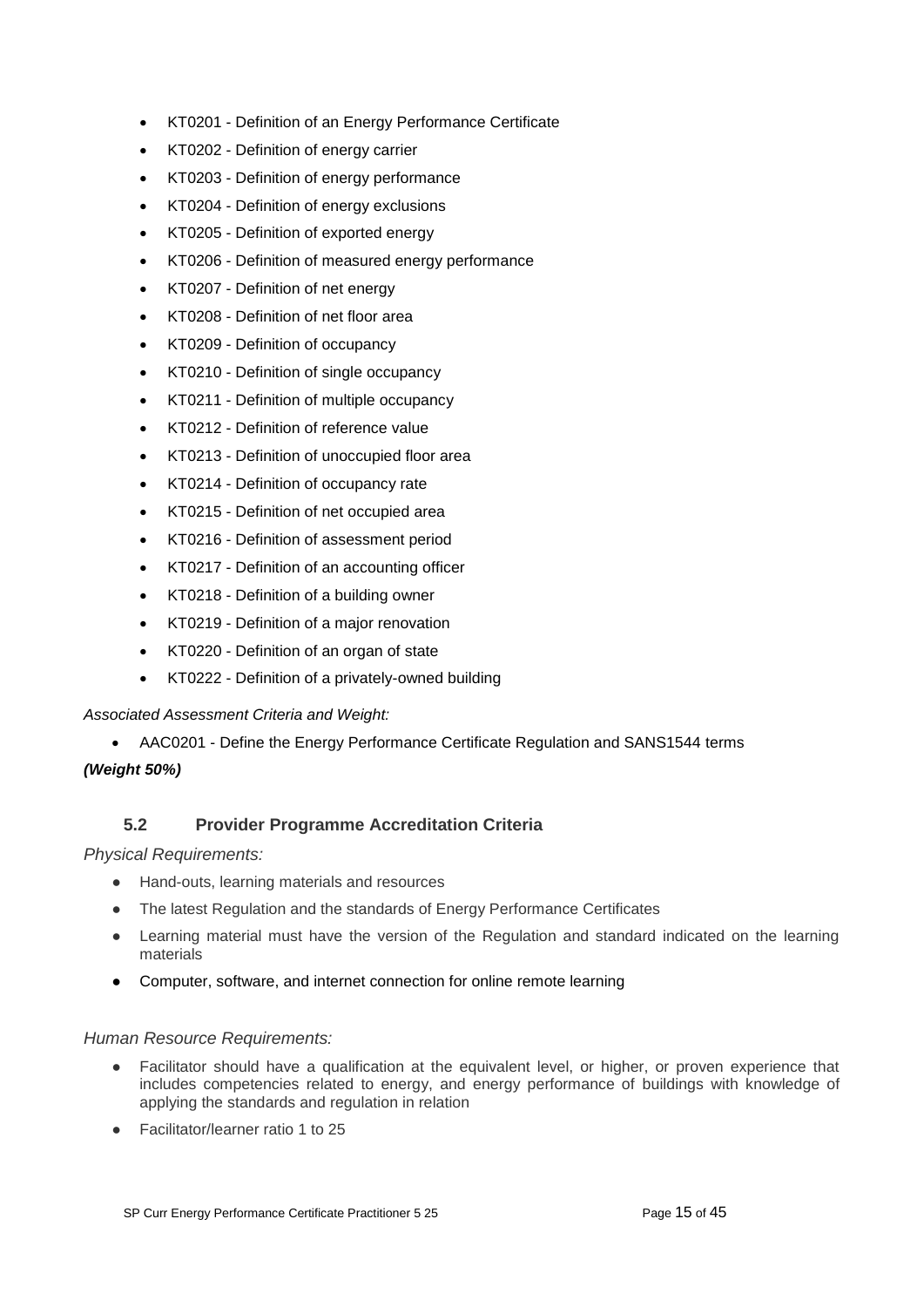# *Legal Requirements:*

● None

# <span id="page-15-0"></span>**5.3 Exemptions**

● None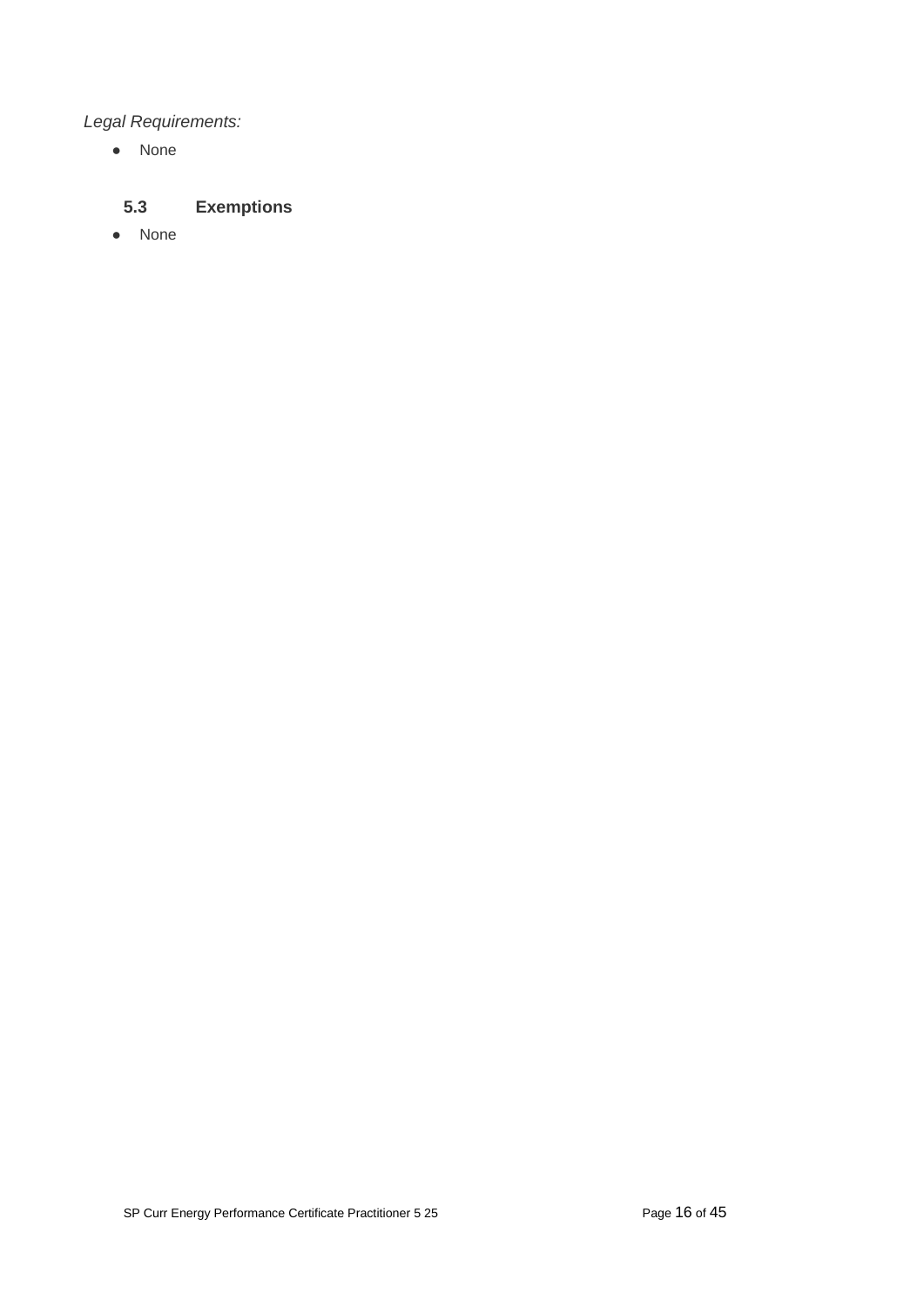### <span id="page-16-0"></span>**SECTION 3B: PRACTICAL SKILL MODULE SPECIFICATIONS**

List of Practical Skill Module Specifications

- 311303-001-00-PM-01, Determine energy audit data requirements for energy performance of a building, NQF Level 5, Credits 1
- 311303-001-00-PM-02, Measure energy performance of the building, NQF Level 5, Credits 1
- 311303-001-00-PM-03, Analyse energy data collected for the energy performance of a building, NQF Level 6, Credits 2
- 311303-001-00-PM-04, Prepare and present energy audit findings of the energy performance of a building, NQF Level 5, Credits 1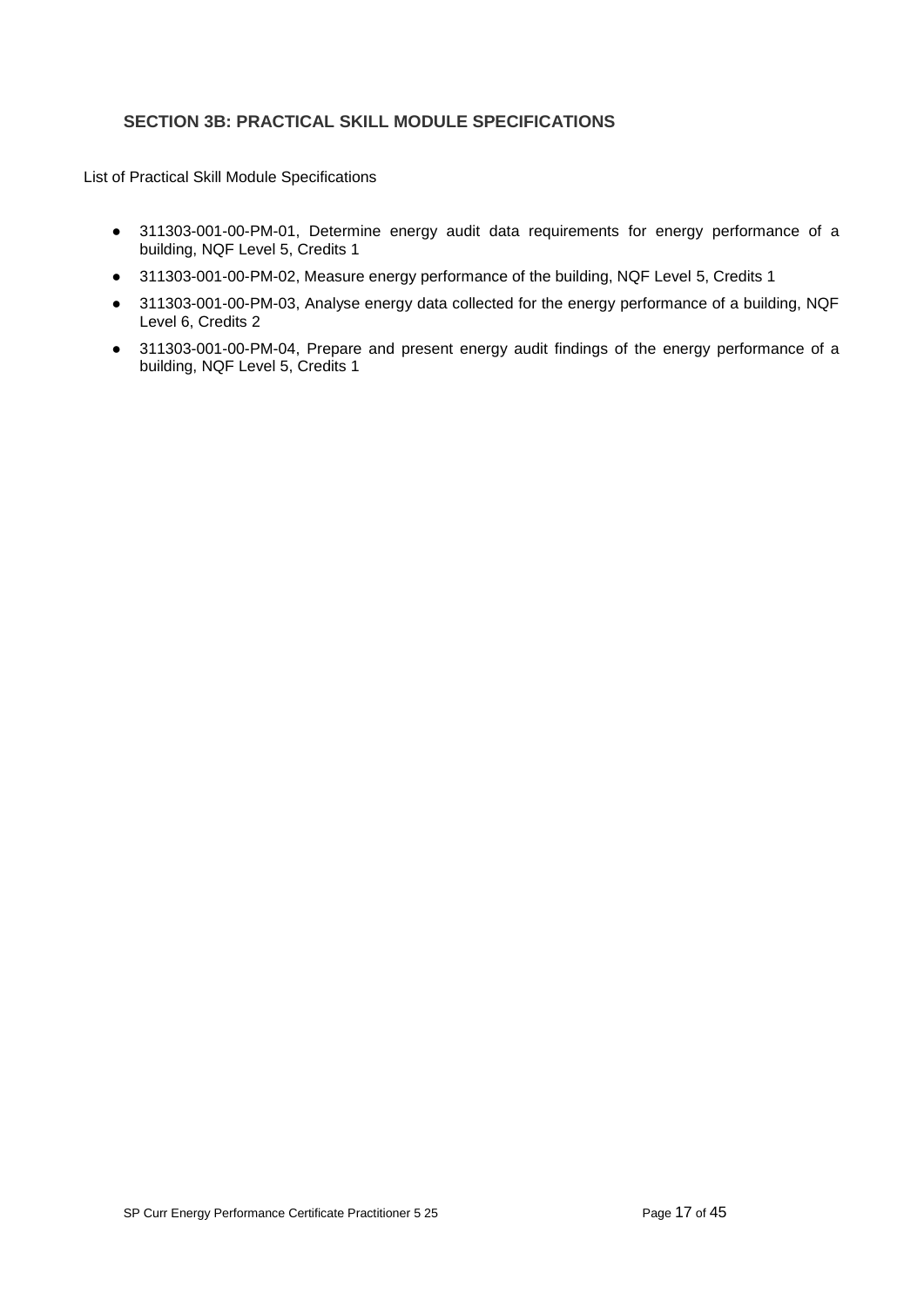### <span id="page-17-0"></span>**1. PRACTICAL SKILL MODULE TITLE: 311303-001-00-PM-01, Determine energy audit data requirements for energy performance of a building, NQF Level 5, Credits 1**

### **Purpose of the Practical Skill Modules**

The focus of the learning in this module is on providing the learner an opportunity to record data available on energy use (manner or kind of application of energy) and consumption (quantity of energy applied), net energy, and building occupancy.

The learner will be required to

- PM-01-PS01: Collate and record available data that supports the audit objectives
- PM-01-PS02: Develop measurement plans

#### **Guidelines for Practical Skills**

#### <span id="page-17-1"></span>**1.1 PM-01-PSO1: Collate and record available energy data that supports the audit objectives**

#### *Scope of Practical Skill*

A physical building infrastructure as defined by the regulation and standard, or given case studies, or a simulation of a building, or typical data sets containing the operational history, data sheets containing measured data on energy consumption of the building system and its energy users and equipment (including energy, fuels, and metered energy consumption), net energy and building occupancy, excluded area measurements, occupancy, net floor area, the learner must be able to:

- PA0101 Capture (documented) historical data on energy carriers such as fuels and metered energy consumption, including electrical and thermal energy datasheets, exported energy
- PA0102 Capture building area information, net floor area, occupancy classification, energy zone, occupied and unoccupied areas
- PA0103 Capture exclusion areas which do not form part of the building envelope
- PA0104 Identify operational history and past events that could have affected energy consumption in the period covered by the data
- PA0105 Evaluate available data and identify requirements for additional measurements

#### *Applied Knowledge*

- AK0101 Sources and uses of energy data
- AK0102 Data collection and recording procedures
- AK0103 Theory of energy distribution
- AK0104 Theory of building envelope and measurement requirements

#### *Associated Assessment Criteria*

- AAC0101 The fields of data captured is appropriate for energy performance analysis
- AAC0102 Building area requirements is in line with the regulatory requirements
- AAC0103 Aspects that could have influenced energy consumption are identified and additional measuring requirements specified to better explain the energy performance of the building

#### <span id="page-17-2"></span>1.2 **PM-01-PS02: Develop measurement plans**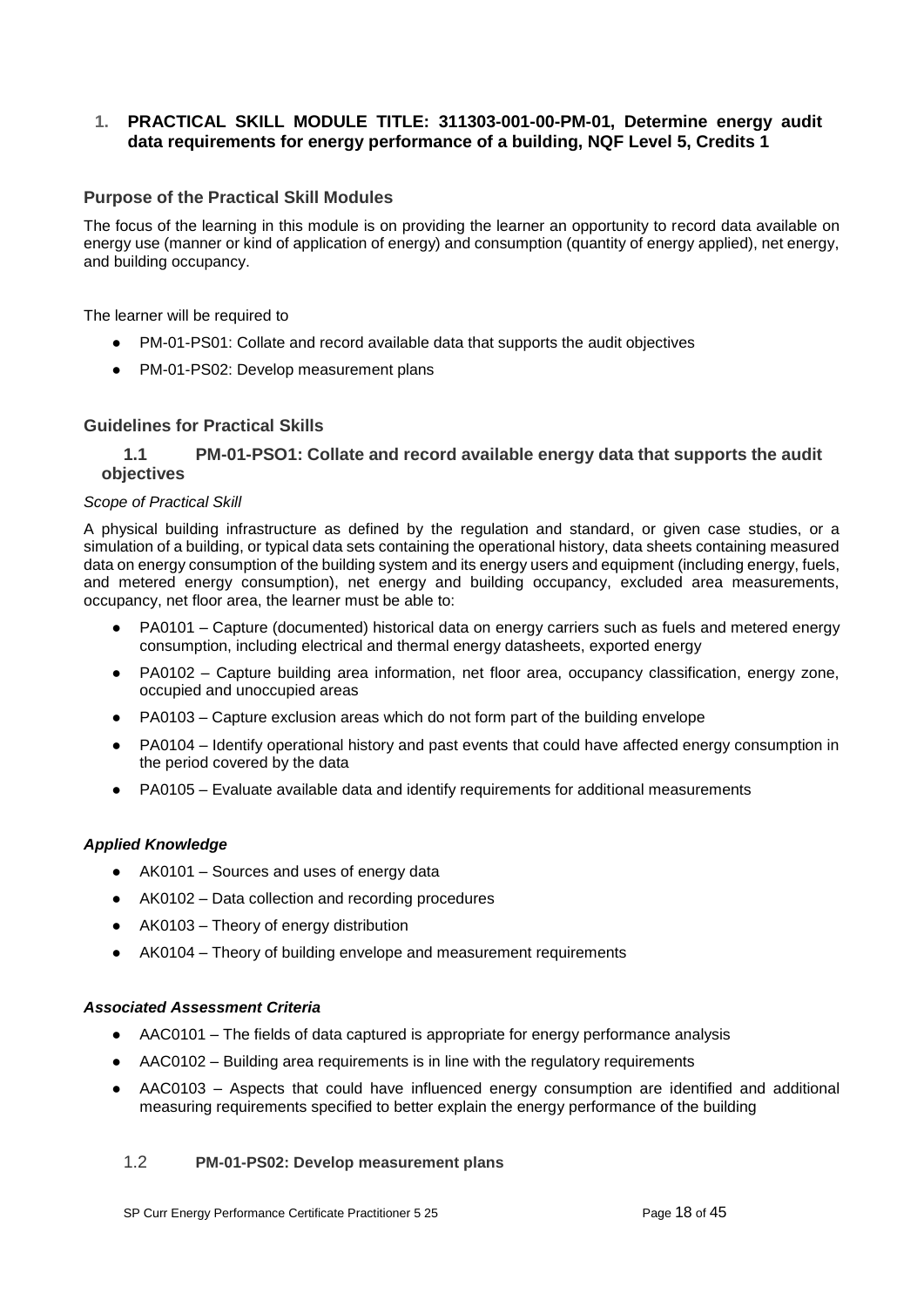#### *Scope of Practical Skill*

A physical building infrastructure as defined by the regulation and standard, or given case studies, or a simulation of a building, with the availability of information on data sources, energy consuming systems, processes and equipment, the energy distribution system and management, building plans and layouts, process flow diagrams, copies of the regulations and standards, the learner must be able to:

- PA0201 Develop a list of relevant measurement points
- PA0202 Identify methods (e.g., individual data points or continuous monitoring, read from a meter, or otherwise calculated)
- PA0203 Identify equipment for obtaining measurements
- PA0204 Determine measurement duration and frequency for each measurement
- PA0205 Determine a suitable time for the installation of measuring equipment
- PA0206 Identify forms and data sheets to capture data

#### *Applied Knowledge*

- AK0201 Measurement plan format and requirements
- AK0202 Procedures to produce comparable sets of data
- AK0203 Techniques to determine measurement duration and frequency
- AK0204 Factors which may affect measurement accuracy

#### *Associated Assessment Criteria*

AAC0201 - Measurement plans reflect methods, equipment for obtaining measurements and installation points that are relevant and accessible, feasible and cost effective

AIAC0202 - Determined measurement duration and frequency of each measurement will produce standardised required data

- AAC0203 Activity schedule is considerate of variables provided by the organization, e.g. operational parameters
- AAC0204 Forms and data sheets identified for data capturing purposes facilitates the production of comparable sets of information

### **1.3 Provider Programme Accreditation Criteria**

<span id="page-18-0"></span>*Physical Requirements:*

- The provider must have either a simulation tool, or a physical building of 1,000m2 or larger, or case studies or data sets containing operational history, data sources, energy consuming systems, operational data, and equipment, the energy distribution system and its management, building plans and layouts, process flow diagrams, the regulations and standards, data sheets containing current available measured data on energy consuming systems, processes and equipment (including energy and fuel consumption data, metered energy consumption specified in the scope statements.
- Computer, software, internet connection, multi-meter and measuring tape

#### *Human Resource Requirements:*

- Facilitator should have a qualification at the equivalent level, or higher, or proven experience that includes competencies related to energy, and energy performance of buildings
- Facilitator/learner ratio 1 to 10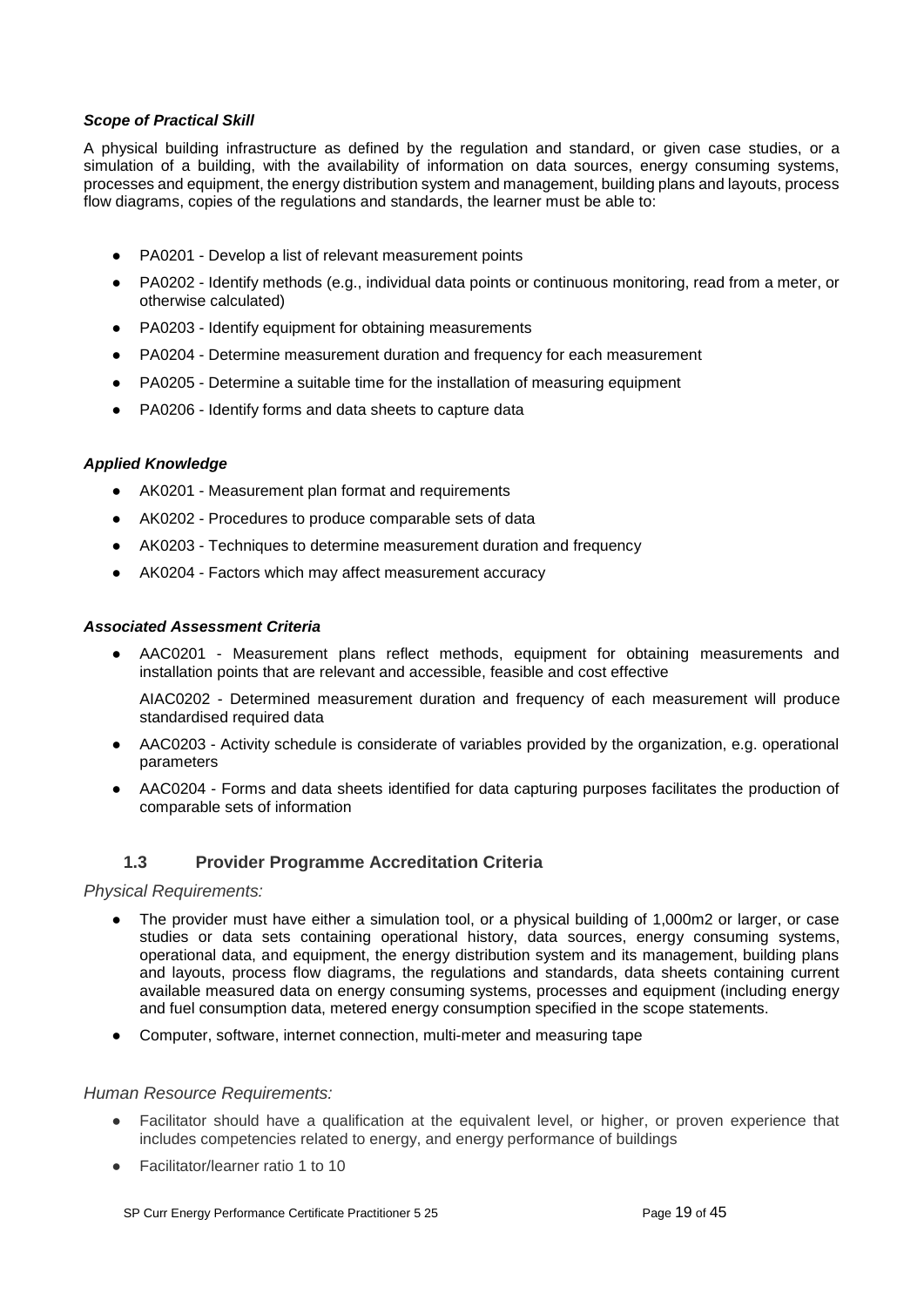*Legal Requirements:*

**None** 

### **1.3 Exemptions**

<span id="page-19-0"></span>● None

### <span id="page-19-1"></span>**2. PRACTICAL SKILL MODULE TITLE: 311303-001-00-PM-02, Measure energy performance of the building, NQF Level 5, Credits 1**

### **Purpose of the Practical Skill Modules**

The focus of the learning in this module is on providing the learner with the opportunity to practically perform the activities to measure the data, collect the information, verify collected and measured information, using the standards and regulation of the measurement planning for data sources, energy consuming systems, processes and equipment, the energy distribution system and management, building plans and layouts, process flow diagrams.

The learner will be required to:

PM-02-PS01: Collect the data and information through applying measurement principles

### **Guidelines for Practical Skills**

#### <span id="page-19-2"></span>**2.1 PM-02-PSO1: Collect data and information through applying measurement principles**

#### *Scope of Practical Skill*

A physical building infrastructure as defined by the regulation and standard, or given case studies, or a simulation of a building, with the availability of information on data sources, energy consuming systems, processes and equipment, the energy distribution system and management, building plans and layouts, process flow diagrams, to perform the measurement requirements aligned to the measurement plan to collate and document the copies of the regulations and standards, the learner must be able to:

- PA0101 Measure and use resource tables for the energy performance of the building
- PA0102 Measure and determine excluded areas
- PA0103 Identify the energy carriers and net energy measurements
- PA0104 Determine occupancy

#### *Applied Knowledge*

- AK0101 Methods for measuring and determining occupancy
- AK0102 Methods for measuring and determining floor area and unoccupied floor area
- AK0103 Methods for measuring energy carriers
- AK0104 Methods for measuring significant energy sources
- AK0105 Determining exclusion areas and sub-measurement
- AK0106 Determine factors which may affect measurement accuracy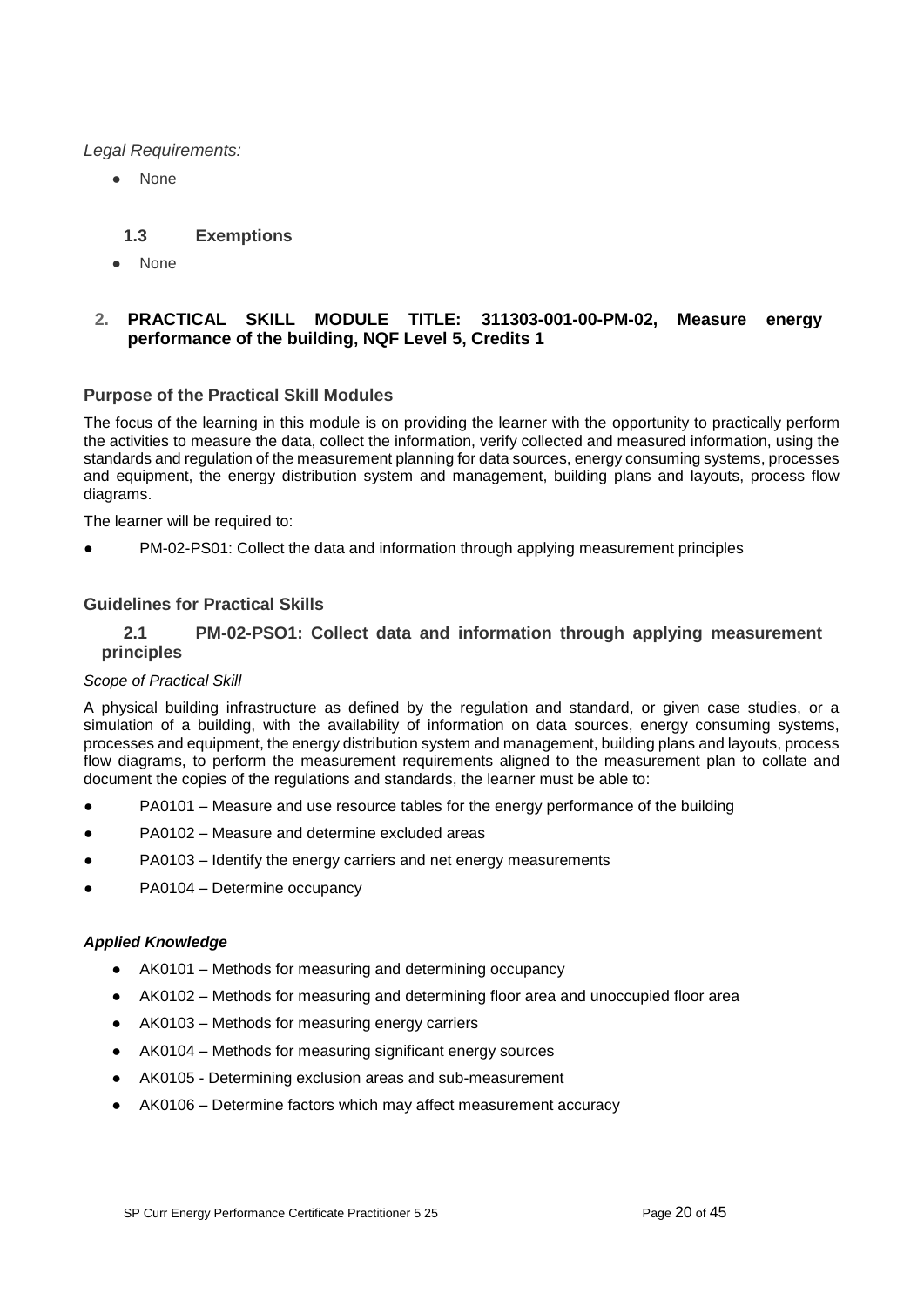### *Associated Assessment Criteria*

- AAC0101 Determining the energy use of a building in relation to the occupancy and building classification
- AAC0102 Justifying exclusion areas not part of the building envelope and the measurement of the exclusion area data

### **2.2 Provider Programme Accreditation Criteria**

#### <span id="page-20-0"></span>*Physical Requirements:*

- The provider must have either a simulation tool, or a physical building of 1,000m2 or larger, or case studies or data sets containing operational history, data sources, energy consuming systems, operational data, and equipment, the energy distribution system and its management, building plans and layouts, process flow diagrams, the regulations and standards, data sheets containing current available measured data on energy consuming systems, processes and equipment (including energy and fuel consumption data, metered energy consumption specified in the scope statements.
- Computer, software, internet connection, multi-meter and measuring tape

### *Human Resource Requirements:*

- Facilitator should have a qualification at the equivalent level, or higher, or proven experience that includes competencies related to energy, and energy performance of buildings
- Facilitator/learner ratio 1 to 10

#### *Legal Requirements:*

• The hand-out resources include the latest Regulation and the standards of Energy Performance **Certificates** 

### <span id="page-20-1"></span>**2.3 Exemptions**

● None

### <span id="page-20-2"></span>3. **PRACTICAL SKILL MODULE TITLE: 311303-001-00-PM-03, Analyse energy data collected for the energy performance of a building, NQF Level 6, Credits 2**

#### **Purpose of the Practical Skill Modules**

The focus of the learning in this module is on providing the learner with the opportunity to practically apply the analysis of the measured data and collected information, using the standards and regulation to determine the occupancy data, net floor data, determine the net energy, net floor area, occupancy rate, and excluded areas.

The learner will be required to:

PM-03-PS01: Analyse the buildings energy performance

### <span id="page-20-3"></span>**Guidelines for Practical Skills**

### **3.1 PM-03-PSO1: Analyse the buildings energy performance**

#### *Scope of Practical Skill*

A buildings energy performance in relation to the occupancy and size of the building will be evaluated using the data and information measured and collected is used to calculate the information and collate the data collected where the learner must be able to: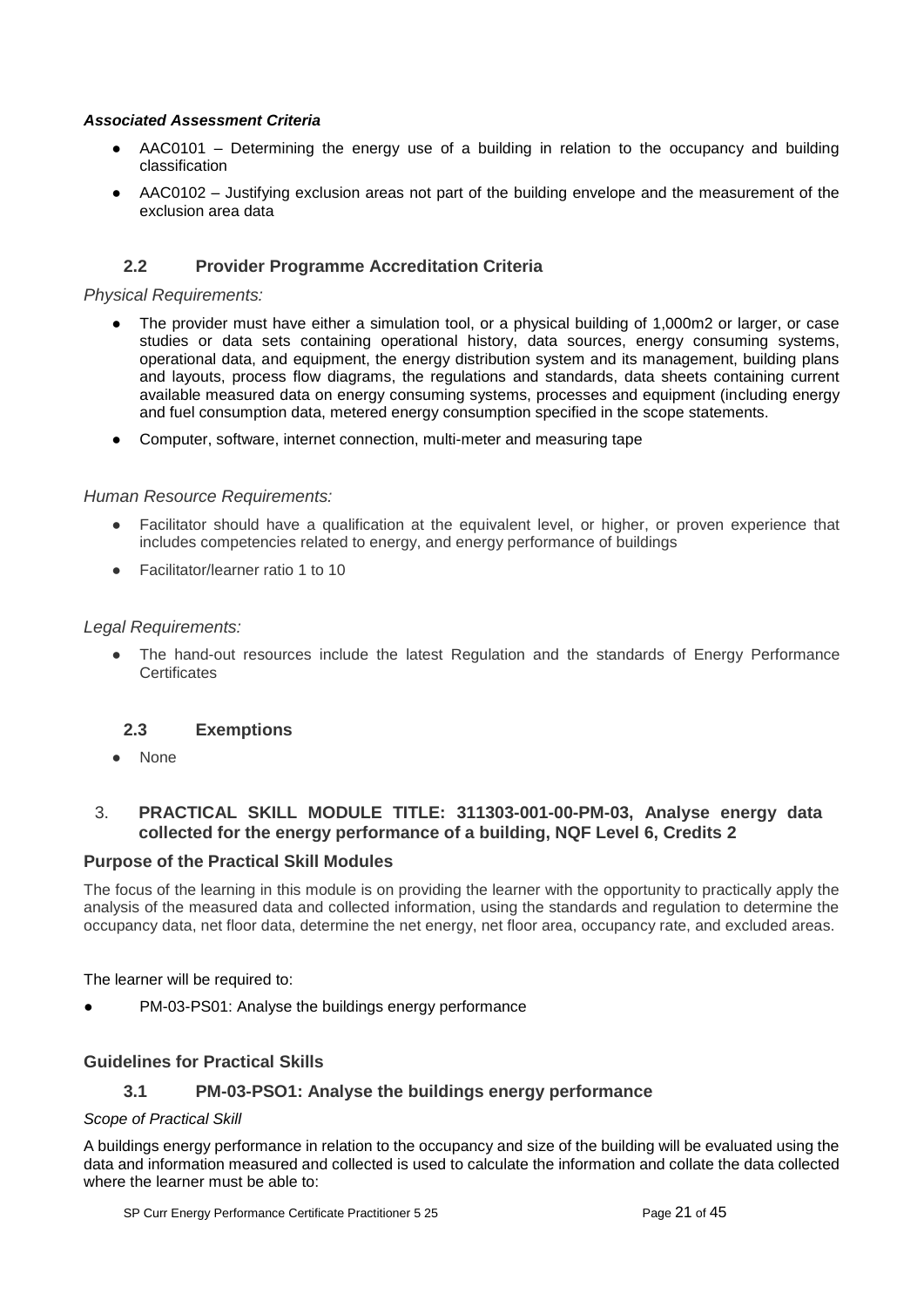- PA0101 Calculate fuel consumption and conversion
- PA0102 Calculate prorated requirements for occupancy and energy use
- PA0103 Calculate normalisation of energy use in relation to occupancy
- PA0104 Calculate the energy performance of the building
- PA0105 Calculate the excluded areas and allocate as percentage of building use
- PA0106 Calculate occupancy percentages of multiple tenancy of the building
- PA0107 Calculate the net energy use
- PA0108 Calculate the floor area in terms of net floor area, unoccupied floor area
- PA0109 Determine the energy consumption of the used net floor area in kWh
- PA0110 Determine the effective energy consumption per used net floor area in  $kWh/(m^2*)$
- PA0111 Determine the variance relative to the referenced energy consumption index of the applicable standard
- PA0112 Determine the multiple reference value

PA0113 - Determine the performance scale of the building by referring to the performance scale grades which aligns the multiple reference value

#### *Applied Knowledge*

- AK0101 Methods for calculating occupancy
- AK0102 Methods for calculating floor area and unoccupied floor area and occupancy
- AK0103 Methods to determining energy carriers and calculating net energy consumption
- AK0104 Methods for determining significant energy sources and calculating the total energy use
- AK0105 Methods for calculating exclusion areas
- AK0106 Methods for calculating occupancy and determining occupancy class
- AK0107 Determine the relevant resources from the standards that impact the calculations for energy use, exclusions, occupancy, and floor area requirement

#### *Associated Assessment Criteria*

- AAC0101 Determining the multiple reference value and the performance scale of the building
- AAC0102 Aspects that significantly impact on the performance scale are identified and verified for accuracy

### **3.2 Provider Programme Accreditation Criteria**

#### <span id="page-21-0"></span>*Physical Requirements:*

- The provider must have either a simulation tool, or a physical building of 1,000m2 or larger, or case studies or data sets containing operational history, data sources, energy consuming systems, operational data, and equipment, the energy distribution system and its management, building plans and layouts, process flow diagrams, the regulations and standards, data sheets containing current available measured data on energy consuming systems, processes and equipment (including energy and fuel consumption data, metered energy consumption specified in the scope statements.
- Computer, software, internet connection, multi-meter and measuring tape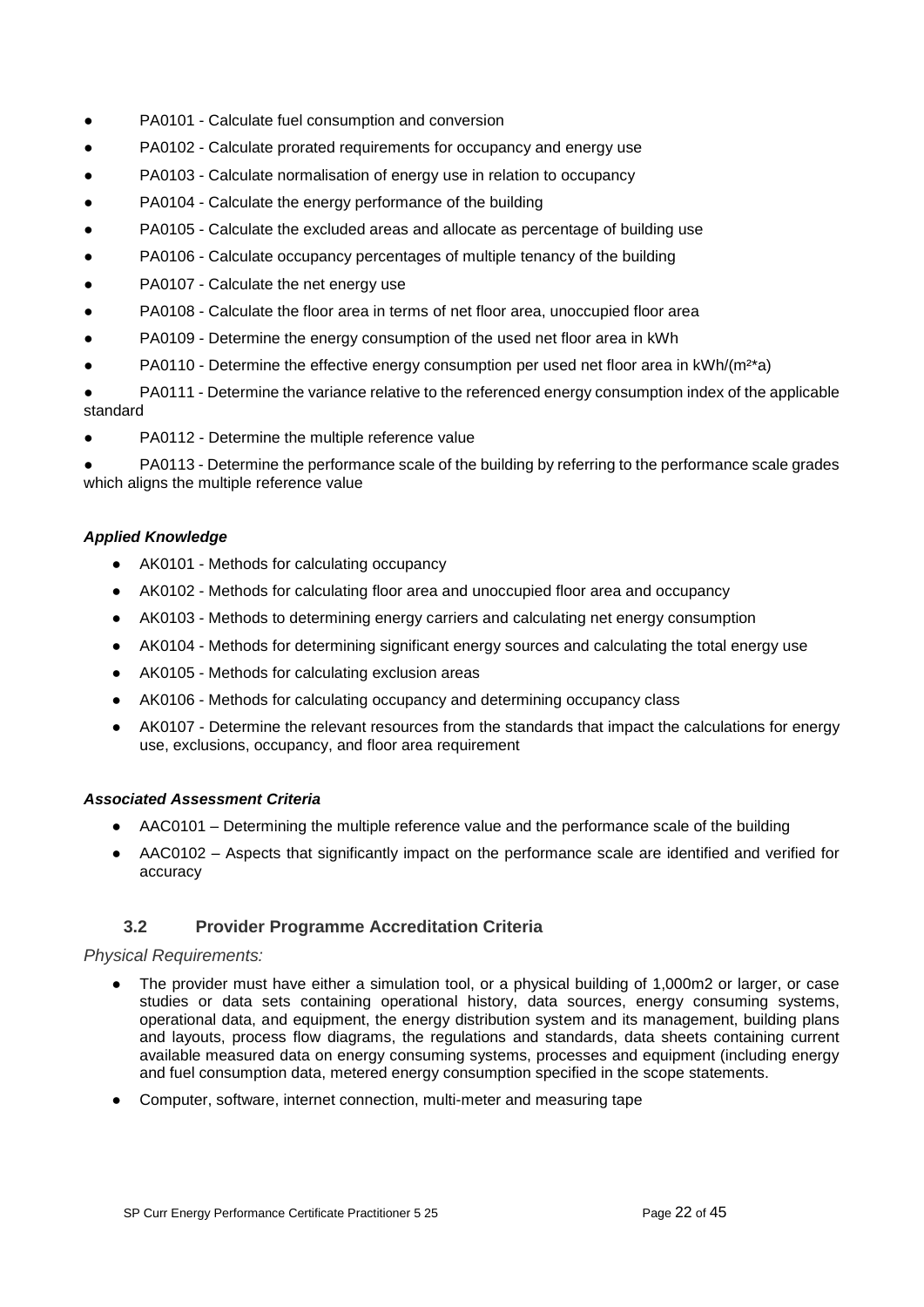### *Human Resource Requirements:*

- Facilitator should have a qualification at the equivalent level, or higher, or proven experience that includes competencies related to energy, and energy performance of buildings
- Facilitator/learner ratio 1 to 10

### *Legal Requirements:*

**None** 

### <span id="page-22-0"></span>**3.3 Exemptions**

**None** 

### <span id="page-22-1"></span>**4. PRACTICAL SKILL MODULE TITLE: 311303-001-00-PM-04, Prepare and present energy audit findings of the energy performance of a building, NQF Level 5, Credits 1**

### **Purpose of the Practical Skill Modules**

The focus of the learning in this module is on providing the learner an opportunity to translate the audit findings into an audit report and present the findings as a mock Energy Performance Certificate.

The learner will be required to:

- PM-04-PS01: Summarise the energy audit information
- PM-04-PS02: Prepare and present a mock Energy Performance Certificate

#### <span id="page-22-2"></span>**Guidelines for Practical Skills**

#### 4.1 **PM-04-PSO1: Summarise the energy audit information**

#### *Scope of Practical Skill*

Given case studies or data sets containing the data and information from the building energy audit, the energy audit details, and the energy performance results, the learner must be able to:

- PA0401 Prepare an executive summary
- PA0402 Present the findings in a one-page Energy Performance Certificate audit report

#### *Applied Knowledge*

AK0401 - Methods of summarising information

#### *Associated Assessment Criteria*

AAC0101 - Executive summary is an accurate and concise compilation of the calculations, data and findings

AAC0102 - Findings are unbiased and honest

### 4.2 **PM-04-PSO2: Prepare a mock Energy Performance Certificate**

#### <span id="page-22-3"></span>*Scope of Practical Skill*

Given case studies or data sets containing the data and information from the building energy audit, the energy audit details, the learner must be able to: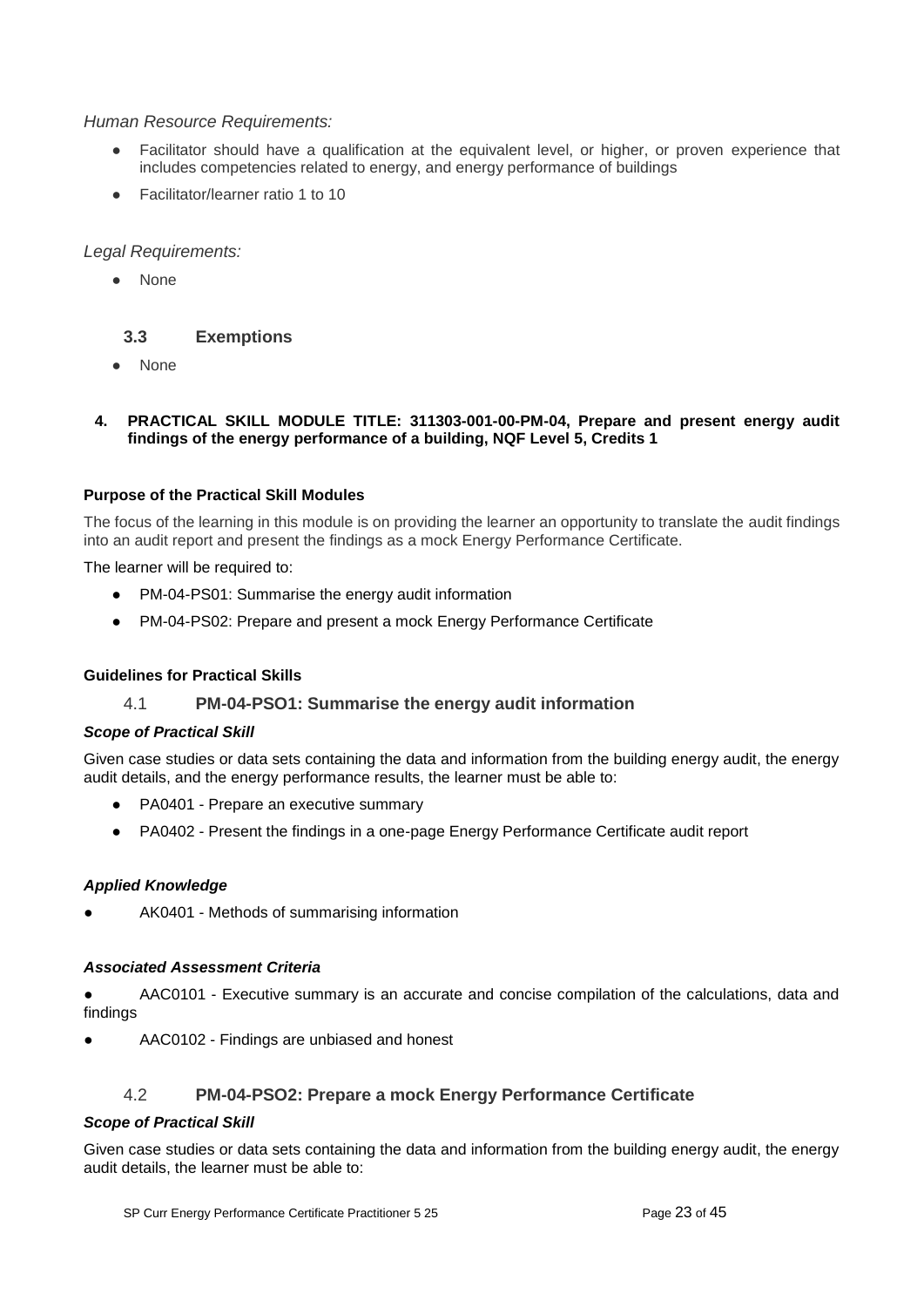PA0201 – Prepare an Energy Performance Certificate

### *Applied Knowledge*

- AK0201 Method of producing an Energy Performance Certificate
- AK0202 Integrating the calculated data and building information into a demonstrative summary report

#### *Associated Assessment Criteria*

- AAC0201 The Energy Performance Certificate reflects the relevant energy performance of the building correctly, the occupancy information, building information, building rating
- AAC0202 The Certificate is clear and provides the cadastral information of the building, the energy performance rating, with the correct pictographic requirements and visualisation to comply with the Regulatory requirements

### 4.3 **Provider Programme Accreditation Criteria**

#### <span id="page-23-0"></span>*Physical Requirements:*

- The provider must have either a simulation tool, or a physical building of 1,000m2 or larger, or case studies or data sets containing operational history, data sources, energy consuming systems, operational data, and equipment, the energy distribution system and its management, building plans and layouts, process flow diagrams, the regulations and standards, data sheets containing current available measured data on energy consuming systems, processes and equipment (including energy and fuel consumption data, metered energy consumption specified in the scope statements.
- Computer, software, and internet connection
- The latest Regulation and the standards of Energy Performance Certificates

#### *Human Resource Requirements:*

- Facilitator should have a qualification at the equivalent level, or higher, or proven experience that includes competencies related to energy, and energy performance of buildings
- Facilitator/learner ratio 1 to 10

#### *Legal Requirements:*

**None** 

### <span id="page-23-1"></span>4.4 **Exemptions**

● None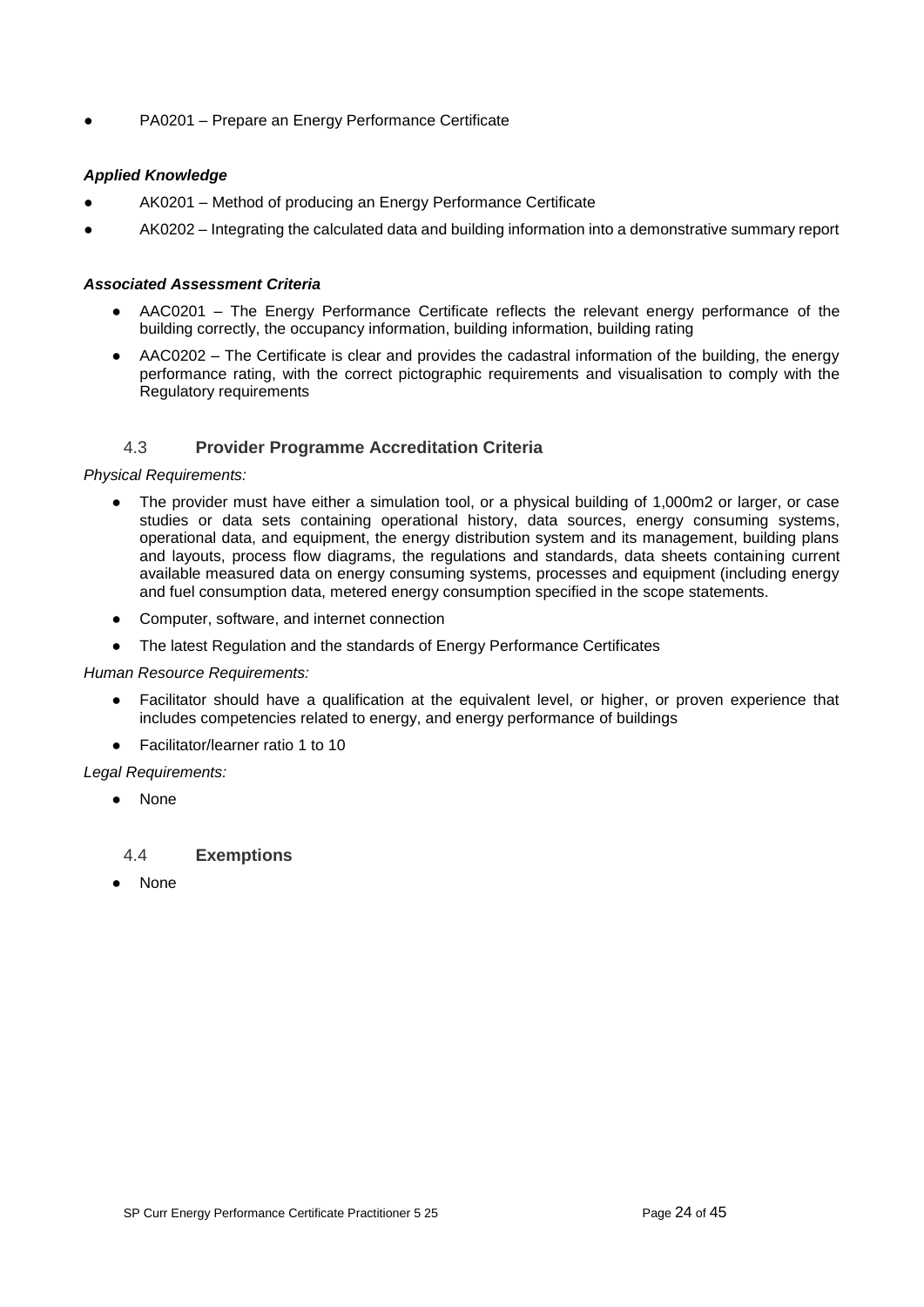### **SECTION 3C: WORK EXPERIENCE MODULE SPECIFICATIONS**

## <span id="page-24-0"></span>**List of Work Experience Module Specifications**

- 311303001-00-WM-01, Energy audit planning processes for a building system, NQF Level 5, Credits 2
- 311303001-00-WM-02, Data collection and measurement processes, NQF Level 5, Credits 2
- 311303001-00-WM-03, Data analysis of the energy performance of a building, NQF Level 6, Credits 2
- 311303001-00-WM-04, Energy audit reporting processes for building energy performance, NQF Level 5, Credits 1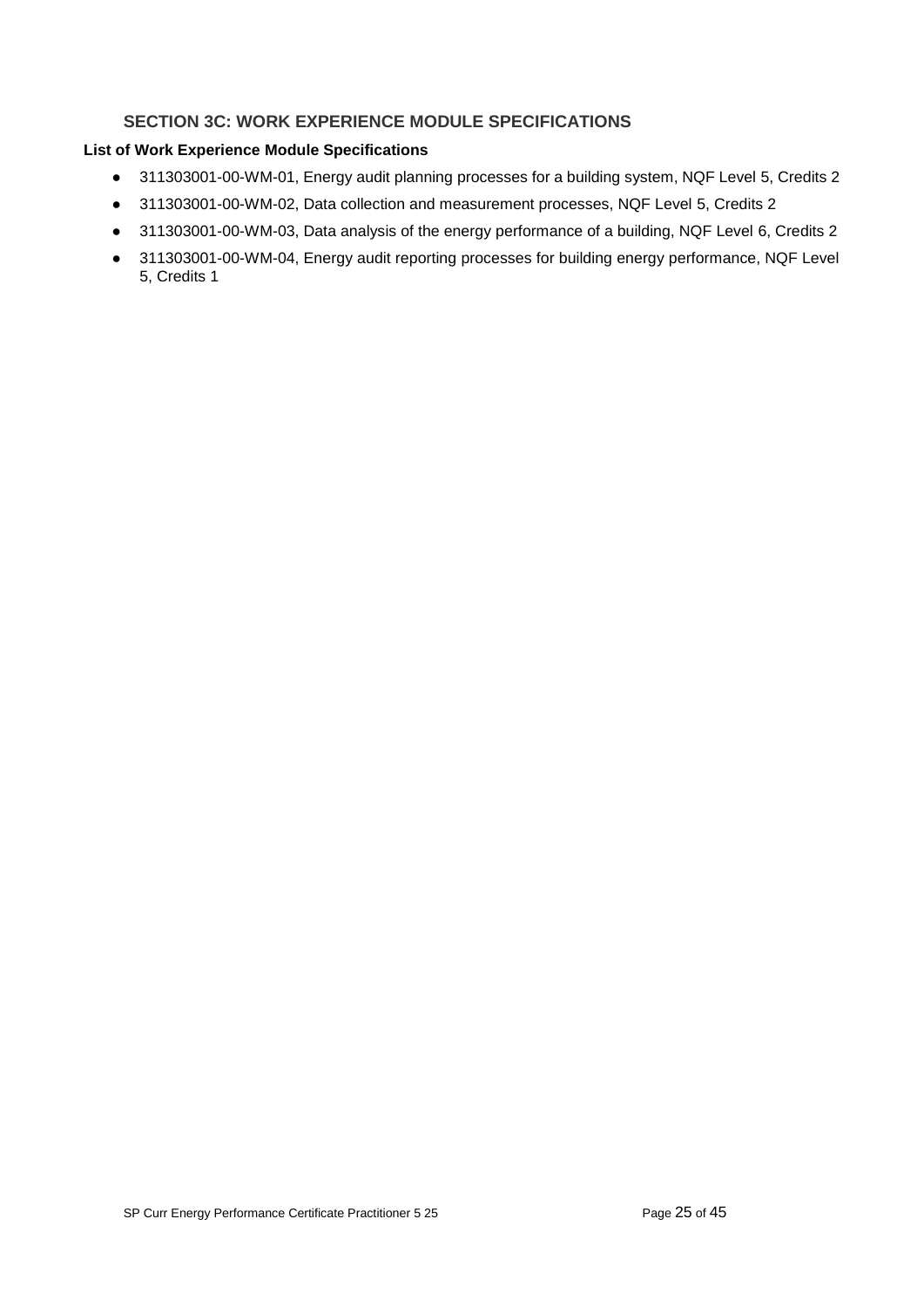### <span id="page-25-0"></span>**1. WORK EXPERIENCE MODULE TITLE: 311303-001-00-WM-01, Energy audit planning processes for a building system, NQF Level 5, Credits 2**

### **Purpose of the Work Experience Modules**

The focus of the work experience is on providing the learner an opportunity to:

Define the energy audit scope and objective(s) and gather preliminary information from the client and to brief interested and affected parties regarding the methods and procedures to be followed.

The learner will be required to:

- WM-01-WE01: Determine the energy audit scope over a period of 0.5 days
- WM-01-WE02: Determine the energy audit context over a period of 1.5 days
- WM-01-WE03: Conduct opening coordination meeting over a period of 0.5 days

#### <span id="page-25-1"></span>**Guidelines for Work Experiences**

1.1 **WM-01-WE01: Determine the energy audit scope over a period of 1 days** 

#### *Scope of Work Experience*

The person will be expected to engage in the following work activities:

- WA0101 Receive and evaluate the client energy audit application
- WA0102 Clarify the energy audit boundaries and objectives
- WA0103 Clarify the availability of data and information
- WA0104 Determine the time period to complete the energy audit
- WA0105 Determine the required excluded areas, occupancy and floor area aspects
- WA0106 Determine time commitments and other resources from client

#### *Supporting Evidence*

SE0101 - Working documents, outlining the scope(s) of the energy audit(s) signed off by the client of one building system

#### 1.2 **WM-01-WE02: Determine the energy audit context over a period of 1.5 days**

#### <span id="page-25-2"></span>*Scope of Work Experience*

The learner will be expected to engage in the following work activities:

WA0201 – Determine whether the building requires an Energy Performance Certificate or not by evaluating the building criteria available at the time, request relevant data to confirm (e.g. occupancy certificate, date of last renovation, plans to determine building size, relevant occupational category)

WA0202 - Determine relevant historical consumption data to be made available prior to the start of the auditing process (e.g. utility bills over the preceding 12 months)

WA0203 – Determine relevant historical occupancy data to made available prior to the start of the auditing process (e.g., clock in data over the preceding 12 months)

WA0204 - Establish availability of other sources of relevant data and sub-metering zones

WA0205 - Determine whether there are regulatory requirements or other variables affecting the energy audit boundaries

● WA0206 - Establish the relevant data related to the context (building plans, electrical layout) to be made available prior to the start of the auditing process

WA0207 - Develop checklists in preparation for and arrange a meeting with the client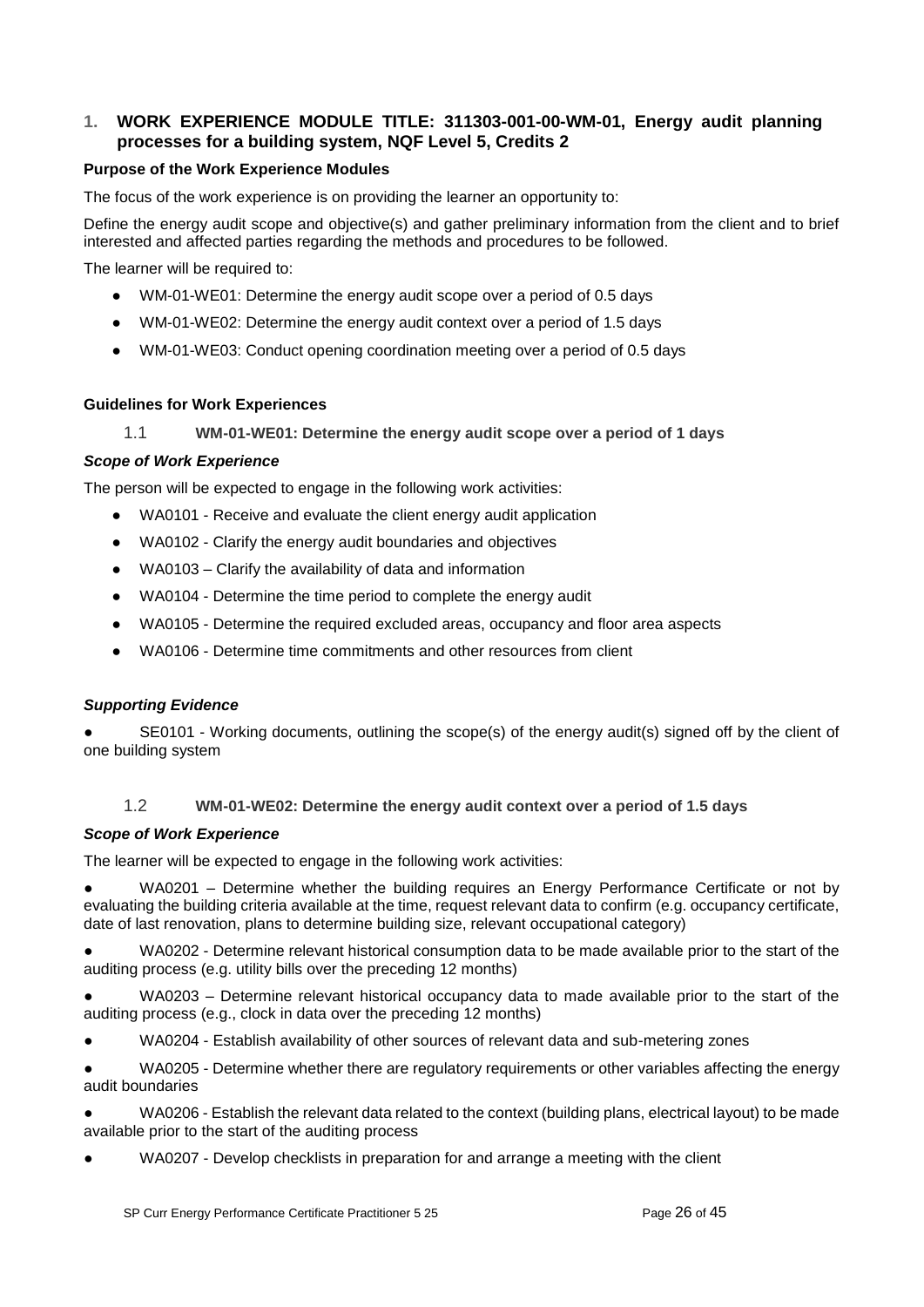#### *Supporting Evidence*

- SE0201 A list of available data sources
- SE0202 A list of energy consuming systems, processes, and equipment
- SE0203 Working documents, outlining the context

### 1.3 **WM-01-WE03: Conduct opening coordination meeting over a period of 0.5 days**

#### <span id="page-26-0"></span>*Scope of Work Experience*

The learner will be expected to engage in the following work activities:

- WA0301 Establish the representative of the client who is responsible for the energy auditing process
- WA0302 Clarify availability of documented energy, occupancy and building data and identify additional existing documented energy data that is sub-metered for exclusion areas
- WA0303 Verify availability of personnel to assist in collection of available data (with the necessary authority to obtain and provide data)
- WA0304 Determine any unusual operational and occupancy conditions that may affect the energy auditing process
- WA0305 Determine client specific procedural requirements for installation of special measuring equipment if needed
- WA0306 Determine client specific access, health, safety, security and emergency requirements and procedures
- WA0307 Verify availability of personnel to assist in the measuring process (with the necessary competence to request or carry out direct operations on processes and equipment)
- WA0308 Arrange for a site visit

#### *Supporting Evidence*

- SE0301 Minutes of a meeting, outlining the scope, context, and responsibilities, signed by the client
- SE0302 List of personnel responsible for assisting in the audit process reflecting their roles and responsibilities
- SE0303 Documented schedules that may affect the energy audit process or energy performance, including maintenance work, special visits (customer, regulatory, etc.) and changes in production cycles
- SE0304 List of historical and current available energy performance and occupancy data

#### <span id="page-26-1"></span>1.4 **Contextualised Workplace Knowledge**

i.Client specific audit requirements

- ii.Client specific regulatory requirements and information that can impact on energy audit process and occupancy
- iii.Client specific types of energy uses, systems, processes, and equipment, e.g., ventilation, lighting, heating, cooling, excluded areas, and occupancy
- iv.Client specific types of alternative and renewable energy sources (irradiation, wind, bio-gas, fossil fuels)
- v.Client-specific strategic plans that can impact on energy audit process and efficiency
- vi.Client specific-data systems and energy-related records
- vii.Client-specific organizational structure
- viii.Client-specific meeting and reporting requirements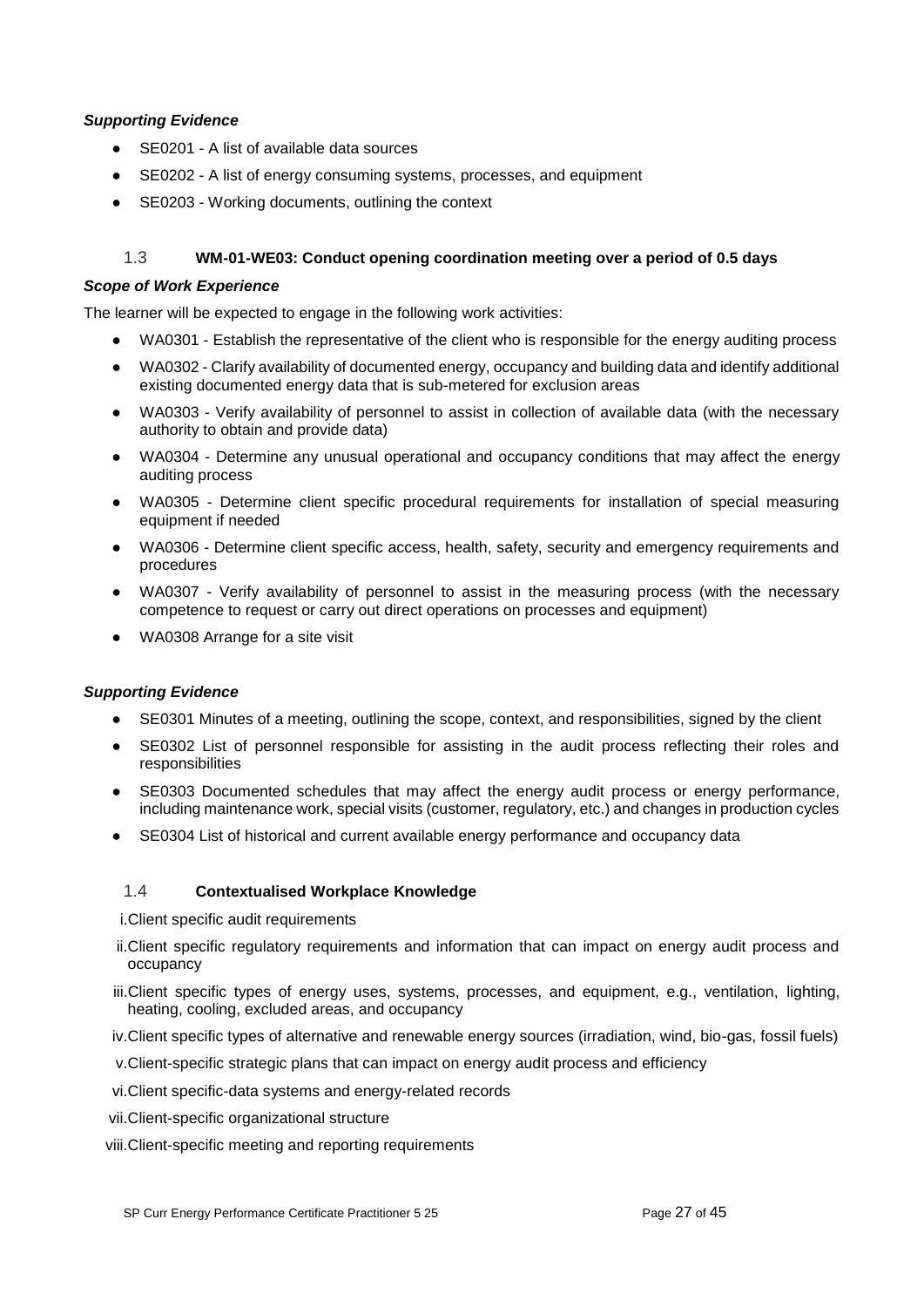### <span id="page-27-0"></span>1.5 **Criteria for Workplace Approval**

#### *Physical Requirements:*

- Measurement tools and meters
- Computer, software and internet connection
- Access to clients with suitable buildings that are suitable for Energy Performance Certificate audits
- Client interaction protocols

#### *Human Resource Requirements:*

- Supervisor to worker ratio of 1:5
- Supervisor must be qualified and experienced in the field of energy auditing or have a suitable support mentor

#### *Legal Requirements:*

None

#### **1.5 Additional Assignments to be Assessed Externally**

None

#### <span id="page-27-1"></span>**2. WORK EXPERIENCE MODULE TITLE: 311303-001-00-WM-02, Data collection and measurement processes, NQF Level 5, Credits 2**

#### **Purpose of the Work Experience Modules**

The focus of the work experience is on providing the learner an opportunity to:

consider all existing documented data, identify gaps, develop a measurement roll out plan and to conduct additional measurements in accordance with the energy audit scope.

The learner will be required to:

- WM-02-WE01: Conduct a site visit and collect and analyse existing available data over a period of 2.5 days
- WM-02-WE02: Develop a measurement plan over a period of 0.5 days
- WM-02-WE03: Measure energy performance over a period of 2 days

#### **Guidelines for Work Experiences**

<span id="page-27-2"></span>2.1 **WM-02-WE01: Conduct a site visit and collect and analyse existing available data over a period of 2.5 days**

#### *Scope of Work Experience*

The person will be expected to engage in the following work activities:

- WA0101 Arrange for one or more individuals to provide access to and act as guide and escort during site visits
- WA0102 Collect all identified existing documented energy consumption data

SP Curr Energy Performance Certificate Practitioner 5 25 Page 28 of 45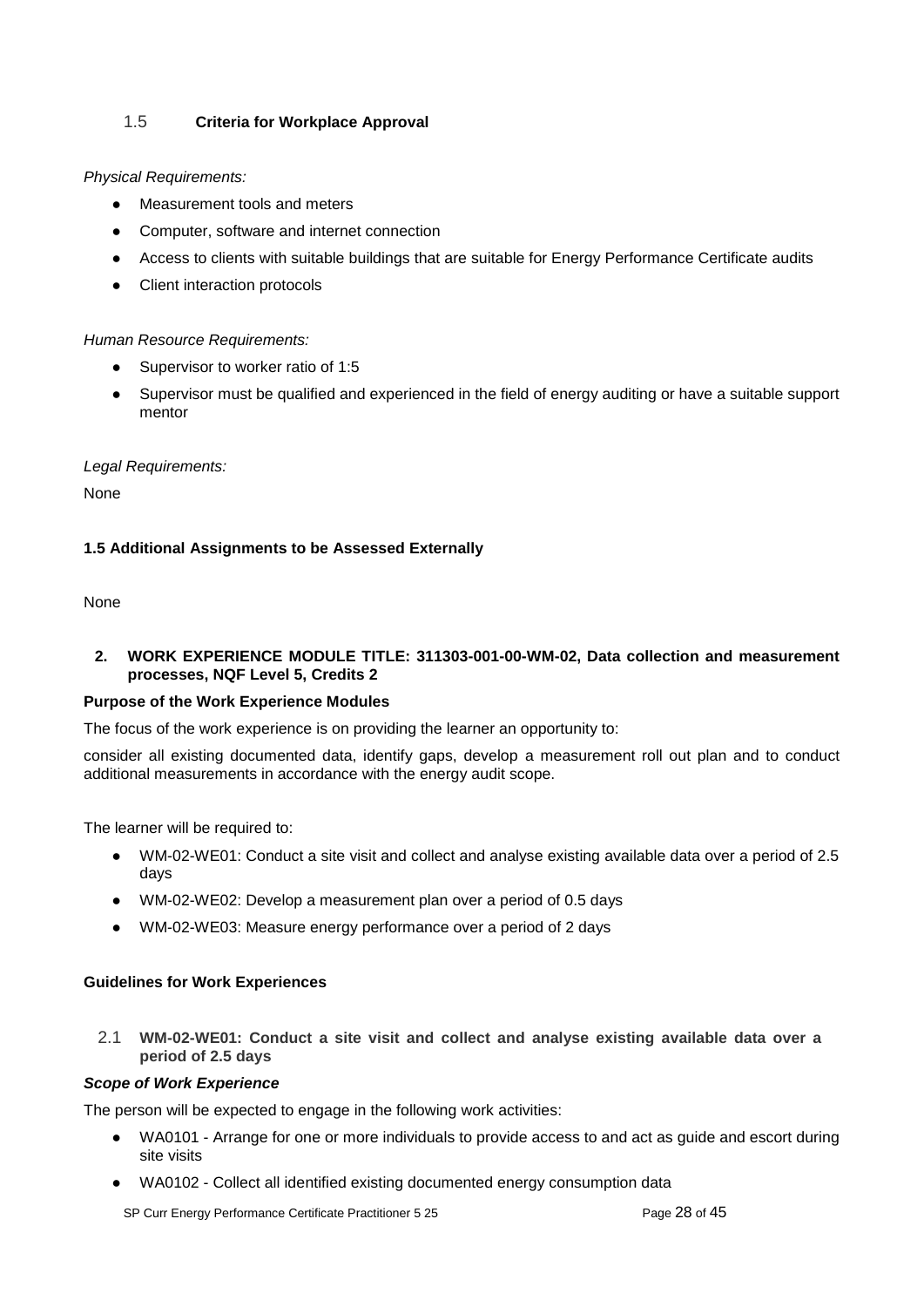- WA0103 Collect operational hours and occupancy data
- WA0104 Identify exported energy sources (e.g., photo voltaic, generators, etc)
- WA0105 Determine existing energy consuming systems, and occupancy
- WA0106 Capture existing available measurement data in relevant data sheets
- WA0107 Determine whether measurements, observations and past data are representative of occupational conditions
- WA0108 Determine whether historical data provided is representative of normal operation
- WA0109 Analyse energy users
- WA0110 Determine energy uses and areas for which additional measurements are needed to calculate energy exclusions, normalisation, and pro-ration

#### *Supporting Evidence*

● SE0101 – The full building system must be covered

### 2.2 **WM-02-WE02: Develop a measurement plan over a period of 0.5 days**

#### <span id="page-28-0"></span>*Scope of Work Experience*

The person will be expected to engage in the following work activities:

- WA0201 Collect building plans and occupancy certificate
- $\bullet$  WA0202 Collect energy bills
- WA0203 Identify measurement points, and sub-metering points
- WA0204 Specify the excluded areas and measurement methods
- WA0205 Determine suitable measurement equipment
- WA0206 Determine procedures, responsibilities, dates and times for the installation of measuring equipment
- WA0207 Obtain approval from client for implementation of measurement plan

#### *Supporting Evidence*

• SE0201 A measurement plan for additional measurements to be taken signed off by the client

#### 2.3 **WM-02-WE03: Measure energy performance over a period of 2 days**

#### <span id="page-28-1"></span>*Scope of Work Experience*

The person will be expected to engage in the following work activities:

- WA0301 Arrange for one or more individuals to install or assist in the installation of data loggers and energy monitoring equipment
- WA0302 Determine where measuring equipment needs to be coupled or connected
- WA0303 Set the necessary parameters on the measuring equipment including intervals
- WA0304 Measure electrical parameters (components of power)
- WA0305 Determine occupancy patterns
- WA0306 Log data (manual and possible electronic)
- WA0307 Clear working area (and make safe)

#### *Supporting Evidence*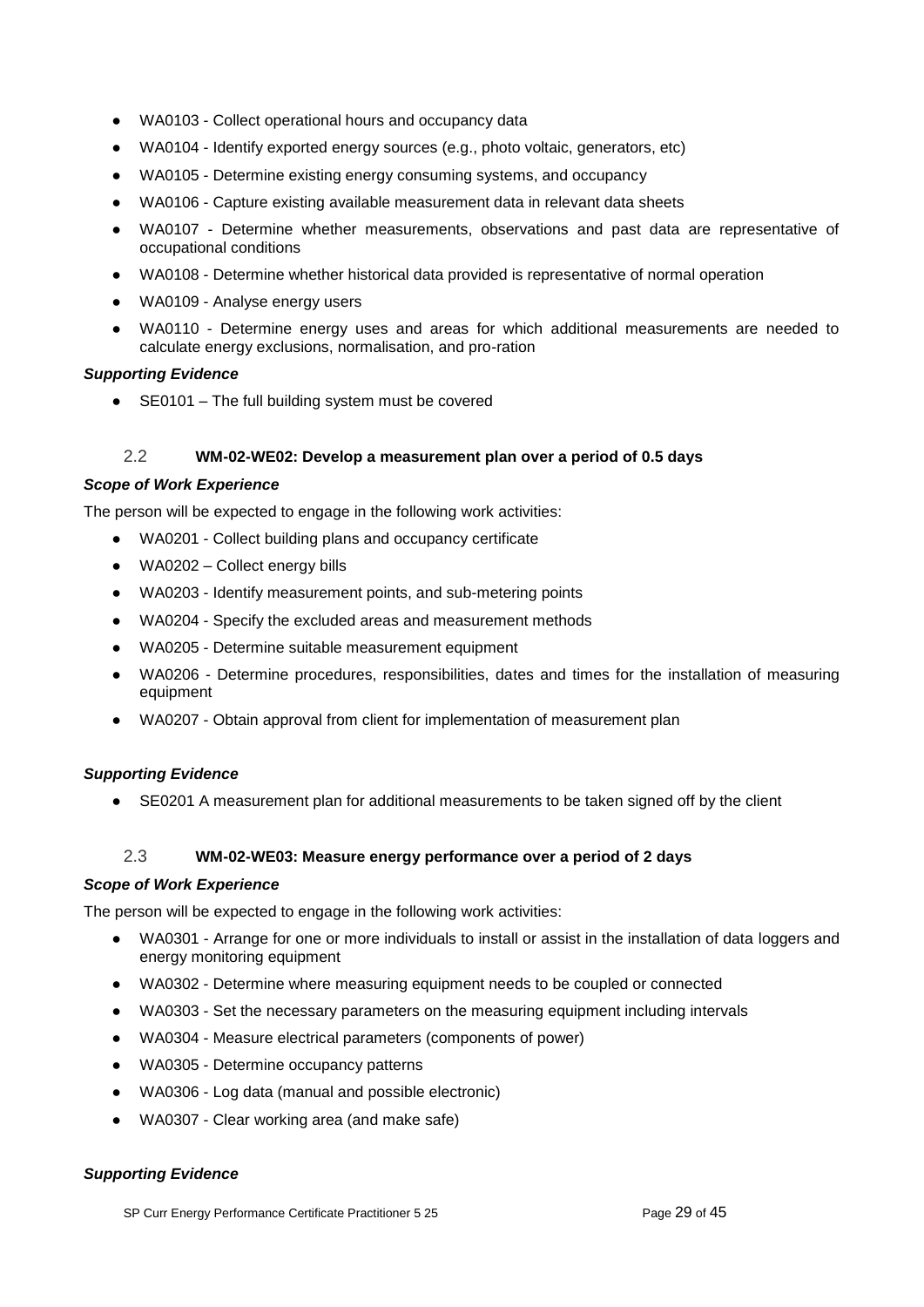● SE0301 - The full building system must be covered

### 2.4 **Contextualised Workplace Knowledge**

<span id="page-29-0"></span>i.Client-specific occupancy and operating hours and excluded areas

- ii.Client-specific access, health, and safety procedures
- iii.Client-specific hazards and risks

### 2.5 **Criteria for Workplace Approval**

### <span id="page-29-1"></span>*Physical Requirements:*

- Multi-meter, measuring tape, data sets
- Computer, software and internet connection
- Access to clients with suitable buildings that are suitable for Energy Performance Certificate audits
- Client interaction protocols

### *Human Resource Requirements:*

- Supervisor to worker ratio of 1:5
- Supervisor must be qualified and experienced in the field of energy auditing with knowledge of the standards and regulation or have a suitable support mentor

### *Human Resource Requirements:*

- Supervisor to worker ratio of 1:5
- Supervisor must be qualified and experienced in the field of energy auditing

#### *Legal Requirements:*

● None

### <span id="page-29-2"></span>2.6 **Additional Assignments to be Assessed Externally**

**None** 

### <span id="page-29-3"></span>**3. WORK EXPERIENCE MODULE TITLE: 311303-001-00-WM-03, Data analysis processes or the energy performance of a building, NQF Level 6, Credits 2**

#### **Purpose of the Work Experience Modules**

The focus of the work experience is on providing the learner an opportunity to:

analyse energy performance data and make suggestions on energy improvement opportunities.

The learner will be required to:

• WM-03-WE01: Analyse data over a period of 2.5 days

#### <span id="page-29-4"></span>**Guidelines for Work Experiences**

3.1 **WM-03-WE01: Analyse data over a period of 2.5 days**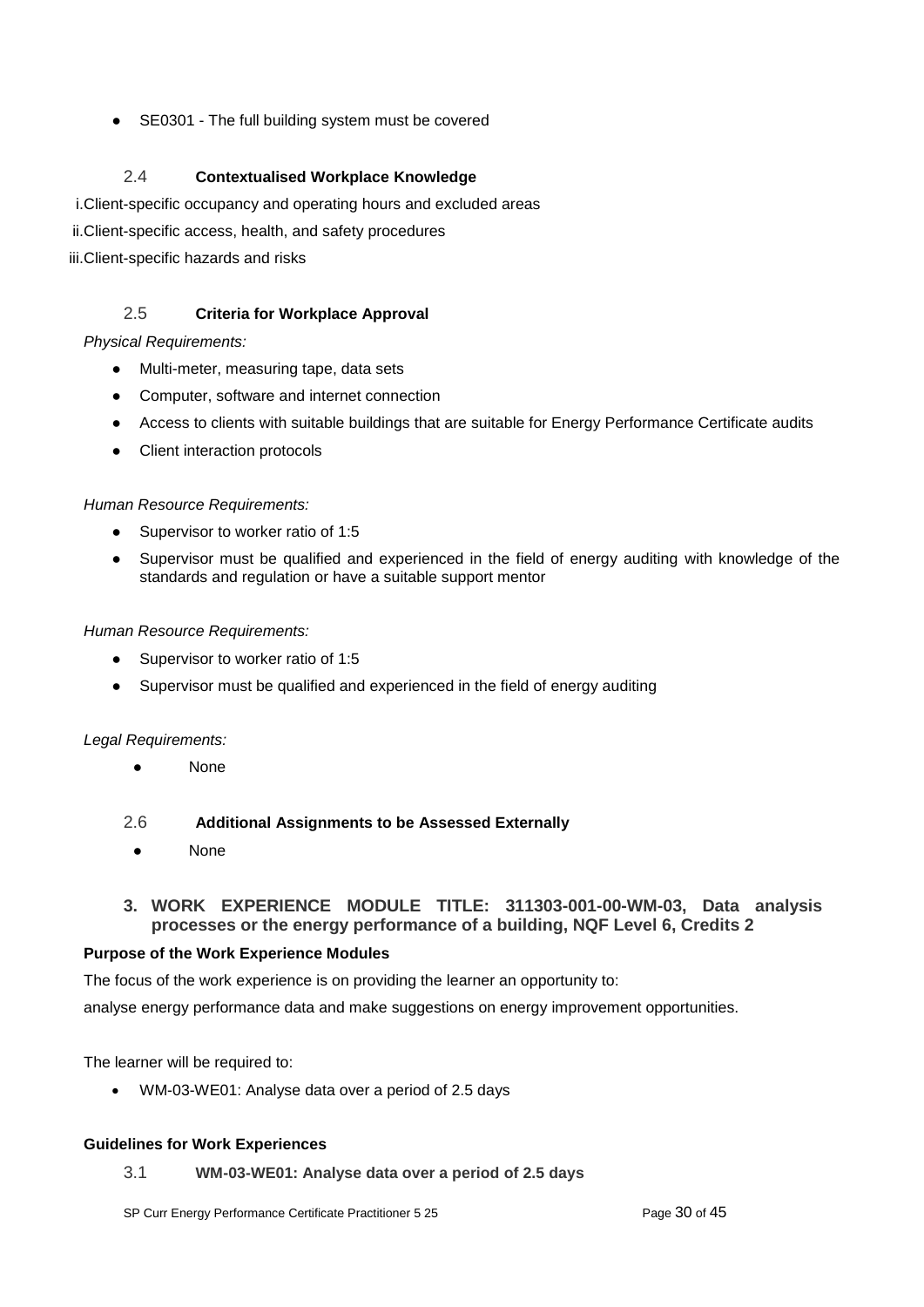### *Scope of Work Experience*

The learner will be expected to engage in the following work activities:

- WA0101 Calculate fuel consumption and conversion
- WA0102 Calculate prorated requirements for occupancy and energy use
- WA0103 Calculate normalisation of energy use in relation to occupancy
- WA0104 Calculate the energy performance of the building
- $WA0105 Calculate the excluded areas and allocate as percentage of building use$
- WA0106 Calculate occupancy percentages of multiple tenancy of the building
- WA0107 Calculate the net energy use
- WA0108 Calculate the floor area in terms of net floor area, unoccupied floor area
- WA0109 Determine the energy consumption of the used net floor area in kWh
- WA0110 Determine the effective energy consumption per used net floor area in  $kWh/(m^2*)$

WA0111 - Determine the variance relative to the referenced energy consumption index of the applicable standard

- WA0112 Determine the multiple reference value
- WA0113 Determine the performance scale of the building by referring to the performance scale grades which aligns the multiple reference value

#### *Supporting Evidence*

- SE0101 In total a whole building system must be covered
- SE0102 The occupancy of the building must be covered including the floor areas and use of the building space and energy zoning
- SE0103 The total energy consumption, users, sources in all it's forms, and the building's energy performance must be covered

#### <span id="page-30-0"></span>3.2 **Contextualised Workplace Knowledge**

- i. Building specific outcomes of performance rating
- ii. List of information and data for the Energy Performance Certificate

#### 3.3 **Criteria for Workplace Approval**

#### <span id="page-30-1"></span>*Physical Requirements:*

- Measurement tools and meters
- Computer, software and internet connection
- Access to clients with suitable buildings that are suitable for Energy Performance Certificate audits
- Client interaction protocols

#### *Human Resource Requirements:*

- Supervisor to worker ratio of 1:5
- Supervisor must be qualified and experienced in the field of energy auditing or have a suitable support mentor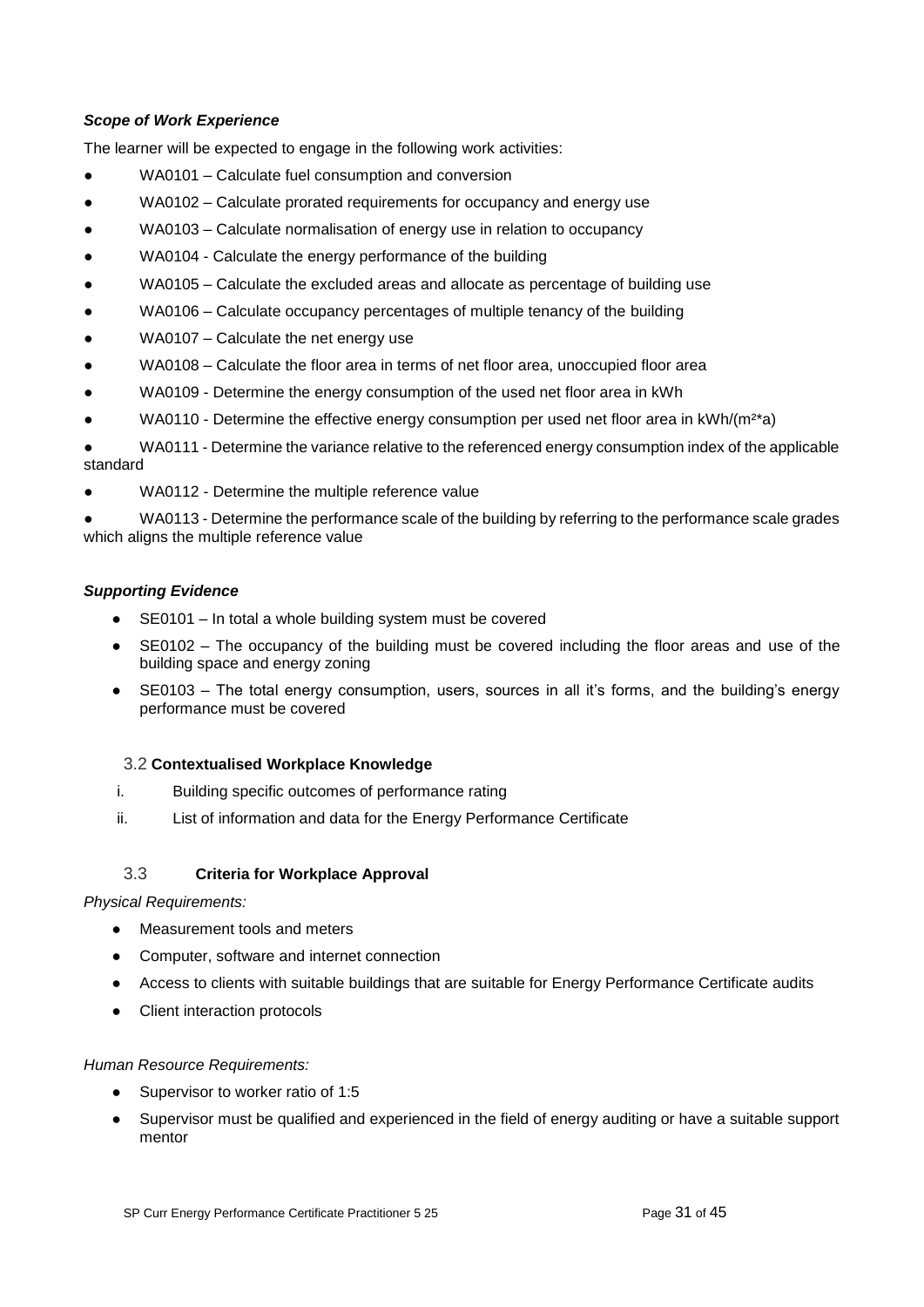*Human Resource Requirements:* 

- Supervisor to worker ratio of 1:5
- Supervisor must be qualified and experienced in the field of energy auditing

### *Legal Requirements:*

4. None

### 3.4 **Additional Assignments to be Assessed Externally**

<span id="page-31-0"></span>5. None

### <span id="page-31-1"></span>**4. WORK EXPERIENCE MODULE TITLE: 311303-001-00-WM-04, Energy audit reporting processes for building energy performance, NQF Level 5, Credits 1**

### **Purpose of the Work Experience Modules**

The focus of the work experience is on providing the learner an opportunity to:

consider all existing documented data, identify gaps, develop a measurement roll out plan and to conduct additional measurements in accordance with the energy audit scope towards the final report and Energy Performance Certificate.

The learner will be required to:

- WM-04 WE01: Prepare energy audit report over a period of 1.5 days
- WM-04 WE02: Present energy audit findings in an Energy Performance Certificate of 0.5 day

### <span id="page-31-2"></span>**Guidelines for Work Experiences**

### 4.1 **WM-04-WE01: Prepare an energy audit report over a period of 1.5 days**

#### *Scope of Work Experience*

The person will be expected to engage in the following work activities:

- WA0101 Compile background information
- WA0102 Reflect energy audit findings
- WA0104 Prepare building energy rating
- WA0105 Prepare summary report sheet

#### *Supporting Evidence*

SE0101 - Summary audit report(s) signed off by supervisor

### 4.2 **WM-04-WE02: Present energy audit findings over a period of 0.5 day**

#### <span id="page-31-3"></span>*Scope of Work Experience*

The person will be expected to engage in the following work activities:

- WA0201 Prepare presentation of the information in an Energy Performance Certificate template
- WA0202 Deliver the summary audit report that depicts the concise information which is displayed on the Energy Performance Certificate
- WA0203 Respond to questions and provide clarity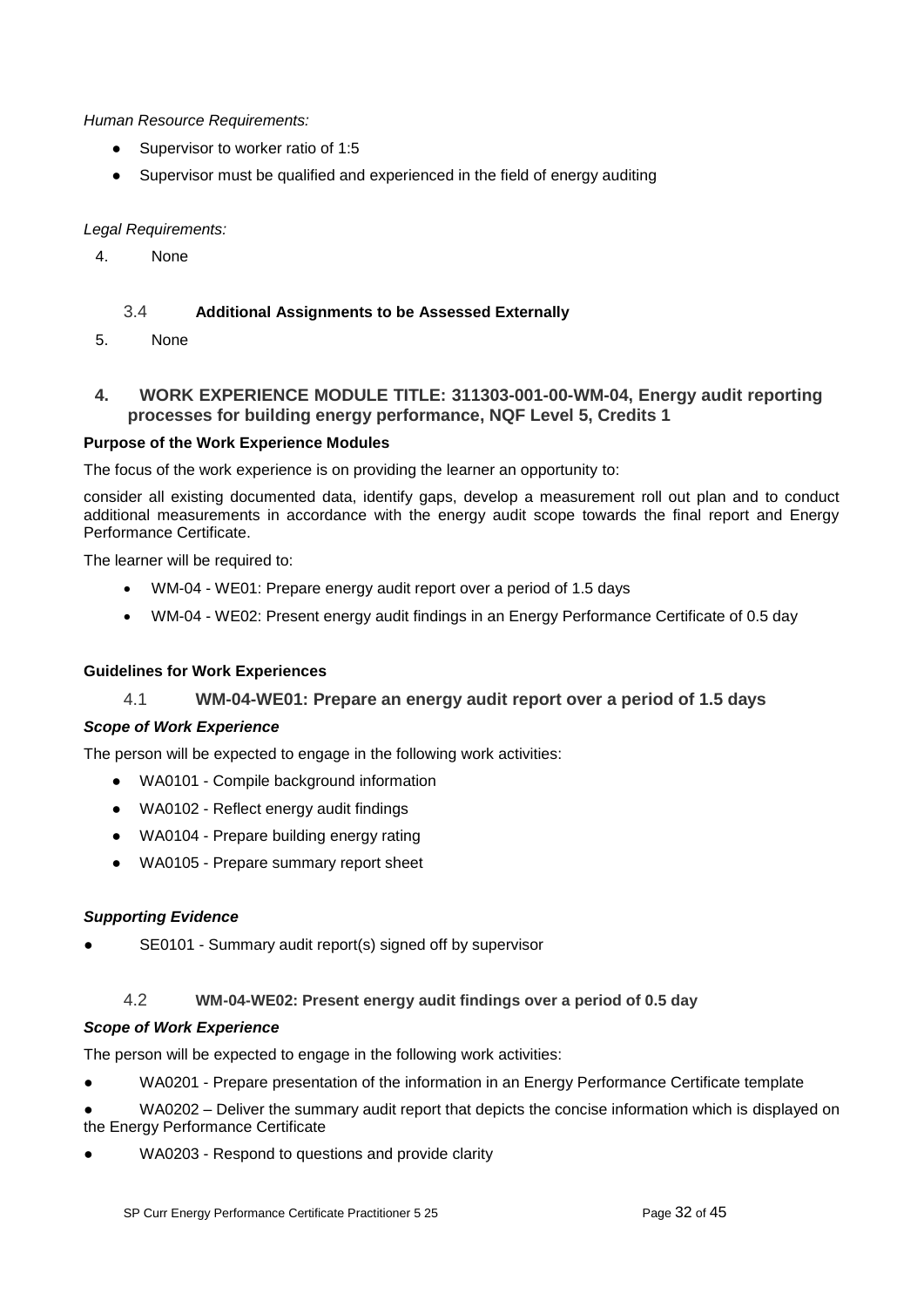WA0204 - Amend report where required and submit to client for sign-off with the accompanying mock Energy Performance Certificate

#### *Supporting Evidence*

- SE0201 Mock Energy Performance Certificate
- SE0202 Summary audit report signed off by client

#### <span id="page-32-0"></span>4.3 **Contextualised Workplace Knowledge**

● Standard-specific presentation requirements

### 4.4 **Criteria for Workplace Approval**

#### <span id="page-32-1"></span>*Physical Requirements:*

- Computer and software to populate documents
- Access to clients with suitable buildings that are suitable for Energy Performance Certificate audits
- Client interaction protocols

#### *Human Resource Requirements:*

- Supervisor to worker ratio of 1:5
- Supervisor must be qualified and experienced in the field of energy auditing or have a suitable support mentor

#### *Legal Requirements:*

● None

#### <span id="page-32-2"></span>**4.5 Additional Assignments to be Assessed Externally**

• None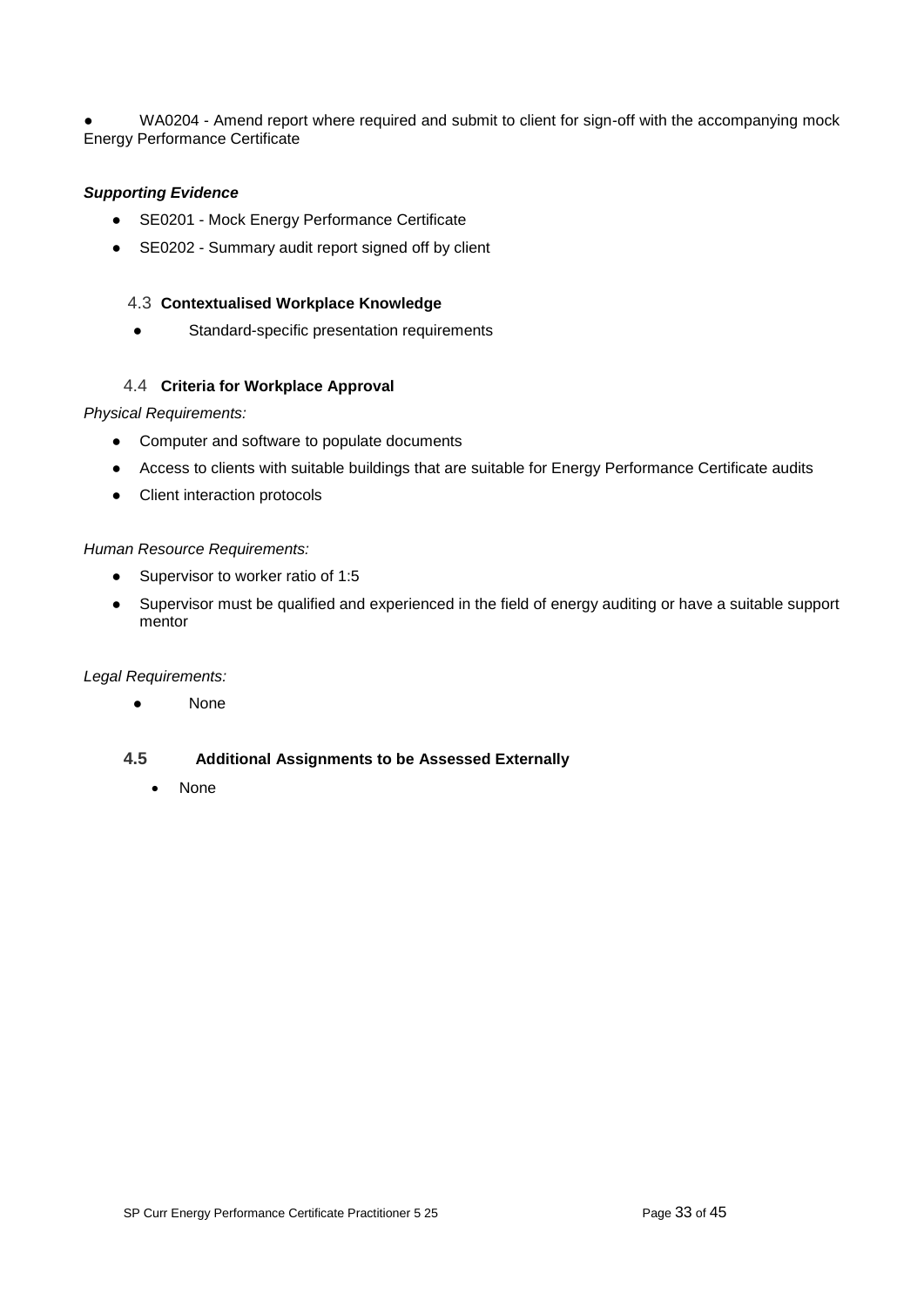# **SECTION 4: STATEMENT OF WORK EXPERIENCE**

<span id="page-33-0"></span>

| <b>Curriculum Code:</b>  |                                                   |
|--------------------------|---------------------------------------------------|
| <b>Curriculum Title:</b> | Energy Performance Certificate (EPC) Practitioner |

| <b>Learner Details</b> |  |
|------------------------|--|
| Name:                  |  |
| <b>ID Number:</b>      |  |

| <b>Employer Details</b> |  |
|-------------------------|--|
| <b>Company Name:</b>    |  |
| <b>Address:</b>         |  |
| <b>Supervisor Name:</b> |  |
| <b>Work Telephone:</b>  |  |
| E-Mail:                 |  |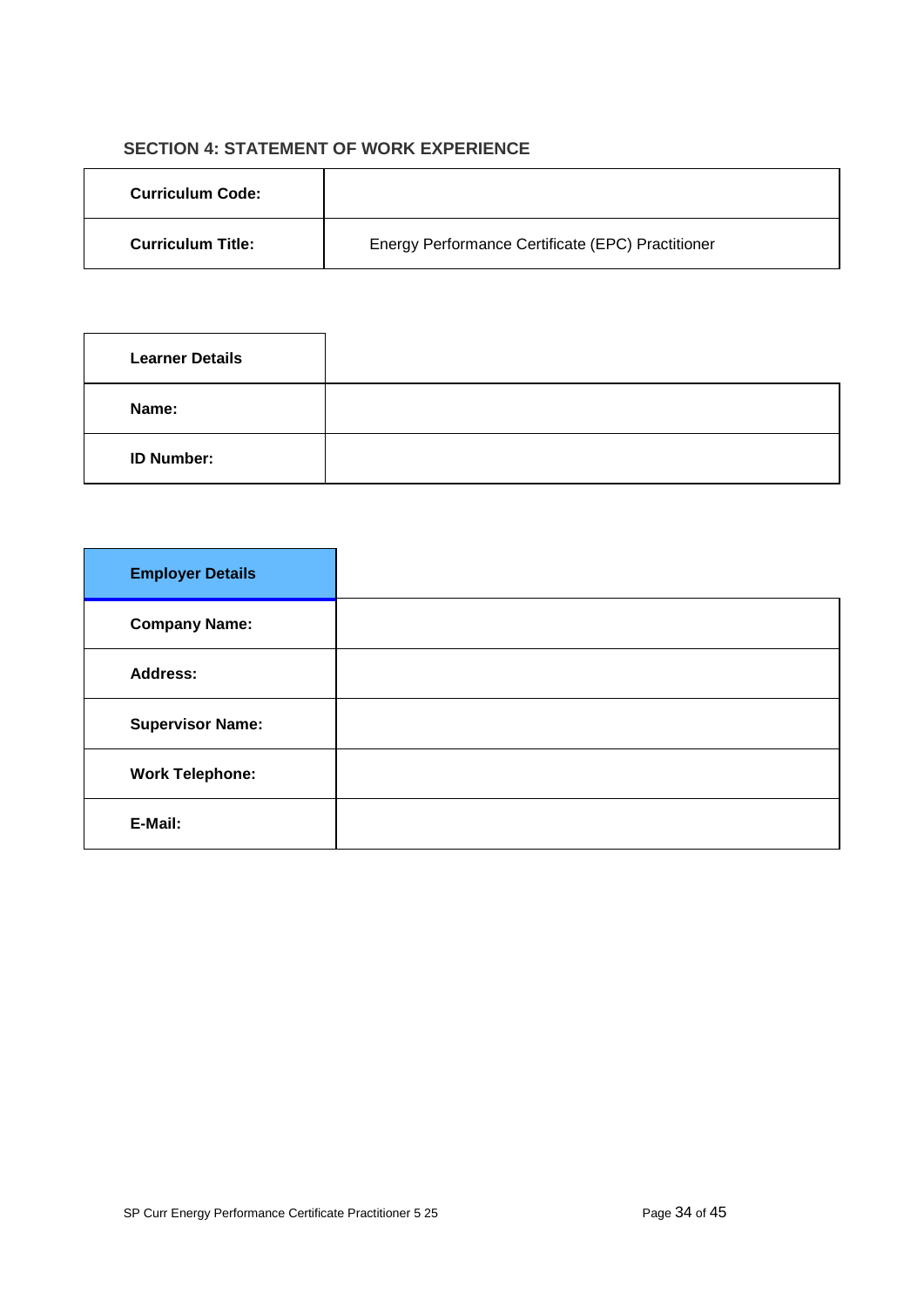### <span id="page-34-0"></span>**311303001-WM-01, Energy audit planning processes for a building system, NQF Level 5, Credits 2**

| WM-01<br>WE01         | Determine the energy audit scope<br>over a period of 1 days                                                                                                                                                                                                                                                            |      |           |
|-----------------------|------------------------------------------------------------------------------------------------------------------------------------------------------------------------------------------------------------------------------------------------------------------------------------------------------------------------|------|-----------|
|                       | <b>Scope Work Experience</b>                                                                                                                                                                                                                                                                                           | Date | Signature |
| WA0101                | Receive and evaluate the client energy<br>audit application                                                                                                                                                                                                                                                            |      |           |
| WA0102                | Clarify the energy audit boundaries and<br>objectives                                                                                                                                                                                                                                                                  |      |           |
| WA0103                | Clarify the availability of data and<br>information                                                                                                                                                                                                                                                                    |      |           |
| WA0104                | Determine the time period to complete the<br>energy audit                                                                                                                                                                                                                                                              |      |           |
| WA0105                | Determine the required excluded areas,<br>occupancy, and floor area aspects                                                                                                                                                                                                                                            |      |           |
| WA0106                | Determine time commitments and other<br>resources from client                                                                                                                                                                                                                                                          |      |           |
|                       | <b>Supporting Evidence</b>                                                                                                                                                                                                                                                                                             | Date | Signature |
| SE0101                | Working<br>documents,<br>outlining<br>the<br>scope(s) of the energy audit(s) signed off<br>by the client of one building system                                                                                                                                                                                        |      |           |
| WM-01-<br><b>WE02</b> | <b>Determine</b><br>audit<br>the<br>energy<br>context over a period of 1.5 days                                                                                                                                                                                                                                        |      |           |
|                       | <b>Scope Work Experience</b>                                                                                                                                                                                                                                                                                           | Date | Signature |
| WA0201                | Determine whether the building requires an<br>Energy Performance Certificate or not by<br>evaluating the building criteria available at<br>the time, request relevant data to confirm<br>(e.g. occupancy certificate, date of last<br>renovation, plans to determine building size,<br>relevant occupational category) |      |           |
| WA0202                | Determine relevant historical consumption<br>data to be made available prior to the start                                                                                                                                                                                                                              |      |           |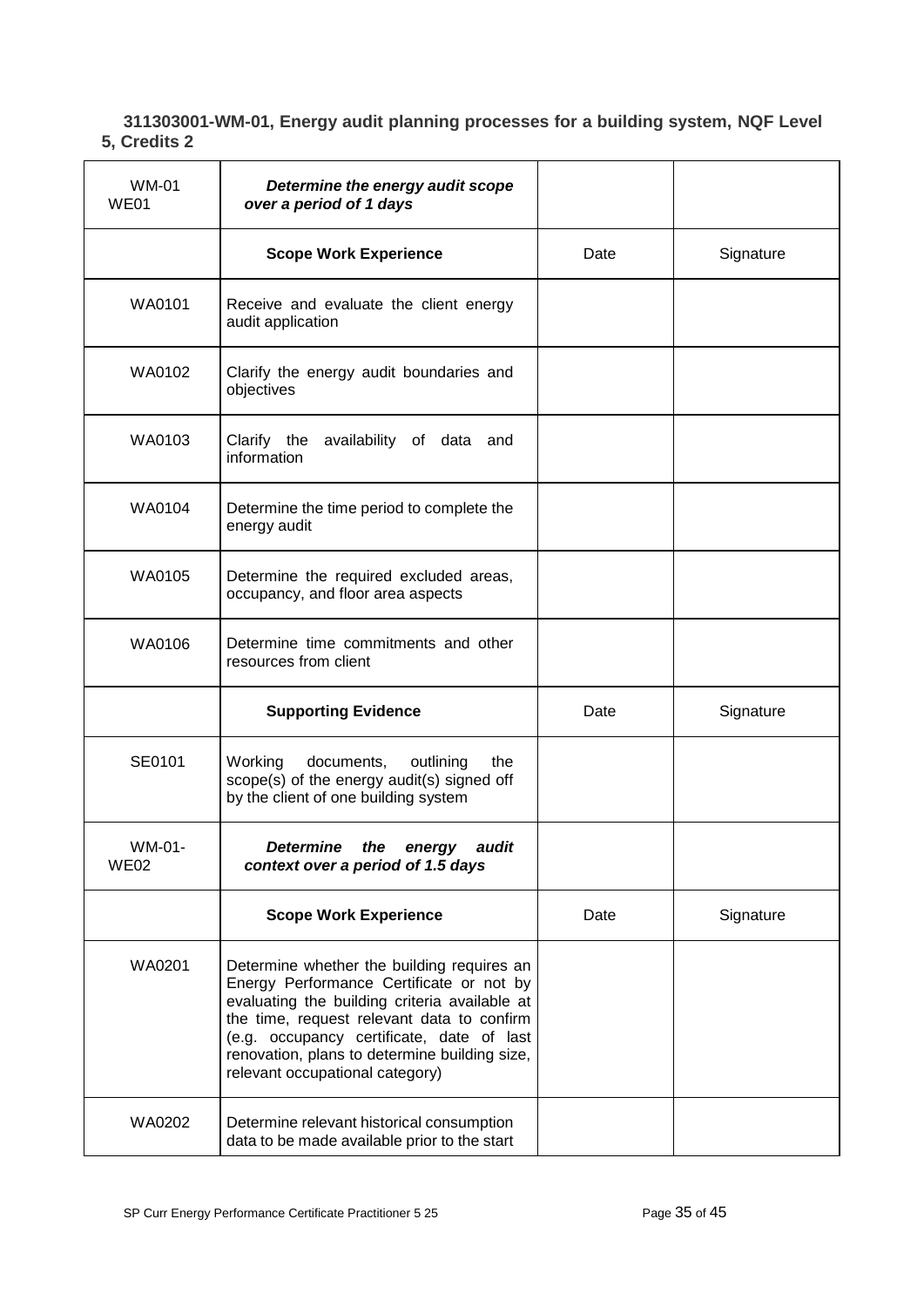|                | of the auditing process (e.g. utility bills<br>over the preceding 12 months)                                                                                                    |      |           |
|----------------|---------------------------------------------------------------------------------------------------------------------------------------------------------------------------------|------|-----------|
| WA0202         | Determine relevant historical occupancy<br>data to made available prior to the start of<br>the auditing process (e.g., clock in data<br>over the preceding 12 months)           |      |           |
| WA0202         | Establish availability of other sources of<br>relevant data and sub-metering zones                                                                                              |      |           |
| WA0202         | Determine whether there are regulatory<br>requirements or other variables affecting the<br>energy audit boundaries                                                              |      |           |
| WA0202         | Establish the relevant data related to the<br>context (building plans, electrical layout) to<br>be made available prior to the start of the<br>auditing process                 |      |           |
| WA0202         | Develop checklists in preparation for and<br>arrange a meeting with the client                                                                                                  |      |           |
|                | <b>Supporting Evidence</b>                                                                                                                                                      | Date | Signature |
| SE0201         | A list of available data sources                                                                                                                                                |      |           |
| SE0202         | list of energy consuming<br>systems,<br>A<br>processes, and equipment                                                                                                           |      |           |
| SE0203         | Working documents, outlining the context                                                                                                                                        |      |           |
| WM-01-<br>WE03 | Conduct opening coordination<br>meeting over a period of 0.5 days                                                                                                               |      |           |
|                | <b>Scope Work Experience</b>                                                                                                                                                    | Date | Signature |
| WA0301         | Establish the representative of the client who<br>is responsible for the energy auditing<br>process                                                                             |      |           |
| WA0302         | Clarify availability of documented energy,<br>occupancy and building data and identify<br>additional existing documented energy data<br>that is sub-metered for exclusion areas |      |           |
| WA0303         | Verify availability of personnel to assist in<br>collection of available data (with the                                                                                         |      |           |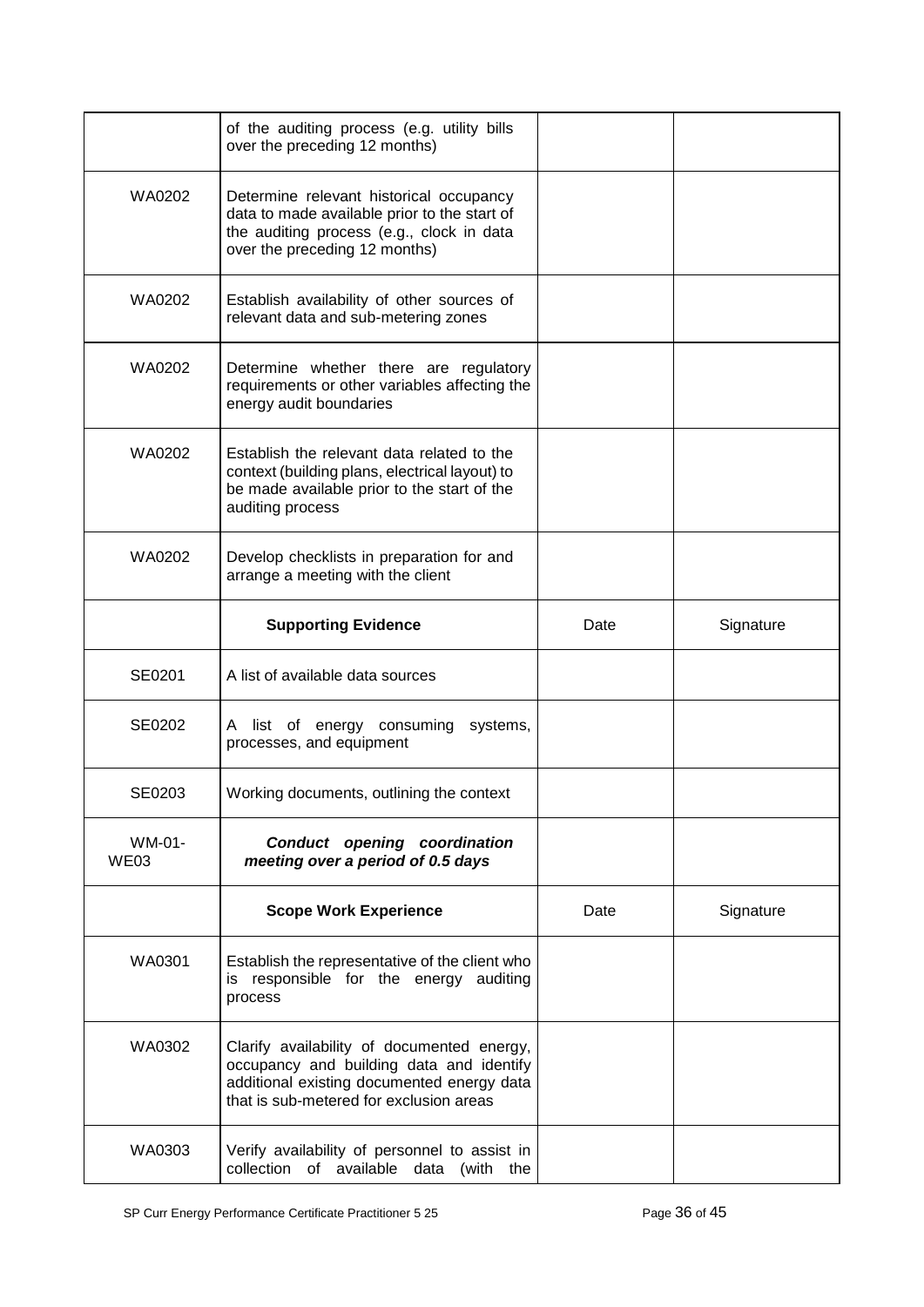|        | necessary authority to obtain and provide<br>data)                                                                                                                                |      |           |
|--------|-----------------------------------------------------------------------------------------------------------------------------------------------------------------------------------|------|-----------|
| WA0304 | Determine any unusual operational and<br>occupancy conditions that may affect the<br>energy auditing process                                                                      |      |           |
| WA0305 | procedural<br>Determine<br>client<br>specific<br>requirements for installation<br>of special<br>measuring equipment if needed                                                     |      |           |
| WA0306 | Determine client specific access, health,<br>security<br>and<br>safety,<br>emergency<br>requirements and procedures                                                               |      |           |
| WA0307 | Verify availability of personnel to assist in the<br>measuring process (with the necessary<br>competence to request or carry out direct<br>operations on processes and equipment) |      |           |
| WA0308 | Arrange for a site visit                                                                                                                                                          |      |           |
|        | <b>Supporting Evidence</b>                                                                                                                                                        | Date | Signature |
| SE0301 | Minutes of a meeting, outlining the scope,<br>context, and responsibilities, signed by the<br>client                                                                              |      |           |
| SE0302 | List of personnel responsible for assisting in<br>the audit process reflecting their roles and<br>responsibilities                                                                |      |           |
| SE0304 | List of historical and current available energy<br>performance and occupancy data                                                                                                 |      |           |

|   | <b>Contextualised</b><br><b>Workplace Knowledge</b>              | Date | Signature |
|---|------------------------------------------------------------------|------|-----------|
|   | audit<br>Client<br>specific<br>requirements                      |      |           |
| 2 | Client<br>specific<br>regulatory<br>requirements and information |      |           |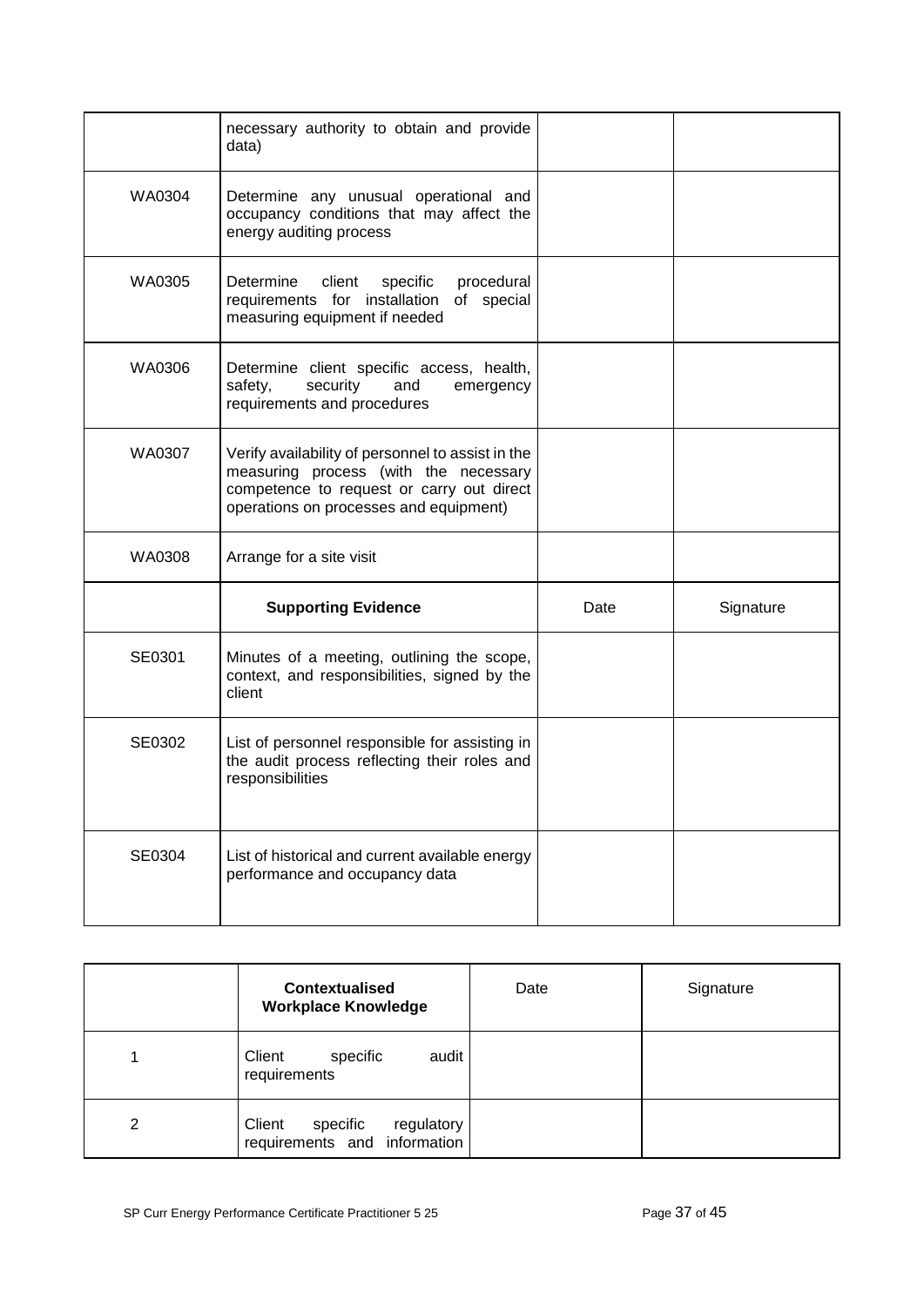|   | that can impact on energy audit<br>process and occupancy                                                                                                                |  |
|---|-------------------------------------------------------------------------------------------------------------------------------------------------------------------------|--|
| 3 | Client specific types of energy<br>uses, systems, processes, and<br>equipment, e.g., ventilation,<br>heating,<br>lighting,<br>cooling,<br>excluded areas, and occupancy |  |
| 4 | Client<br>specific<br>of<br>types<br>alternative<br>renewable<br>and<br>(irradiation,<br>energy sources<br>wind, bio-gas, fossil fuels)                                 |  |
| 5 | Client-specific strategic plans<br>that can impact on energy audit<br>process and efficiency                                                                            |  |
| 6 | Client specific-data systems<br>and energy-related records                                                                                                              |  |
| 7 | Client-specific<br>organizational<br>structure                                                                                                                          |  |
| 8 | Client-specific<br>meeting<br>and<br>reporting requirements                                                                                                             |  |

| <b>Additional</b><br>Assignments to be<br><b>Assessed Externally</b> | Date | Signature |
|----------------------------------------------------------------------|------|-----------|
|                                                                      |      |           |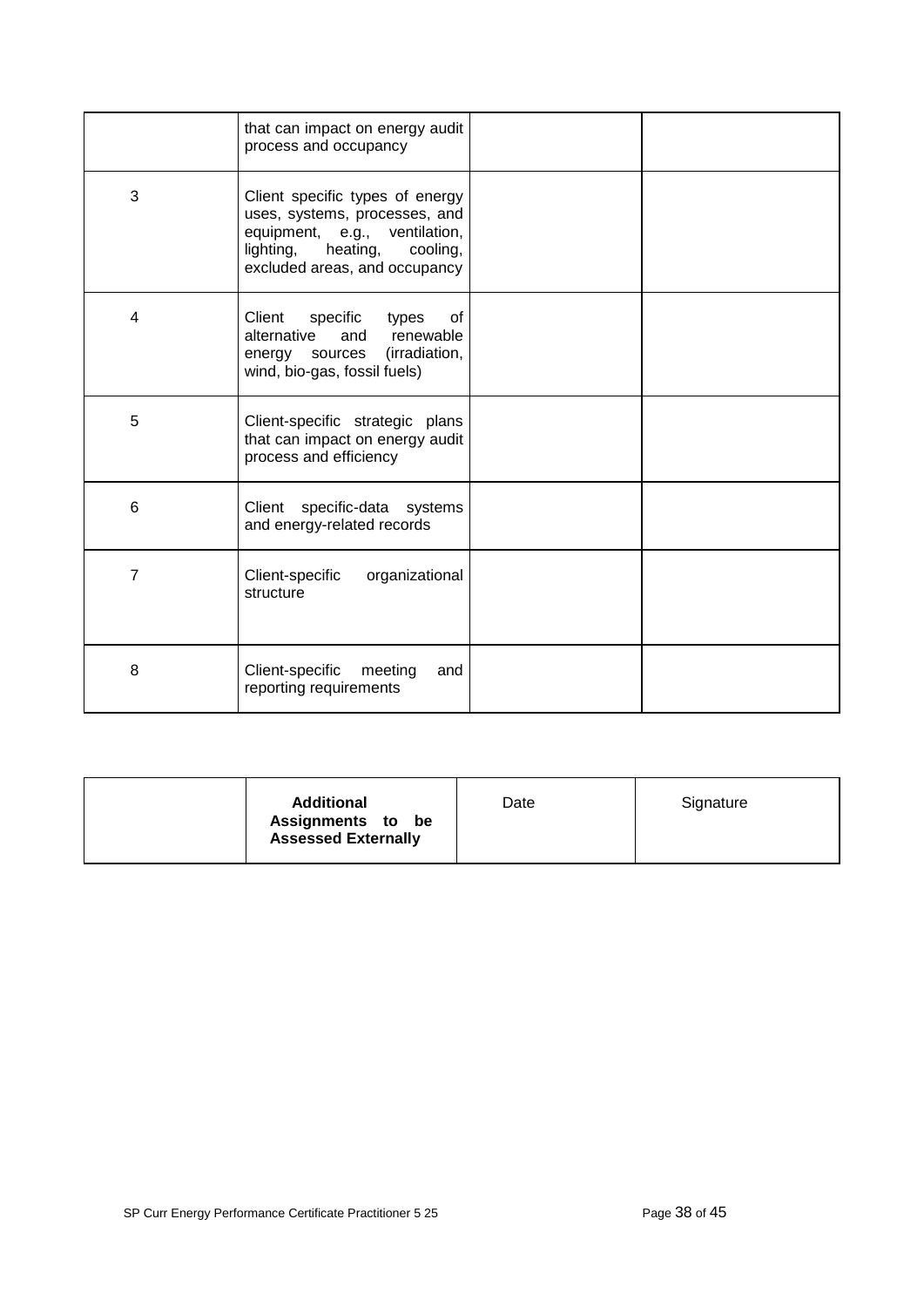# **311303001-WM-02, Data collection and measurement processes, NQF Level 5, Credits**

<span id="page-38-0"></span>**2**

| WM-02-<br>WE01 | Conduct a site visit and collect and<br>analyse existing available data over<br>a period of 2.5 days                                                         |      |           |
|----------------|--------------------------------------------------------------------------------------------------------------------------------------------------------------|------|-----------|
|                | <b>Scope Work Experience</b>                                                                                                                                 | Date | Signature |
| WA0101         | Arrange for one or more individuals to<br>provide access to and act as guide and<br>escort during site visits                                                |      |           |
| WA0102         | Collect all identified existing documented<br>energy consumption data                                                                                        |      |           |
| WA0103         | Collect operational hours and occupancy<br>data                                                                                                              |      |           |
| WA0104         | Identify exported energy sources (e.g.,<br>photo voltaic, generators, etc)                                                                                   |      |           |
| WA0105         | Determine existing energy consuming<br>systems, and occupancy                                                                                                |      |           |
| WA0106         | Capture existing available measurement<br>data in relevant data sheets                                                                                       |      |           |
| WA0107         | Determine<br>whether<br>measurements,<br>data<br>observations<br>and<br>past<br>are<br>representative of occupational conditions                             |      |           |
| WA0108         | Determine whether<br>historical<br>data<br>provided is representative of normal<br>operation                                                                 |      |           |
| WA0109         | Analyse energy users                                                                                                                                         |      |           |
| WA0110         | Determine energy uses and areas for<br>additional<br>measurements<br>which<br>are<br>needed to calculate energy exclusions,<br>normalisation, and pro-ration |      |           |
|                | <b>Supporting Evidence</b>                                                                                                                                   | Date | Signature |
| SE0101         | The full building system must be covered                                                                                                                     |      |           |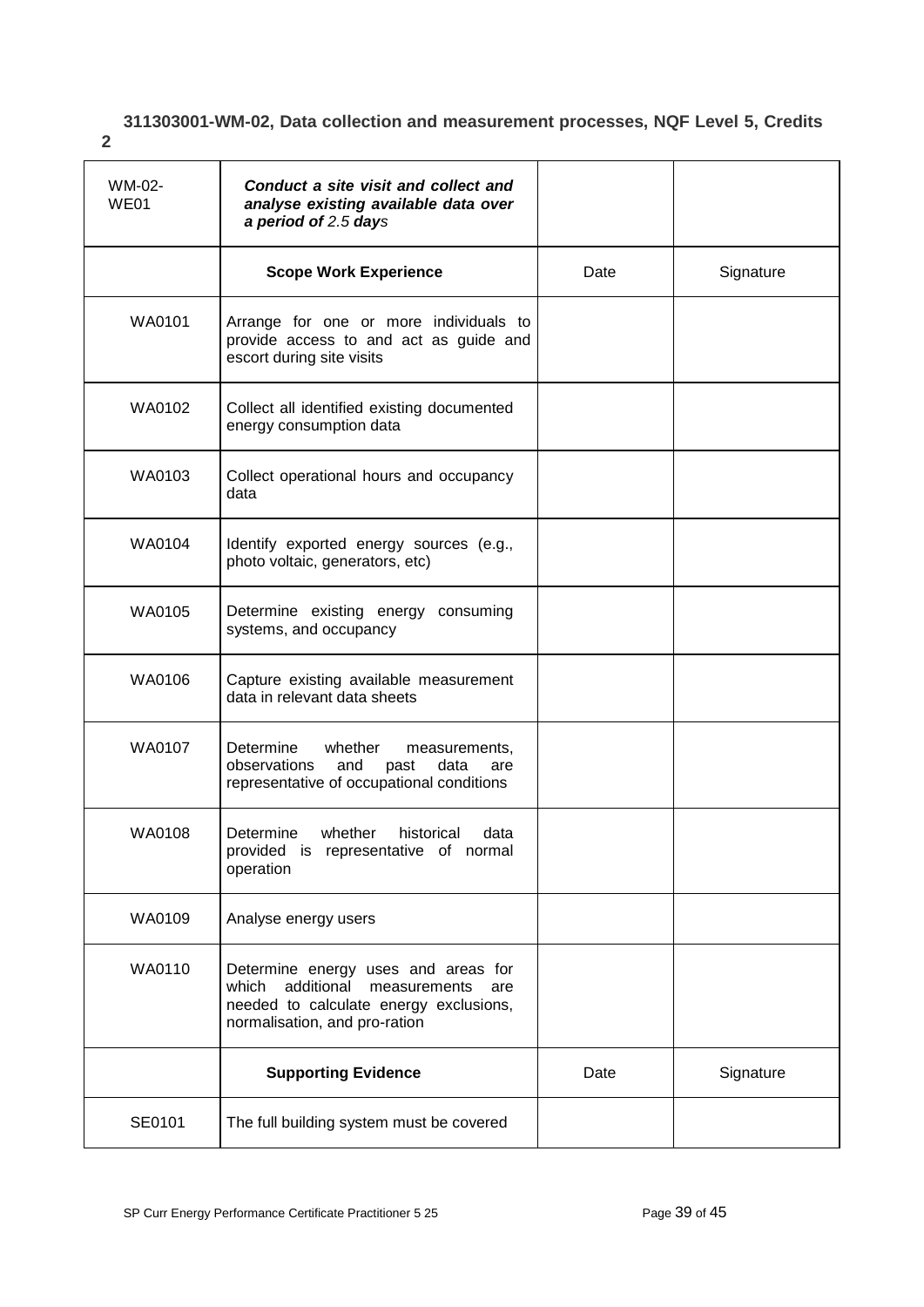| WM-02-<br><b>WE02</b> | Develop a measurement plan over a<br>period of 0.5 days                                                                            |      |           |
|-----------------------|------------------------------------------------------------------------------------------------------------------------------------|------|-----------|
|                       | <b>Scope Work Experience</b>                                                                                                       | Date | Signature |
| WA0201                | Collect building plans and<br>occupancy<br>certificate                                                                             |      |           |
| WA0202                | Collect energy bills                                                                                                               |      |           |
| WA0203                | Identify measurement points, and sub-<br>metering points                                                                           |      |           |
| WA0204                | Specify<br>the<br>excluded<br>areas<br>and<br>measurement methods                                                                  |      |           |
| WA0205                | Determine suitable measurement equipment                                                                                           |      |           |
| WA0206                | Determine<br>procedures,<br>responsibilities,<br>dates and times for the installation of<br>measuring equipment                    |      |           |
| WA0207                | from<br>Obtain<br>approval<br>client<br>for<br>implementation of measurement plan                                                  |      |           |
|                       | <b>Supporting Evidence</b>                                                                                                         | Date | Signature |
| SE0201                | measurement plan for additional<br>A<br>measurements to be taken signed off by<br>the client                                       |      |           |
| WM-02-<br>WE03        | Measure energy performance over a<br>period of 2 days                                                                              |      |           |
|                       | <b>Scope Work Experience</b>                                                                                                       | Date | Signature |
| WA0301                | Arrange for one or more individuals to install<br>or assist in the installation of data loggers<br>and energy monitoring equipment |      |           |
| WA0302                | Determine where measuring equipment<br>needs to be coupled or connected                                                            |      |           |
| WA0303                | Set the necessary parameters on the<br>measuring equipment including intervals                                                     |      |           |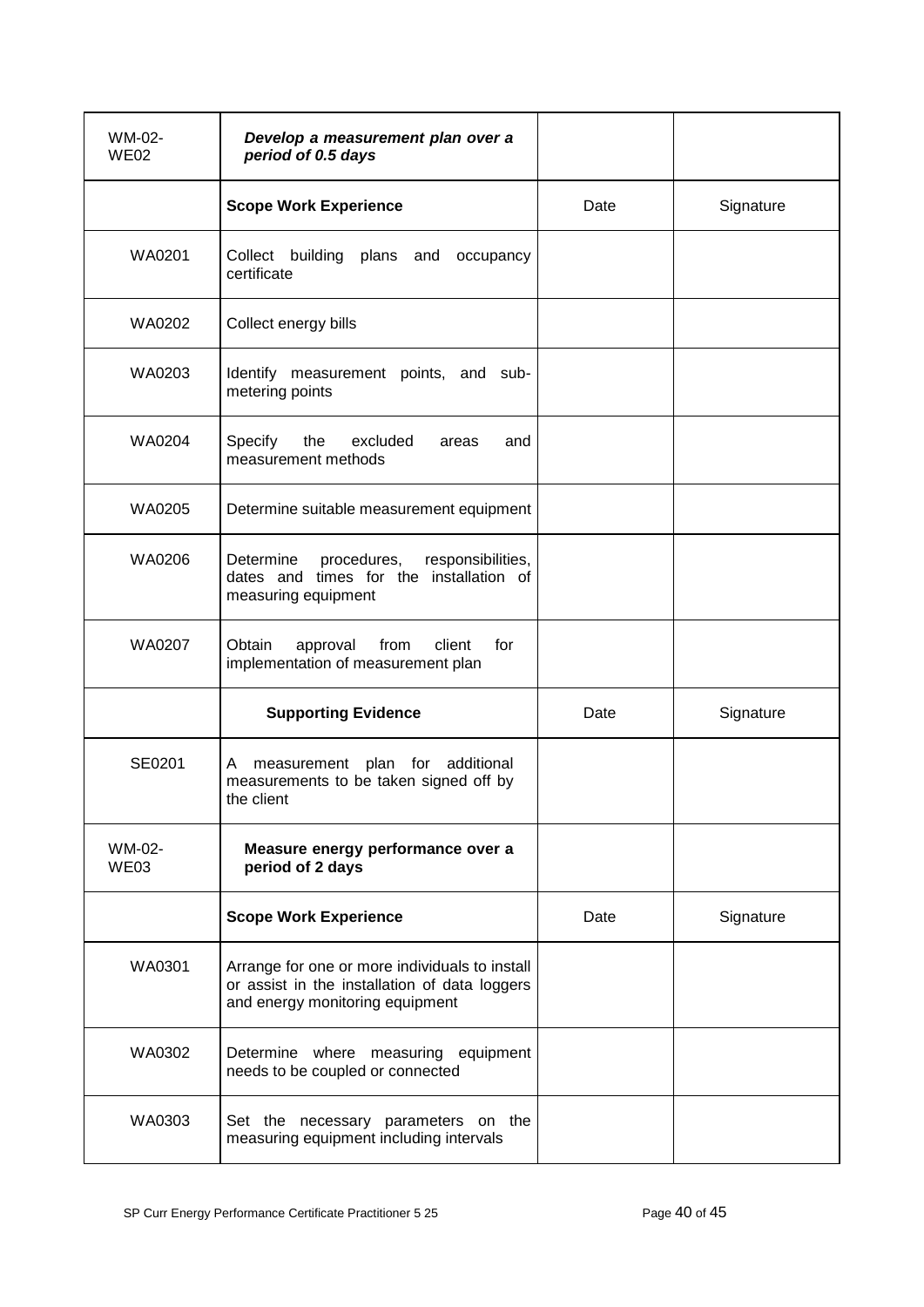| WA0304 | Measure electrical parameters (components<br>of power) |      |           |
|--------|--------------------------------------------------------|------|-----------|
| WA0305 | Determine occupancy patterns                           |      |           |
| WA0306 | Log data (manual and possible electronic)              |      |           |
| WA0307 | Clear working area (and make safe)                     |      |           |
|        | <b>Supporting Evidence</b>                             | Date | Signature |
| SE0301 | The full building system must be covered               |      |           |

|   | <b>Contextualised</b><br><b>Workplace Knowledge</b>                    | Date | Signature |
|---|------------------------------------------------------------------------|------|-----------|
|   | Client-specific occupancy and<br>operating hours and excluded<br>areas |      |           |
| 2 | Client-specific<br>access,<br>health, and safety procedures            |      |           |
| 3 | Client-specific hazards and<br>risks                                   |      |           |

| <b>Additional</b><br>Assignments to be<br><b>Assessed Externally</b> | Date | Signature |
|----------------------------------------------------------------------|------|-----------|
|----------------------------------------------------------------------|------|-----------|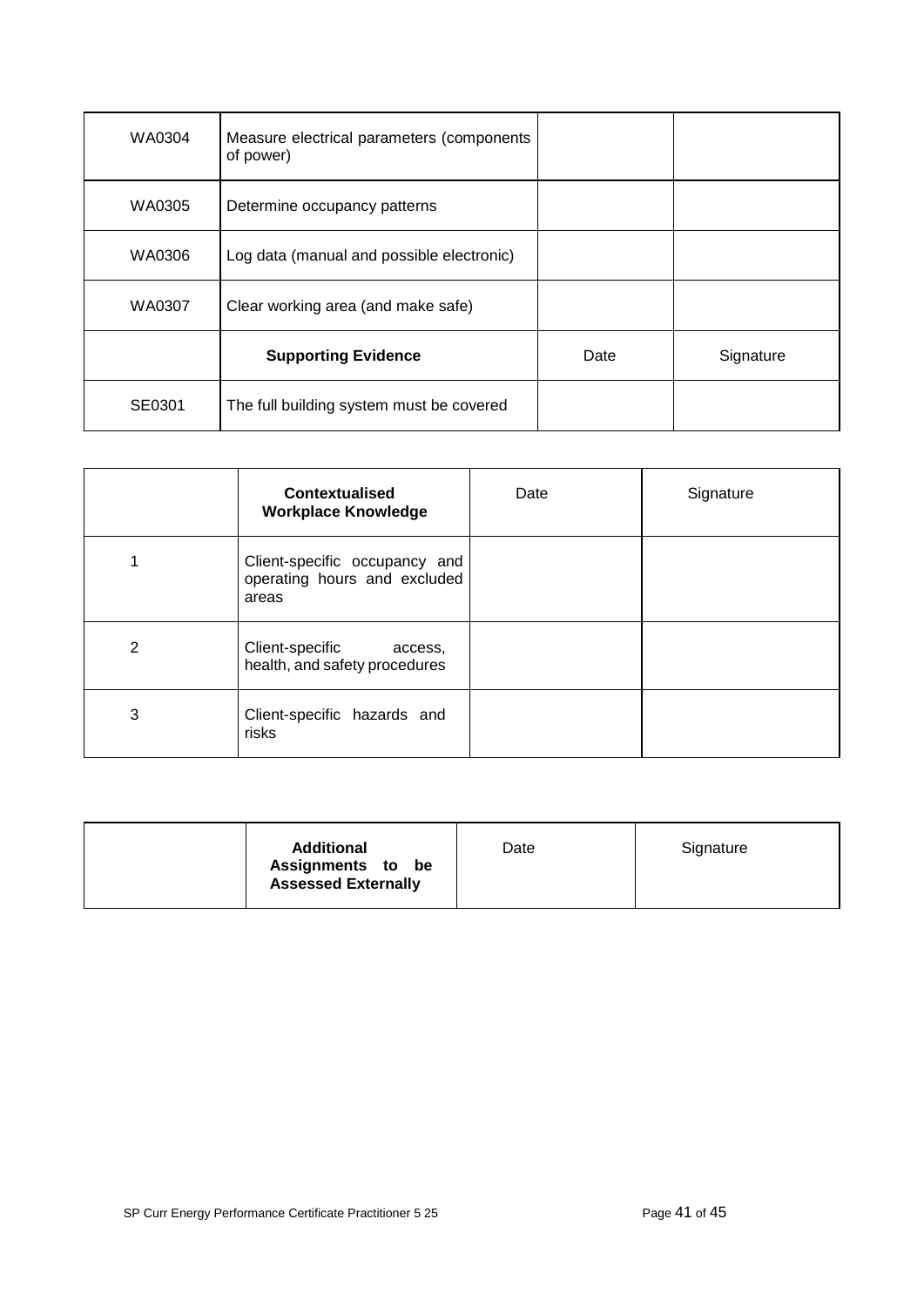### <span id="page-41-0"></span>**311303001-WM-03, Data analysis of the energy performance of a building, NQF Level 6, Credits 2**

| <b>WM03</b> | Analyse data over a period of 2.5 days                                                                                                          |      |           |
|-------------|-------------------------------------------------------------------------------------------------------------------------------------------------|------|-----------|
|             | <b>Scope Work Experience</b>                                                                                                                    | Date | Signature |
| WA0101      | Calculate fuel consumption and conversion                                                                                                       |      |           |
| WA0102      | Calculate<br>prorated<br>requirements<br>for<br>occupancy and energy use                                                                        |      |           |
| WA0103      | Calculate normalisation of energy use in<br>relation to occupancy                                                                               |      |           |
| WA0104      | Calculate the energy performance of the<br>building                                                                                             |      |           |
| WA0105      | Calculate the excluded areas and allocate<br>as percentage of building use                                                                      |      |           |
| WA0106      | Calculate<br>occupancy percentages<br>οf<br>multiple tenancy of the building                                                                    |      |           |
| WA0107      | Calculate the net energy use                                                                                                                    |      |           |
| WA0108      | Calculate the floor area in terms of net floor<br>area, unoccupied floor area                                                                   |      |           |
| WA0109      | Determine the energy consumption of the<br>used net floor area in kWh                                                                           |      |           |
| WA0110      | the<br>effective<br>Determine<br>energy<br>consumption per used net floor area in<br>$kWh/(m2*a)$                                               |      |           |
| WA0111      | Determine the variance relative to the<br>referenced energy consumption index of<br>the applicable standard                                     |      |           |
| WA0112      | Determine the multiple reference value                                                                                                          |      |           |
| WA0113      | Determine the performance scale of the<br>building by referring to the performance<br>scale grades which aligns the multiple<br>reference value |      |           |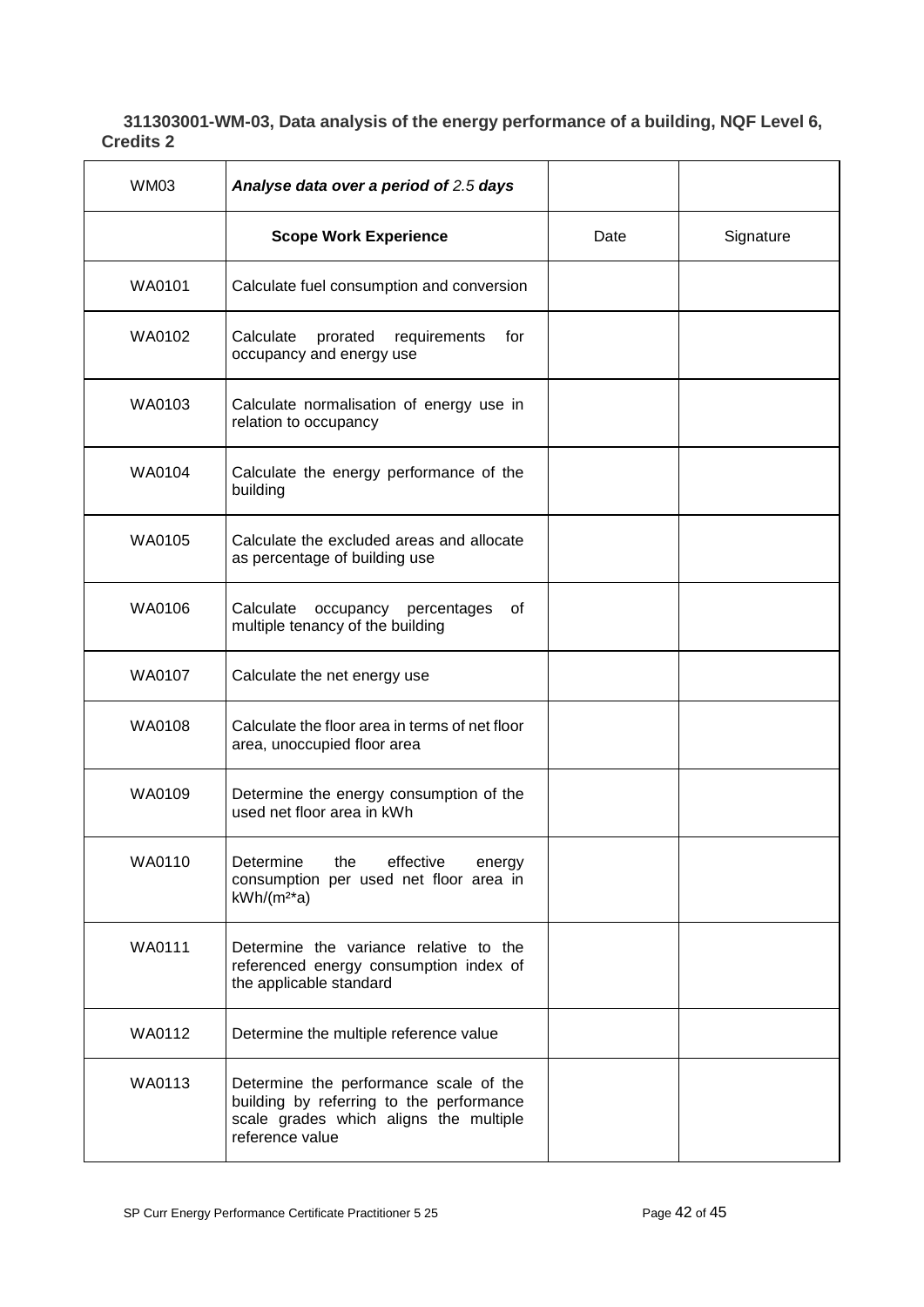|        | <b>Supporting Evidence</b>                                                                                                    | Date | Signature |
|--------|-------------------------------------------------------------------------------------------------------------------------------|------|-----------|
| SE0101 | In total a whole building system must be<br>covered                                                                           |      |           |
| SE0102 | The occupancy of the building must be<br>covered including the floor areas and use of<br>the building space and energy zoning |      |           |
| SE0103 | The total energy consumption, users,<br>sources in all it's forms, and the building's<br>energy performance must be covered   |      |           |

|   | <b>Contextualised</b><br><b>Workplace Knowledge</b>                       | Date | Signature |
|---|---------------------------------------------------------------------------|------|-----------|
|   | Building specific outcomes of<br>performance rating                       |      |           |
| 2 | List of information and data<br>for the Energy Performance<br>Certificate |      |           |

| <b>Additional</b><br>Assignments to be<br><b>Assessed Externally</b> | Date | Signature |
|----------------------------------------------------------------------|------|-----------|
|                                                                      |      |           |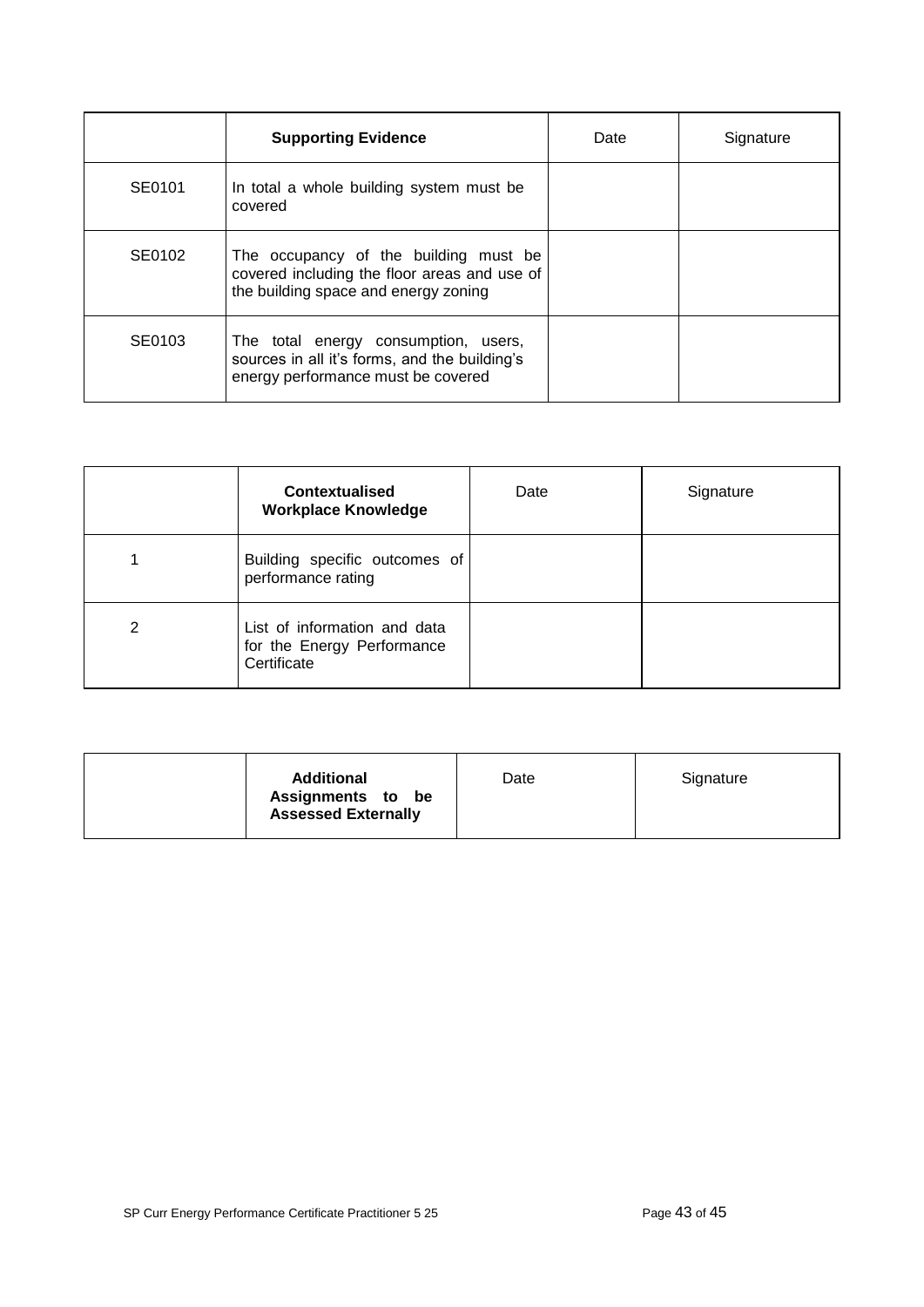## <span id="page-43-0"></span>**311303001-WM-04, Energy audit reporting processes for building energy performance, NQF Level 5, Credits 1**

| WM04-01- | Prepare an energy audit report over<br>a period of 1.5 days |      |           |
|----------|-------------------------------------------------------------|------|-----------|
|          | <b>Scope Work Experience</b>                                | Date | Signature |
| WA0101   | Compile background information                              |      |           |
| WA0102   | Reflect energy audit findings                               |      |           |
| WA0103   | Prepare building energy rating                              |      |           |
| WA0104   | Prepare summary report sheet                                |      |           |
|          | <b>Supporting Evidence</b>                                  | Date | Signature |
| SE0101   | Summary audit report(s) signed off by<br>supervisor         |      |           |
| WM04-02- | Present energy audit findings over<br>a period of $0.5$ day |      |           |
|          | <b>Scope Work Experience</b>                                | Date | Signature |
| WA0201   | Compile background information                              |      |           |
| WA0202   | Reflect energy audit findings                               |      |           |
| WA0203   | Prepare building energy rating                              |      |           |
| WA0204   | Prepare summary report sheet                                |      |           |
|          | <b>Supporting Evidence</b>                                  | Date | Signature |
| SE0201   | Summary audit report(s) signed off by<br>supervisor         |      |           |

| <b>Contextualised</b><br><b>Workplace Knowledge</b> | Date | Signature |
|-----------------------------------------------------|------|-----------|
|-----------------------------------------------------|------|-----------|